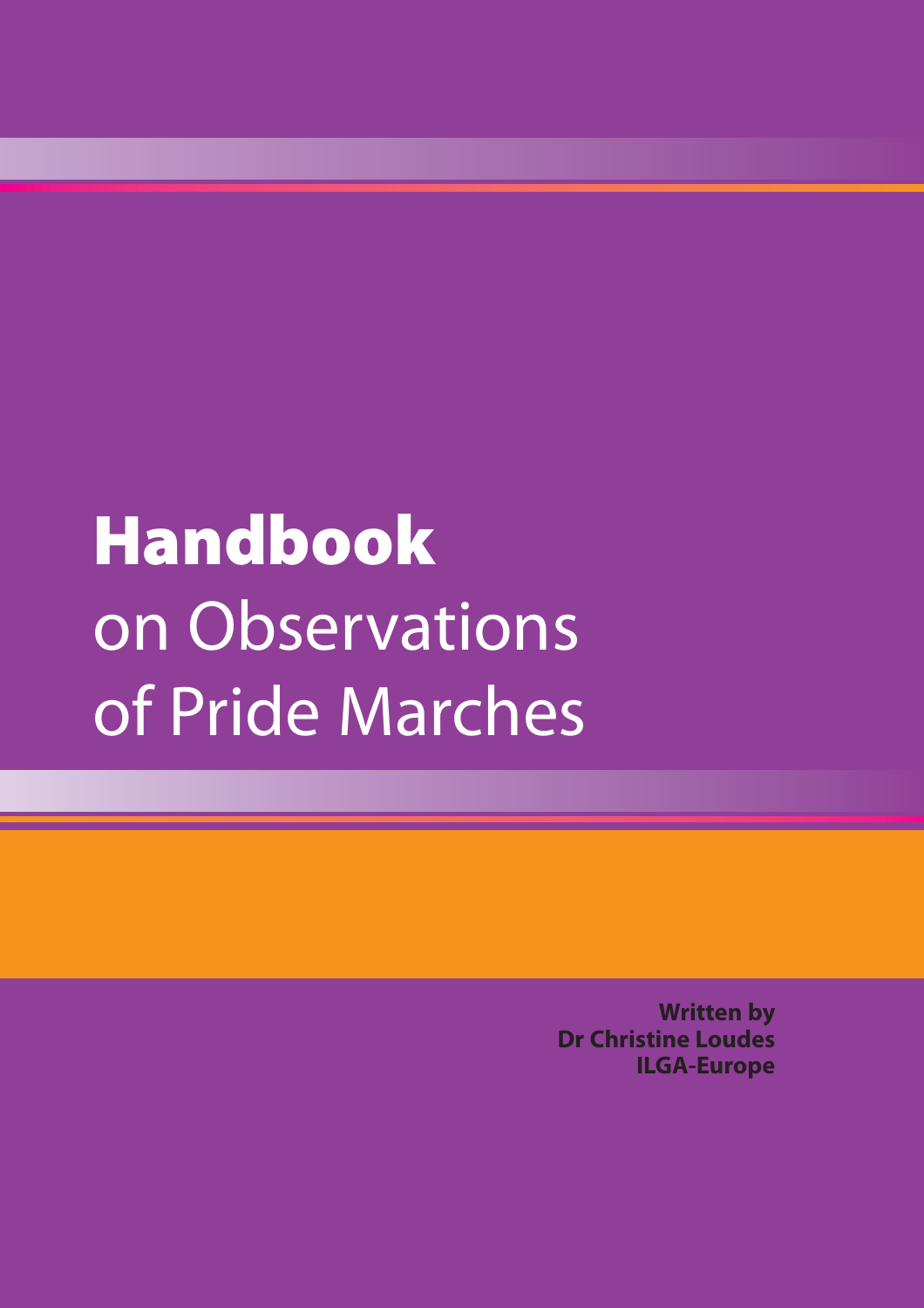

**The European Region of the International Lesbian and Gay Association**

**rue de la Charité 17 1210 Brussels Belgium**

**Telephone: + 32 2 609 54 10 Fax: + 32 2 609 54 19**

**info@ilga-europe.org www.ilga-europe.org**

**Layout: Silja Pogule www.siljadesign.lv**

**Printer: Sofadi www.sofadi.be**

**© ILGA-Europe Reproduction permitted, provided that appropriate reference is made to the source.**



This handbook is published with the support of the European Commission – The European Union against discrimination. The information contained in this publication does not necessarily reflect the position or opinion of the European Commission.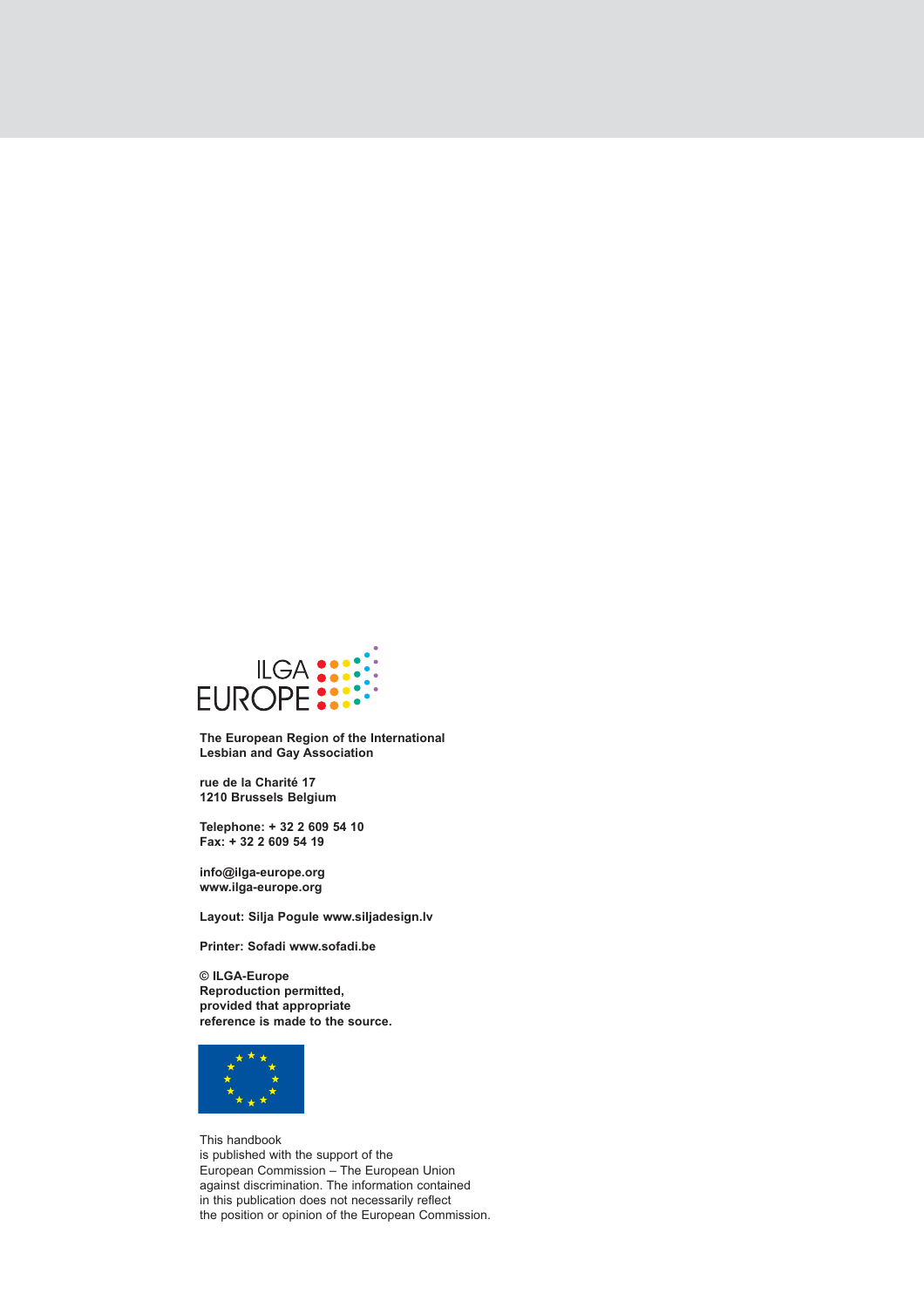# Handbook on **Observations** of Pride Marches

**June 2006**

Written by Dr Christine Loudes ILGA-Europe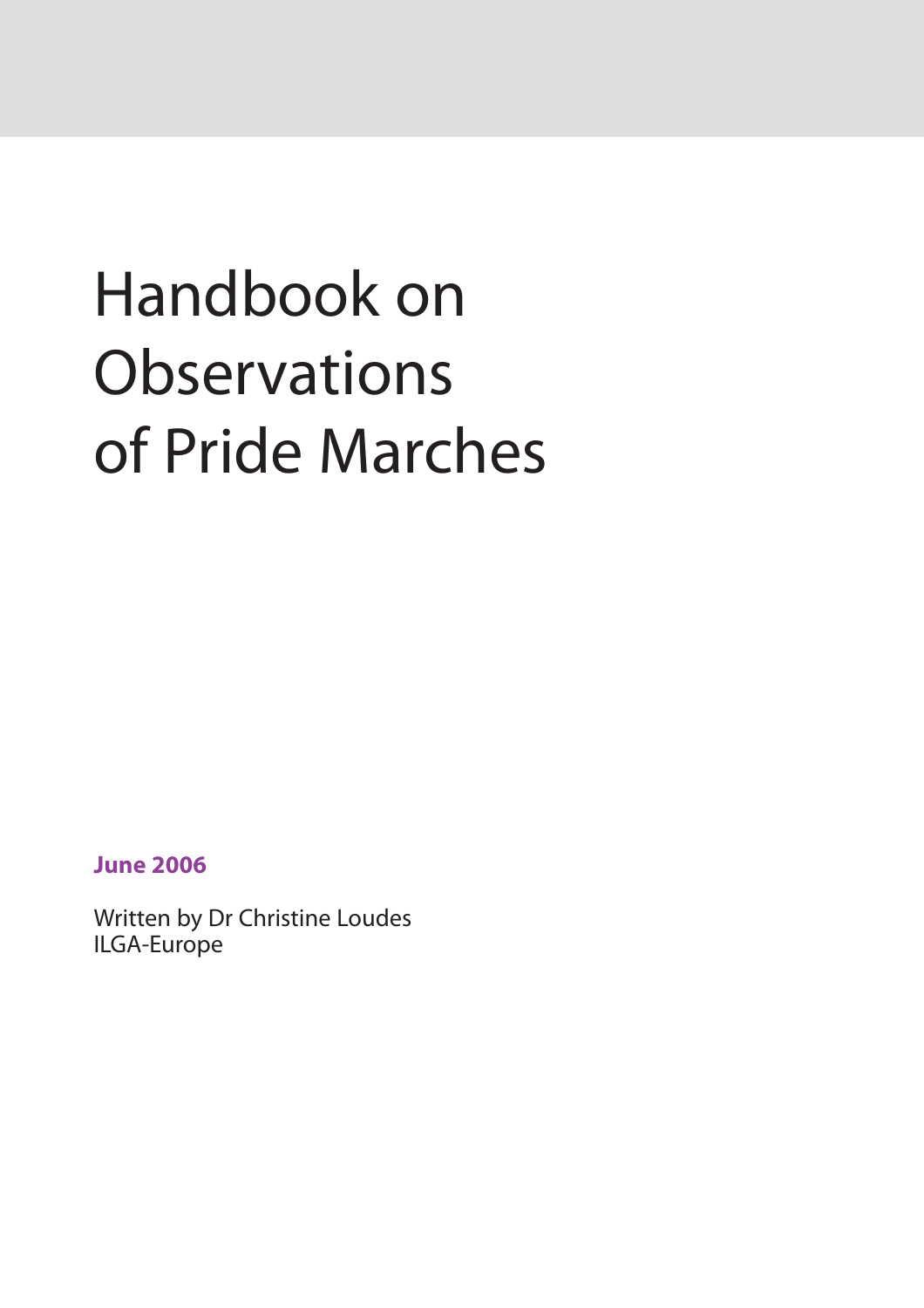### **Acknowledgements**

The author of the report would like to thank the following persons for their inputs in the drafting of the handbook:

**Paula L. Ettelbrick**, Executive Director, International Gay and Lesbian Human Rights Commission, for contributing to the introduction to this report

**Juris Lavrikovs**, Information & Communications Officer, ILGA-Europe, for sharing his knowledge of working with the media

**Kurt Kickler** and **Nigel Warner**, current and former members of the board of ILGA-Europe, for helpful comments and advice

**Evelyne Paradis**, Policy Officer (Network), and **Patricia Prendiville**, Executive Director, ILGA-Europe, for thorough proof reading.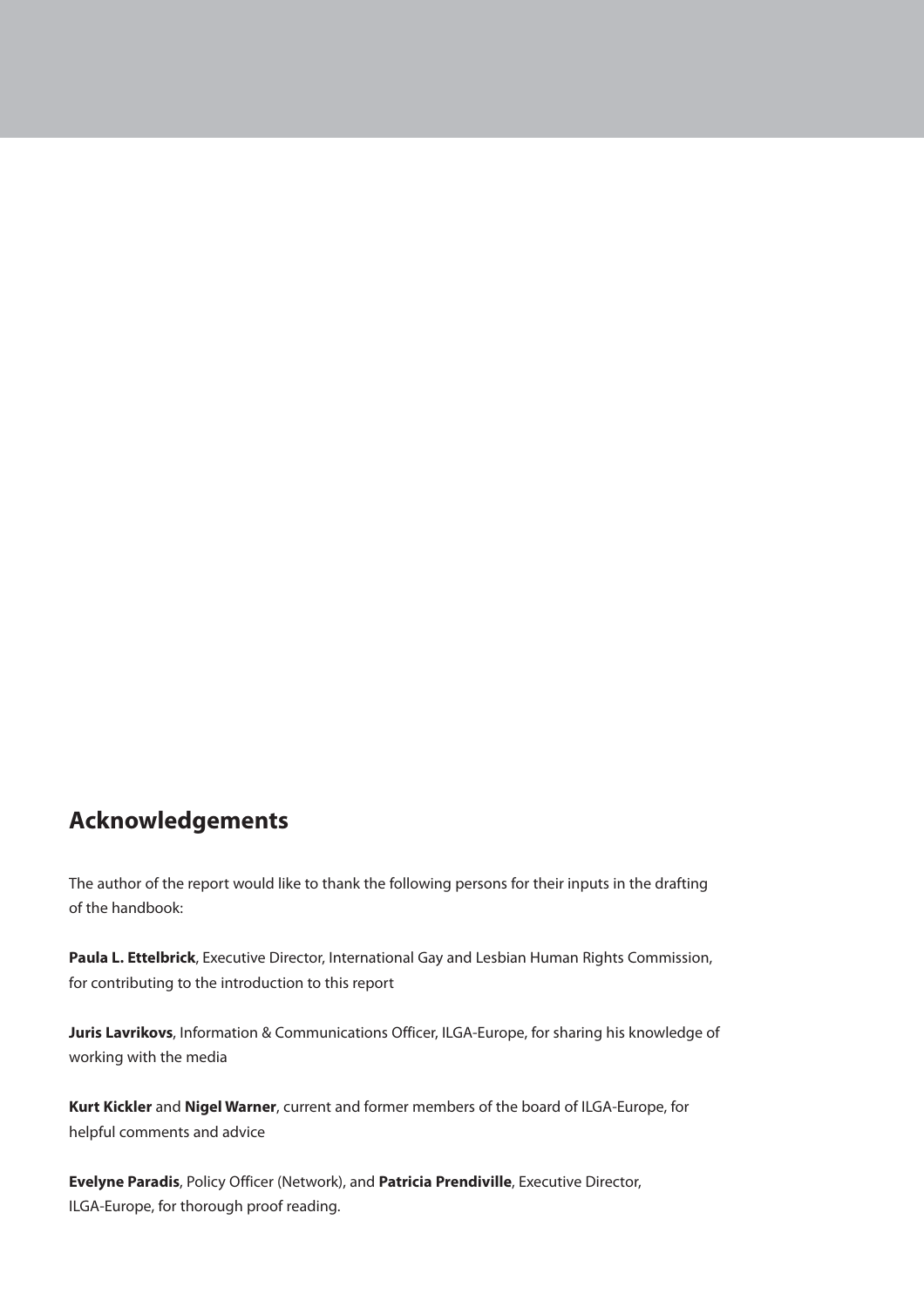# **Content**

| <b>Introduction:</b> Advancing human rights; two sides of the same coin<br>6 |                                                                          |    |  |  |
|------------------------------------------------------------------------------|--------------------------------------------------------------------------|----|--|--|
| Importance of making use of rights                                           |                                                                          |    |  |  |
| 7<br>Importance of recording human rights violations                         |                                                                          |    |  |  |
| 1.                                                                           | <b>Principles of human rights monitoring</b>                             | 8  |  |  |
| 1.1.                                                                         | Elements of monitoring                                                   | 9  |  |  |
| 1.2.                                                                         | Different types of obligations                                           | 10 |  |  |
| 1.3.                                                                         | Human rights violations                                                  | 10 |  |  |
| 2.                                                                           | <b>International standards regarding Pride marches</b>                   | 12 |  |  |
| 2.1.                                                                         | International human rights standards                                     | 13 |  |  |
|                                                                              | 2.1.1. Universal Declaration of Human Rights                             | 13 |  |  |
|                                                                              | 2.1.2. International Covenant on Civil and Political Rights              | 13 |  |  |
|                                                                              | 2.1.3. United Nations Resolutions                                        | 14 |  |  |
| 2.2.                                                                         | European human rights standards                                          | 16 |  |  |
| 2.2.1                                                                        | Council of Europe                                                        | 16 |  |  |
|                                                                              | <b>2.2.2</b> Organization for Security and Co-operation in Europe (OSCE) | 22 |  |  |
| 2.2.3                                                                        | <b>European Union</b>                                                    | 23 |  |  |
| 2.3.                                                                         | National legislation                                                     | 25 |  |  |
| 2.4.                                                                         | Conclusion                                                               | 26 |  |  |
| 3.                                                                           | <b>Observing Pride marches</b>                                           | 28 |  |  |
| 3.1.                                                                         | What is an observation?                                                  | 29 |  |  |
| 3.2.                                                                         | How is an observation done?                                              | 29 |  |  |
| 3.3.                                                                         | In which circumstance is an observation necessary?                       | 29 |  |  |
| 3.4.                                                                         | Why is it important?                                                     | 30 |  |  |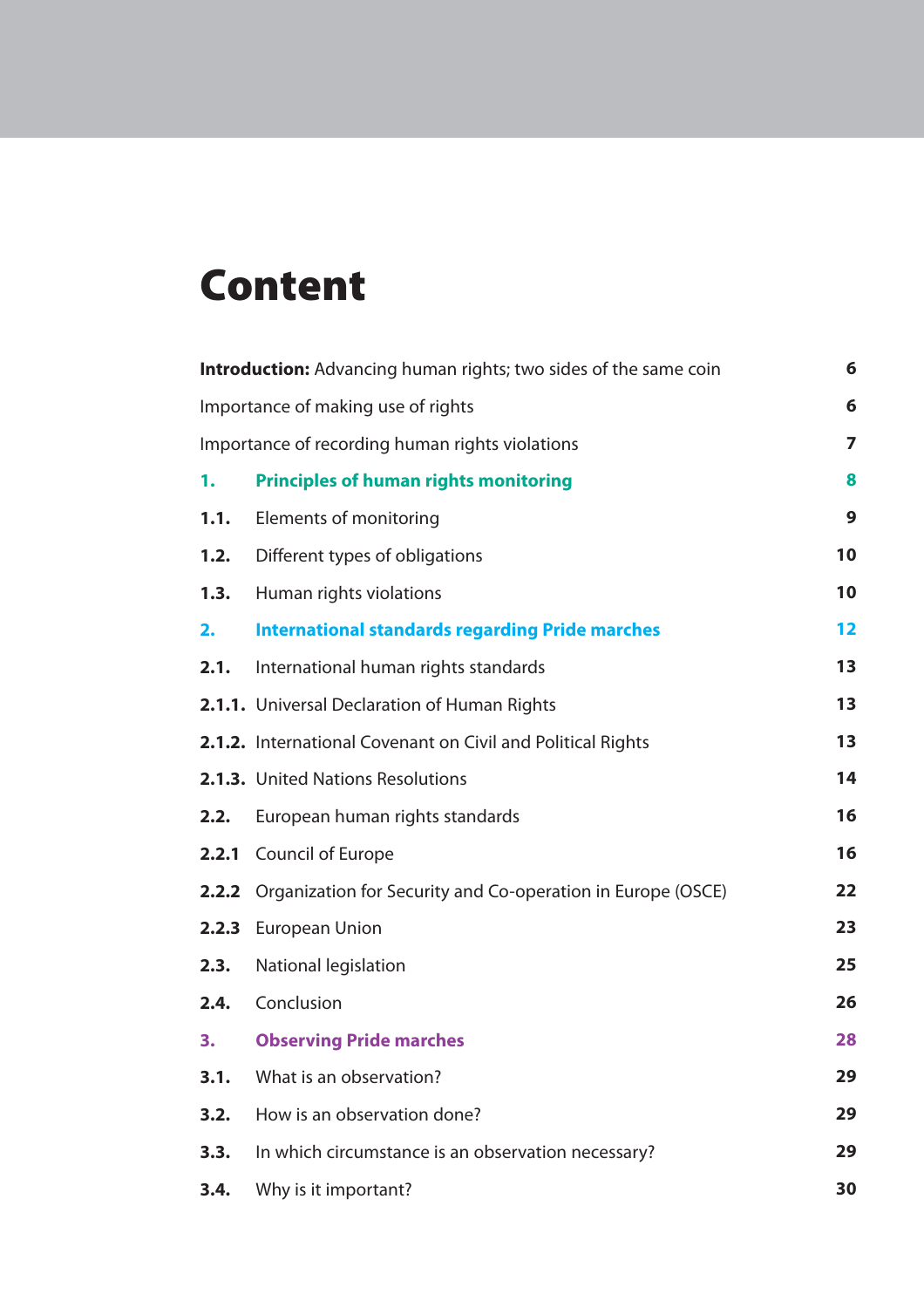|                                                               | <b>3.5.</b> Practical steps to monitoring Pride marches                       | 31 |  |
|---------------------------------------------------------------|-------------------------------------------------------------------------------|----|--|
|                                                               | 3.5.1. Before the march                                                       | 31 |  |
|                                                               | 3.5.2. During Pride                                                           | 35 |  |
|                                                               | 3.5.3. Afterwards                                                             | 36 |  |
| 4.                                                            | <b>Reporting</b>                                                              | 38 |  |
|                                                               | 4.1. United Nations system                                                    | 39 |  |
|                                                               | 4.1.1. Human Rights Committee                                                 | 39 |  |
|                                                               | 4.1.2. Special Rapporteurs/Representatives                                    | 41 |  |
| 4.2.                                                          | Council of Europe                                                             | 43 |  |
| 4.3.                                                          | <b>OSCE</b>                                                                   | 44 |  |
|                                                               | 4.4. European Union                                                           | 45 |  |
| 4.5.                                                          | The media                                                                     | 46 |  |
|                                                               | 4.5.1. Working with media                                                     | 46 |  |
|                                                               | <b>4.5.2.</b> Some tips on how to write a good media release                  | 47 |  |
|                                                               | 4.5.3. Example of ILGA-Europe media release                                   | 48 |  |
| 5.                                                            | <b>Legal action</b>                                                           | 50 |  |
|                                                               | <b>5.1.</b> United Nations Committee on Human Rights                          | 52 |  |
| 5.2.                                                          | <b>European Court of Human Rights</b>                                         | 53 |  |
| <b>Appendix 1</b> Example of observer guide<br>56             |                                                                               |    |  |
|                                                               | <b>Appendix 2</b> Guidelines for submitting allegations of violations against |    |  |
|                                                               | human rights defenders                                                        | 60 |  |
| <b>Appendix 3 Preparing for human rights monitoring</b><br>62 |                                                                               |    |  |
| Resources on human rights monitoring<br>62                    |                                                                               |    |  |
| Documents on monitoring parades and demonstrations<br>63      |                                                                               |    |  |
| <b>NGOs Contacts</b><br>64                                    |                                                                               |    |  |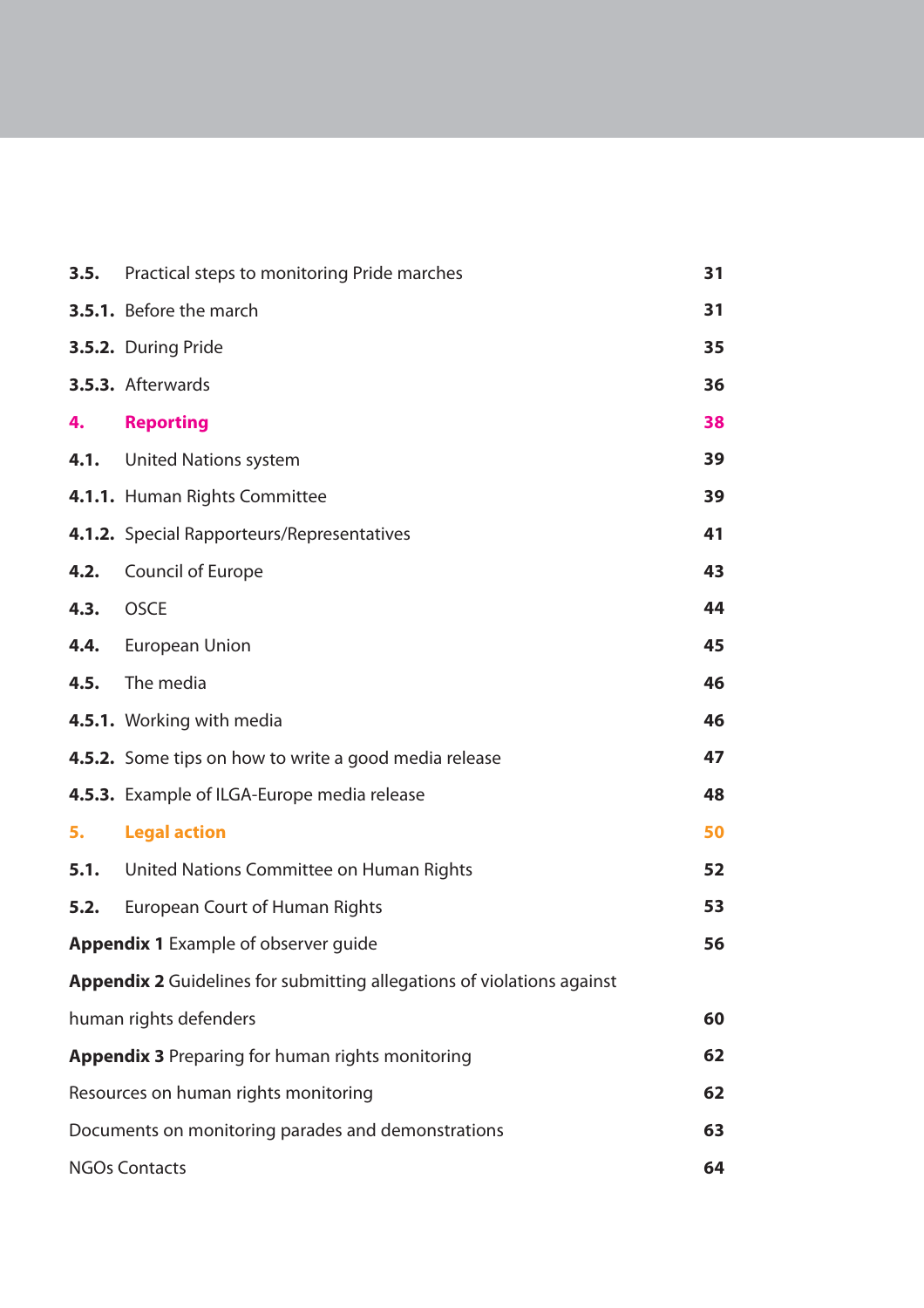#### **Handbook on Observations of Pride Marches** 1000 **6**

# **Introduction: Advancing human rights; two sides of the same coin**

# Importance of making use of rights

Among the most important human rights for all social change activists – and certainly for sexual minorities such as lesbian, gay, bisexual and transgender people – are the rights that fall into the overarching frame of civil and political rights. As LGBT people we know that:

 **without the right to speak, we cannot publicly name ourselves or make our lives visible without the right to expression, we are confined from acting on our personal attraction, fully committing our love, or freely living with gender expressions that do not conform to conventions**

 **without the right of association, we cannot legally form the groups that allow us to collectively channel our time, energy and passion into challenging oppression and discrimination**

 **without the right of assembly, we cannot gather in the public square to challenge the abuses of government, lies of bigots, or the injustice of laws**

**without these rights, we cannot build a movement.**

In 1969, after decades of enduring harassment, ridicule, arrests, and abuse, drag queens and dykes, fags and queers fought back. When the New York City police raided the Stonewall bar that June night – as they had on many occasions – the indignant rage of generations of queer people was unleashed. And it has not been stuffed back into the closet since. Night after night, police raided the bar, and each night more and more people filed into Greenwich Village to stand up against their actions and make sense of the new sense of movement that was taking hold. Eventually, the police surrendered.

The next year, on the anniversary of the "Stonewall Rebellion," marches were held to commemorate the newly found Pride that these previously marginalised people were now presenting to the world. By claiming their presence in the community and asserting their right to live free of discrimination, abuse and shame, these marches signalled a dramatic change to social and legal conventions of the time. And, of course, they drew taunts, violent responses, and shock.

During the year 2006, hundreds of Pride Marches will take place around the world. In some places, thousands, even millions, will march. In others, perhaps only 10 or 40 or 100. But in all places, whatever the size of the march, the public visibility of LGBT people who take to the streets is a powerful political statement. Not only are we visible, but through Pride marches we engage in the most important form of political expression: dissent. Dissent against the social customs that keep us in fear. Dissent against the laws that imprison us for who we are or how we dress. Dissent against religious zealots who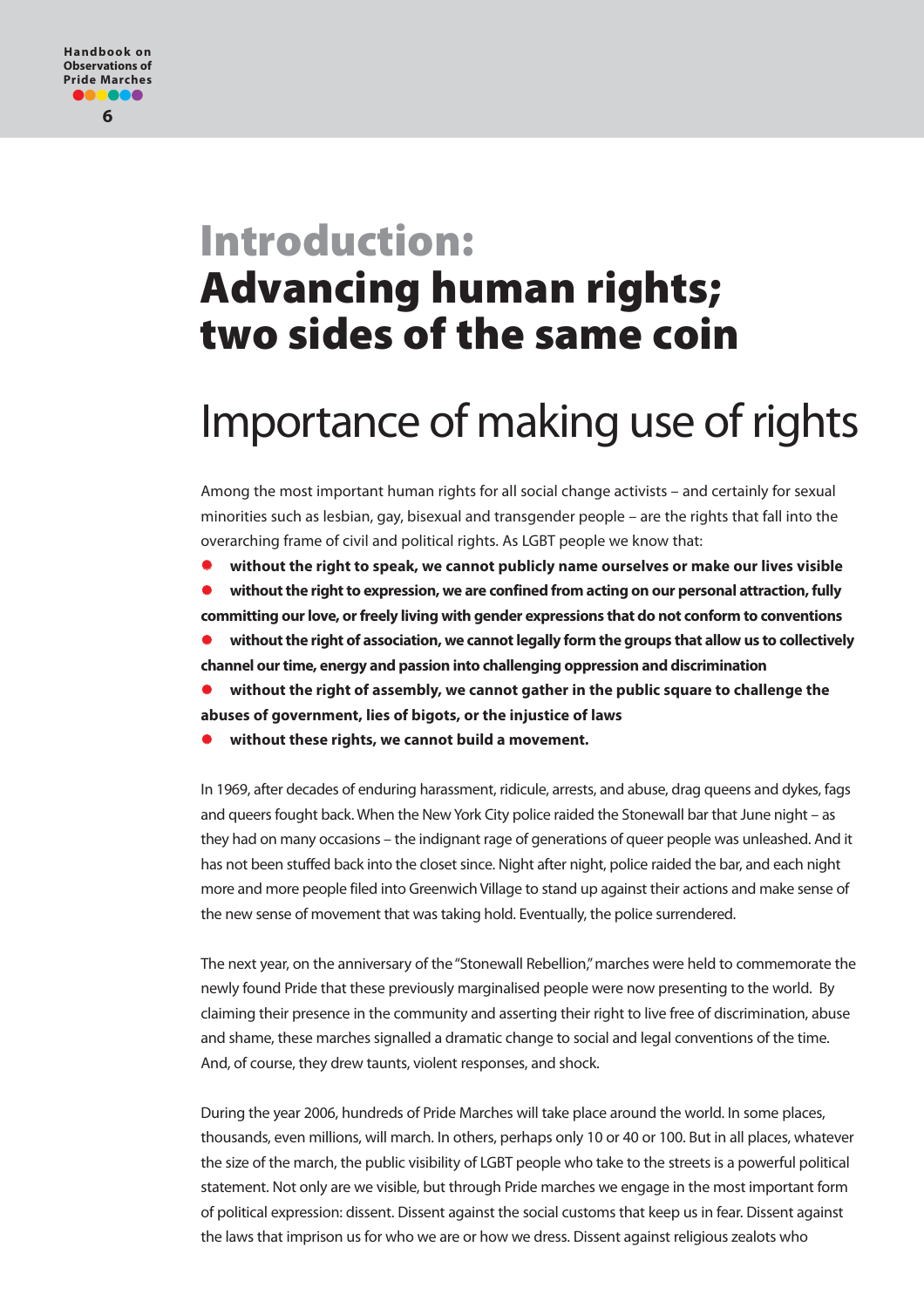scapegoat us. Dissent against violence that many still feel free to commit against us.

Our freedom will not be won through conformity, but through dissent. Let's all support dissenters everywhere.

This section was written by Paula L. Ettelbrick, Executive Director, International Gay and Lesbian Human Rights Commission.

# Importance of recording human rights violations

Advancing human rights also entails playing a less visible part, distinct from their exercise which is commonly referred to as monitoring human rights violations. In order for human rights to be exercised by LGBT people and organisations, it is important that violations of these rights are recorded and reported. This handbook seeks to contribute to the protection of the rights of LGBT people by encouraging and supporting documentation of the exercise of the rights and documenting how the states protect those rights.

This publication has been designed for people and organisations who are thinking of monitoring human rights abuses occurring during Pride marches. The human rights monitoring technique described here is the observation of marches by independent observers.

This handbook focuses on the monitoring of Pride marches. ILGA-Europe is currently also working on the preparation of a document aimed at providing more general know-how on organising Pride events in a hostile environment. It will cover many subjects including preparing for the march, media and public relations strategies, dealing with opposition by faith based groups, international solidarity, and making use of the European human rights institutions. It is being prepared as the output from the EuroPride London 2006 Prides against Prejudice Conference, with the support of Amnesty International UK and the European Pride Organisers Association. It will be published at the ILGA-Europe web site in the summer of 2006.

This handbook has five chapters. The first one explains briefly the principles of human rights monitoring and what it entails. The second chapter lists relevant human rights instruments which can be invoked when a Pride march is banned or violent. The third chapter gives some practical advice and tools on human rights monitoring through observation of Pride marches. Once the factual information is collected it is important to gather the information in a report and to send it to the relevant human rights organisation. Chapter four highlights the possibility of reporting human rights abuses at international level. Information is given on organisations that monitor the implementations of human rights standards and how to approach them. The fifth chapter looks into the possibility of taking case before courts at national and international level and the challenges attached to this approach.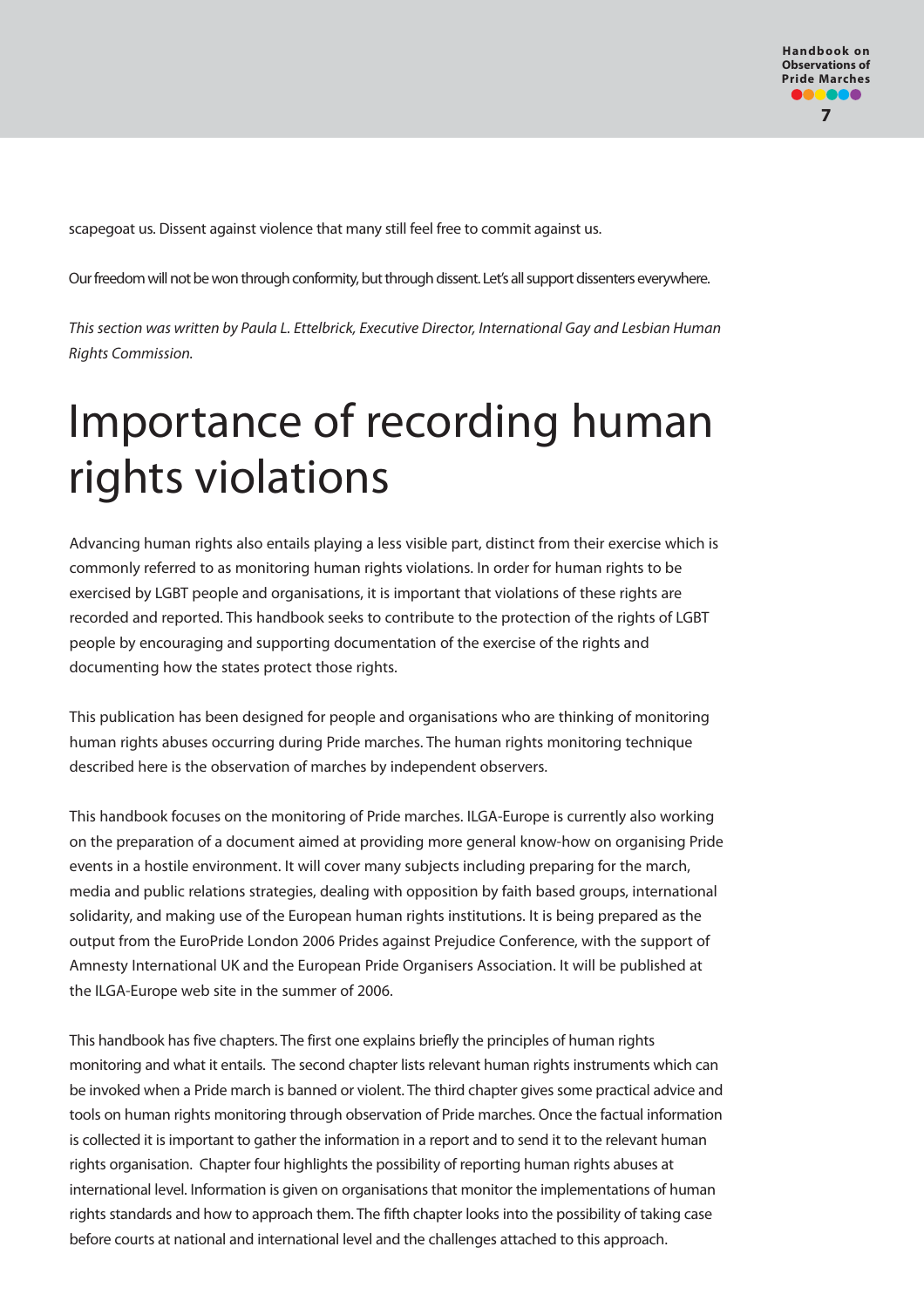

# **1. Principles of human rights monitoring**

**Human rights monitoring is a mechanism used to highlight the violations of a human right standard recognised internationally, in a systematic and factual manner. Human rights monitoring can take different forms: observations of events such as Pride marches or trials, interviews of victims or perpetrators of human rights abuses.**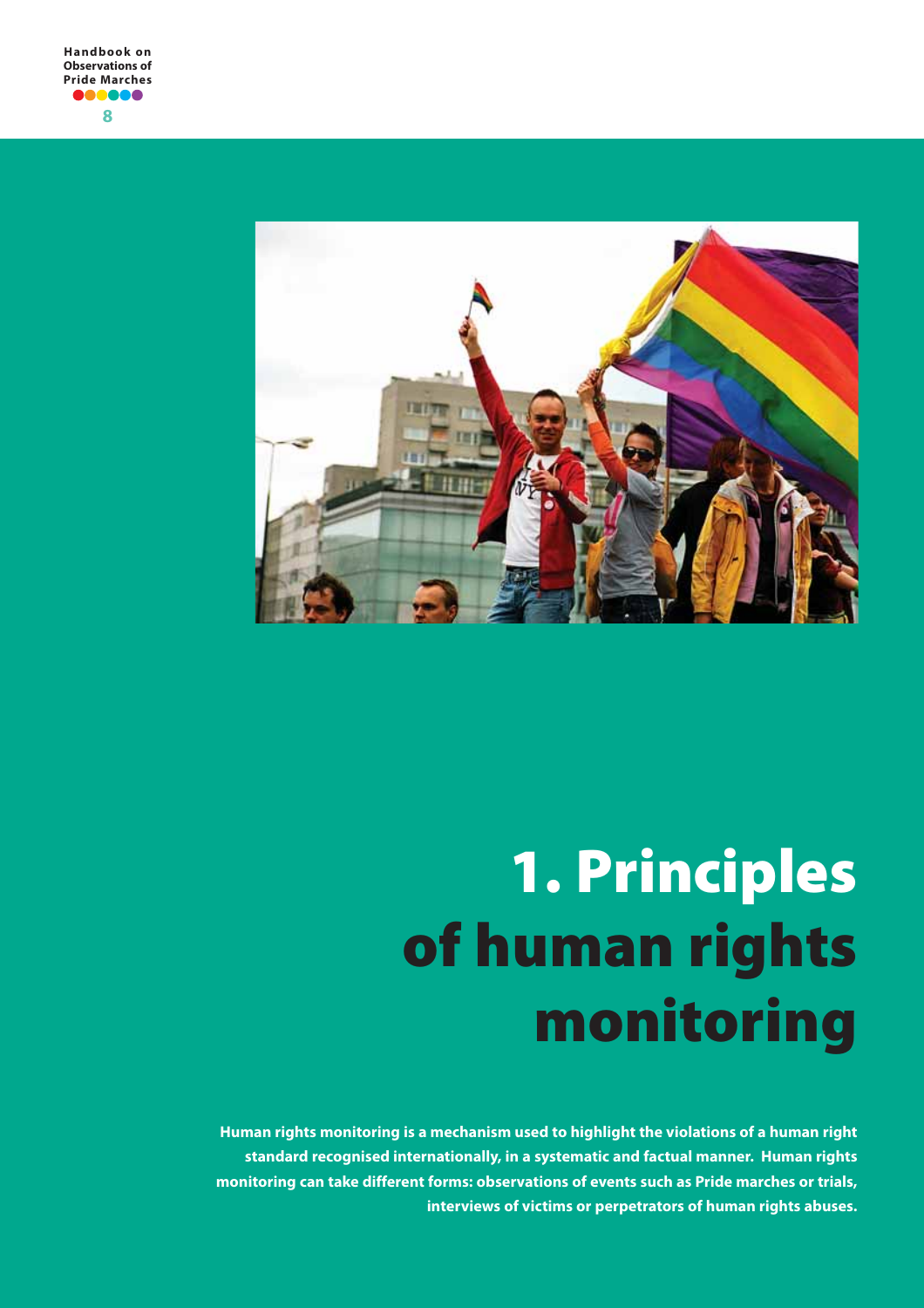

# 1.1. Elements of monitoring

As part of the monitoring, three elements have to be considered:

**1. The existence of international human rights standards related to Pride marches in particular considering the right to freedom of assembly and expression and dispositions on non-discrimination.** 

**2. The obligations of states or states actors to protect these rights. Practical implications are developed when looking at international standards.**

**3. The facts supporting the statement that rights of lesbian, gay, bisexual and transgender people have been violated.**

Human rights monitoring is usually conducted by a third party who is not the person taking part in the Pride nor the victim of the human rights abuse, is not acting for the state and nor is the human rights abuser. This third party can be an individual, an NGO or an international organisation. For instance, the Organization on Security and Co-operation in Europe (OSCE) organises regular elections monitoring in the countries which are members.

Human rights monitoring is usually conducted over a period of time so that a pattern or an evolution in the human rights protection can be uncovered. In relation to observation of Pride marches, this implies the organisation of human rights monitoring, by observations, over several years in countries where Prides are banned or counter-demonstrations are expected to be violent.

The purpose of human rights monitoring is therefore to document a human rights violation and draw the attention of public authorities or international organisations to a situation or to a pattern of violations.

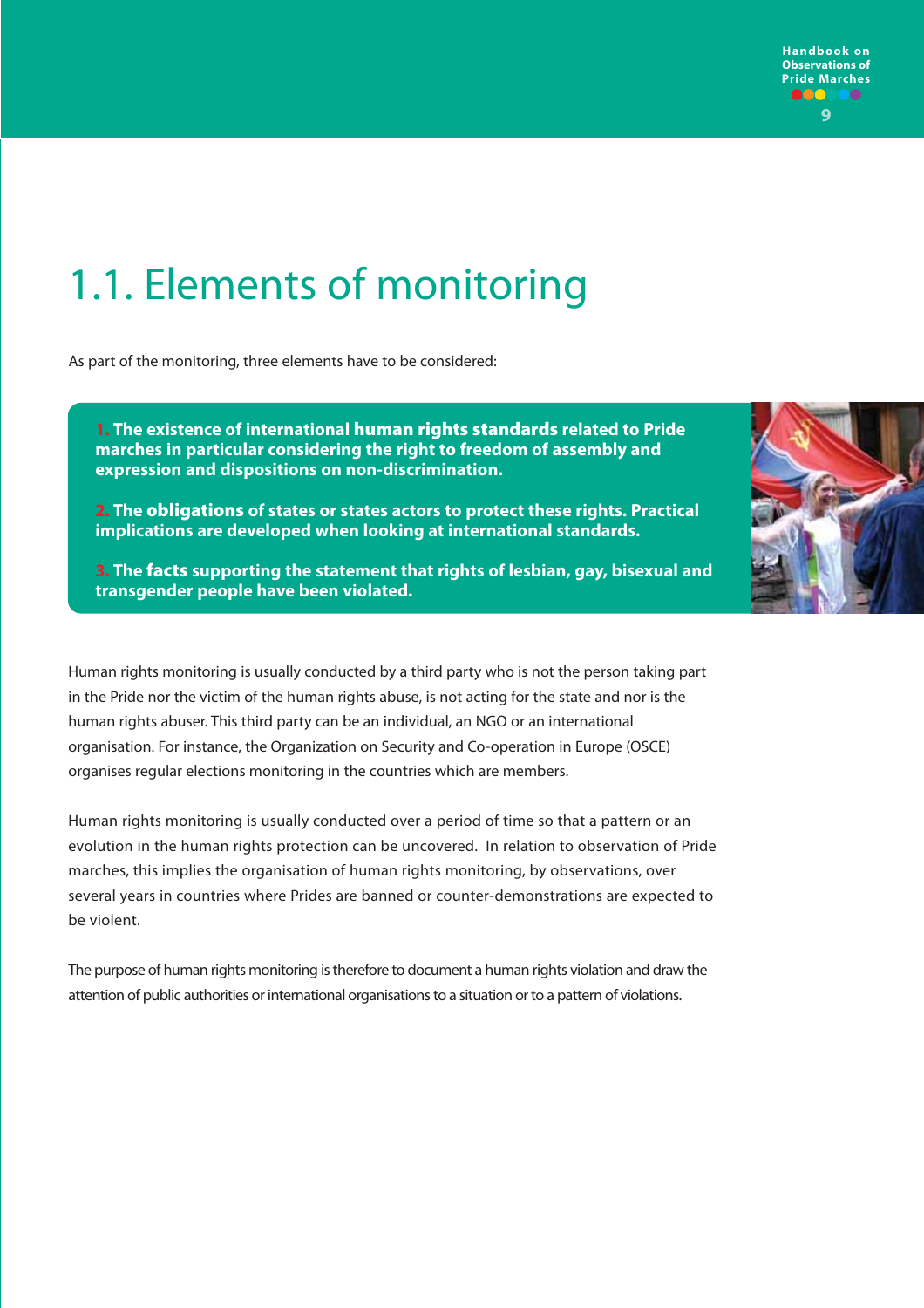



# 1.2. Different types of obligations

States have obligations flowing from the international treaties and declarations they have signed and ratified. Some declarations and agreements have a political value which means that they are politically and morally binding on the states. Although they are not legally binding on states and therefore cannot be invoked before a court, they can be invoked in lobbying activities. This is the value for instance of the Universal Declaration on Human Rights and the United Nations Resolution on promoting the rights to peaceful assembly and association<sup>1</sup> or the OSCE declaration from conference.<sup>2</sup>

Some international treaties or covenants are legally binding on signatory states when they have signed and ratified the treaties. For instance, all the member states of the Council of Europe have ratified the European Convention of Human Rights and they have agreed that individuals can take a case before the European Court of Human Rights if they feel that their rights have been violated. Another important standard in relation to the right to freedom of assembly is the International Covenant on Civil and Political Rights which has been ratified by 156 states throughout the world.<sup>3</sup>

Some norms are binding on institutions as is the case for the Charter on Fundamental Rights in the EU which is binding on the Commission but not legally binding on member states of the European Union as long as the text is not ratified through the EU Constitution.

# THuman Rights Resolution **1.3. Human rights violations**

2005/37.

<sup>2</sup> The Final Act of the Conference for Security and Cooperation in Europe, Aug. 1, 1975, 14 I.L.M. 1292 (Helsinki Declaration); Conference for Security and Cooperation in Europe Document of the Copenhagen Meeting of the Conference on the Human Dimension, Copenhagen, 29 July 1990.

<sup>3</sup> A list of states having signed and ratified the Covenant is available on this website **http://www.ohchr.org/en glish/countries/ ratification/4.htm**  Human rights violations occur when states transgress rights protected by national, regional and international human rights law. The term "states" includes all actors when they are exercising a public function such as the administrations, public services, national courts and tribunals, the police and the army. With regard to recognised human rights standards, states usually have a double obligation: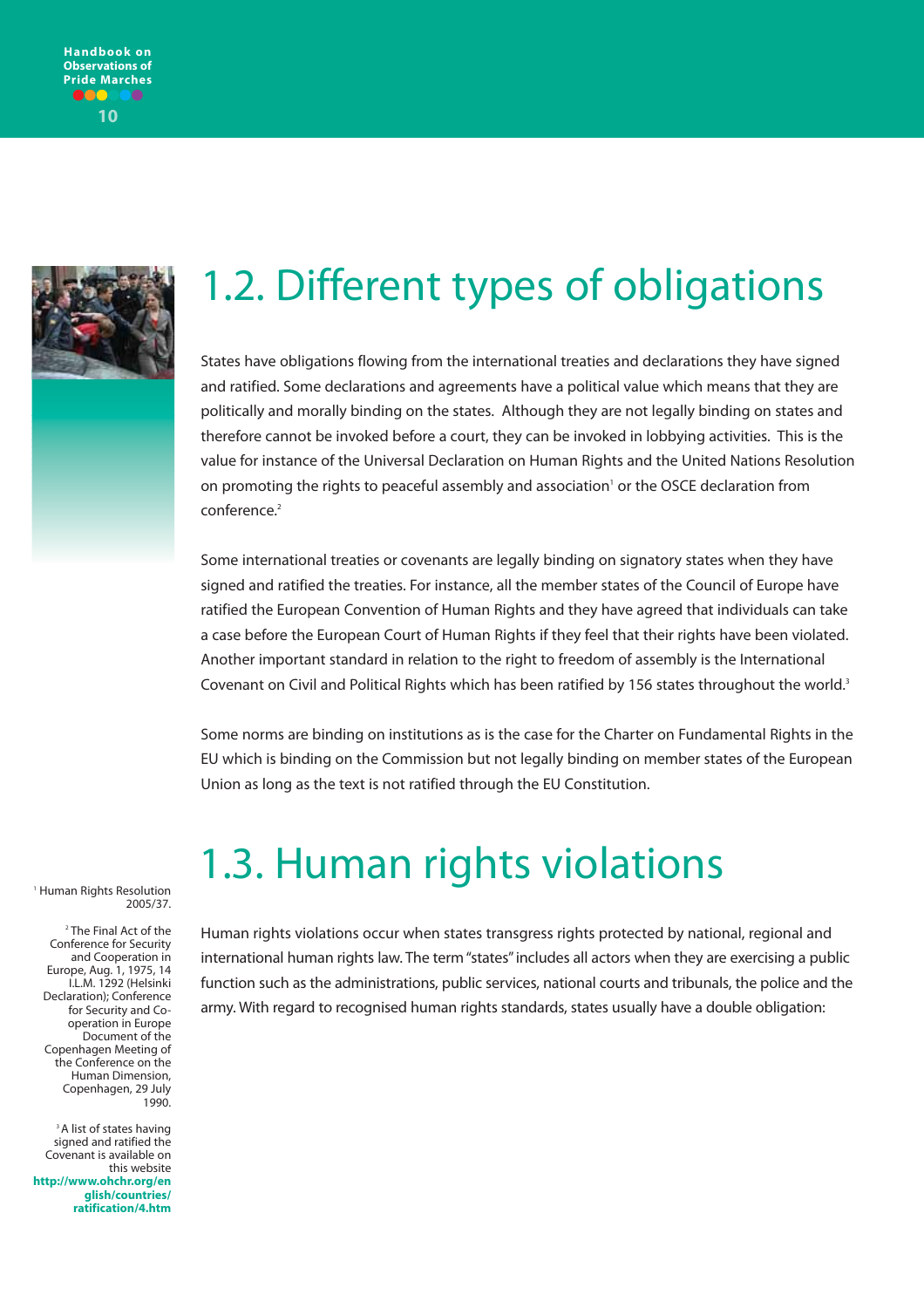**a negative obligation. This means that law, policies and practices should not interfere with the exercise of the right. For instance, the ban of Pride marches by a mayor constitutes a breach of this obligation.**

 **a positive obligation. This implies that states have to provide the conditions for the exercise of the right to the best of their capacity. For instance, the refusal to offer protection to participants in Pride marches from violent counter demonstration can constitute a breach of such an obligation.** 

social and cultural rights. In this case, states have obligations to take positive steps to implement the rights through policies and programmes. However the rights considered in this document are of a civil and political nature and therefore subject to the double obligation solely.



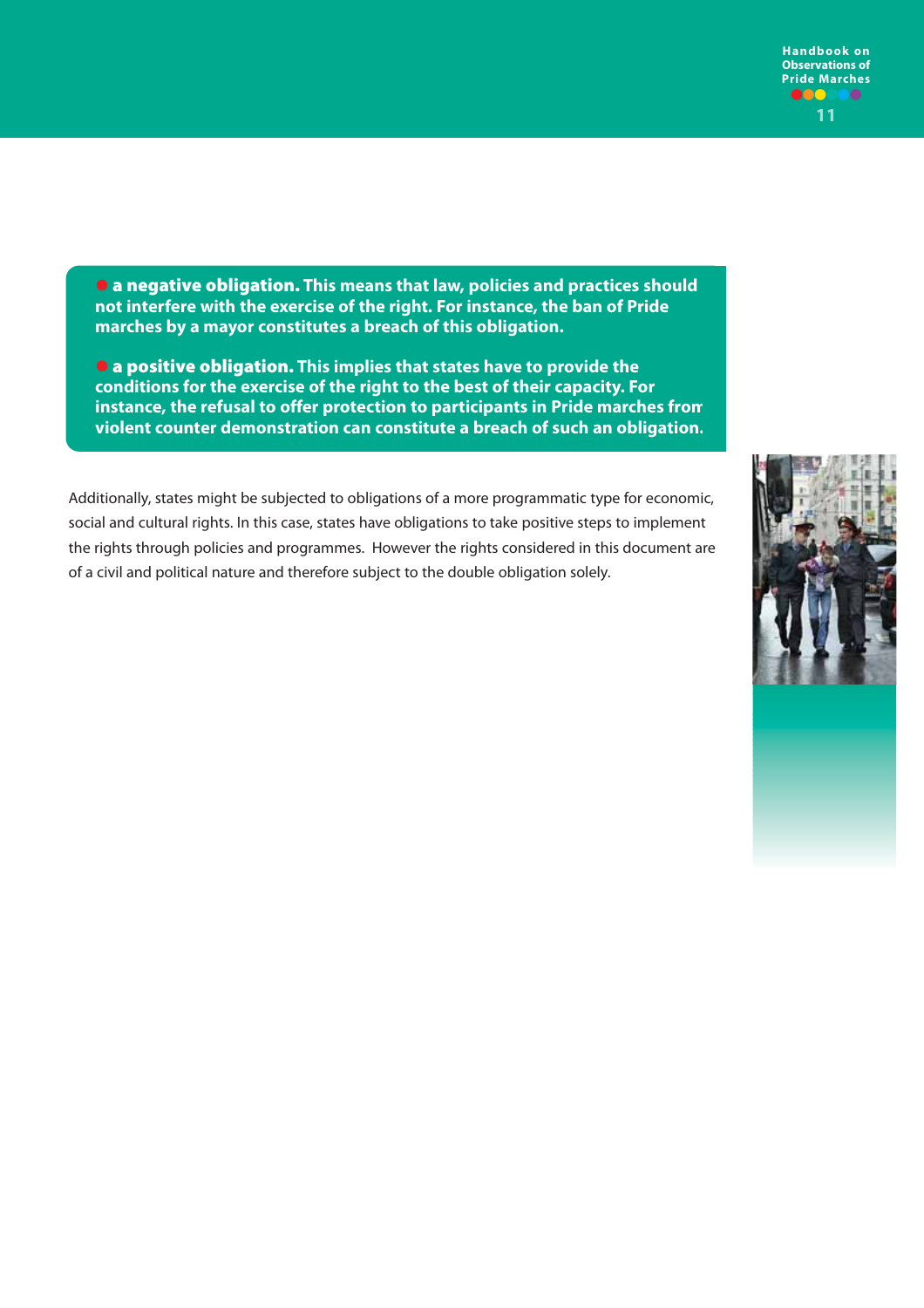

# **2. International standards regarding Pride marches**

**The right to freedom of assembly has been recognised and protected in several human rights treaties and instruments. This right should be exercised without discrimination. Alongside the freedom of expression, freedom of thought, conscience and religion, freedom of association, the freedom of assembly is a core right in a democracy. This being said, the exercise of this right can be subjected to certain conditions.**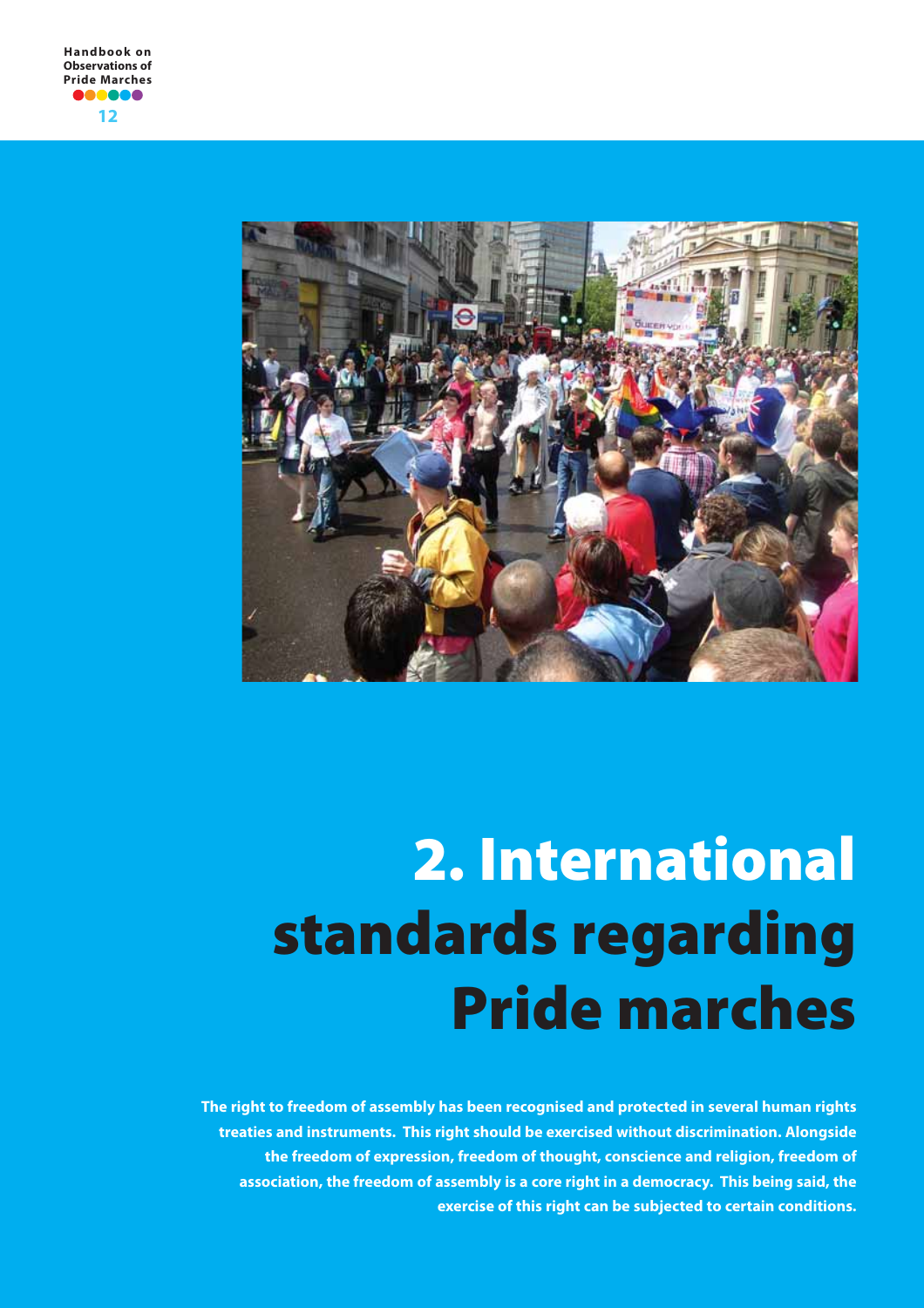

# 2.1. International human rights standards

# 2.1.1. Universal Declaration of Human Rights

This document was adopted by a General Assembly Resolution in 1948 and has a value of principle and is morally binding on the states which are part of the United Nations. It recognises amongst other rights, the right to freedom of expression and freedom of assembly.

#### **"Article 19 Everyone has the right to freedom of opinion and expression; this right includes freedom to hold opinions without interference and to seek, receive and impart information and ideas through any media and regardless of frontiers."**

### **"Article 20 (1) Everyone has the right to freedom of peaceful assembly and association. (2) No one may be compelled to belong to an association."**

Despite its limited legal value, this Declaration is the basis for many conventions and treaties which have a legally binding value, for instance the International Covenant on Civil and Political Rights.

# 2.1.2. International Covenant on Civil and Political Rights

The following are the most relevant articles of the Covenant concerning Pride marches:

### **"Article 21**

**The right of peaceful assembly shall be recognized. No restrictions may be placed on the exercise of this right other than those imposed in conformity with the law and which are necessary in a democratic society in the interests of national security or public safety, public order ("ordre public"), the protection of public health or morals or the protection of the rights and freedoms of others."**

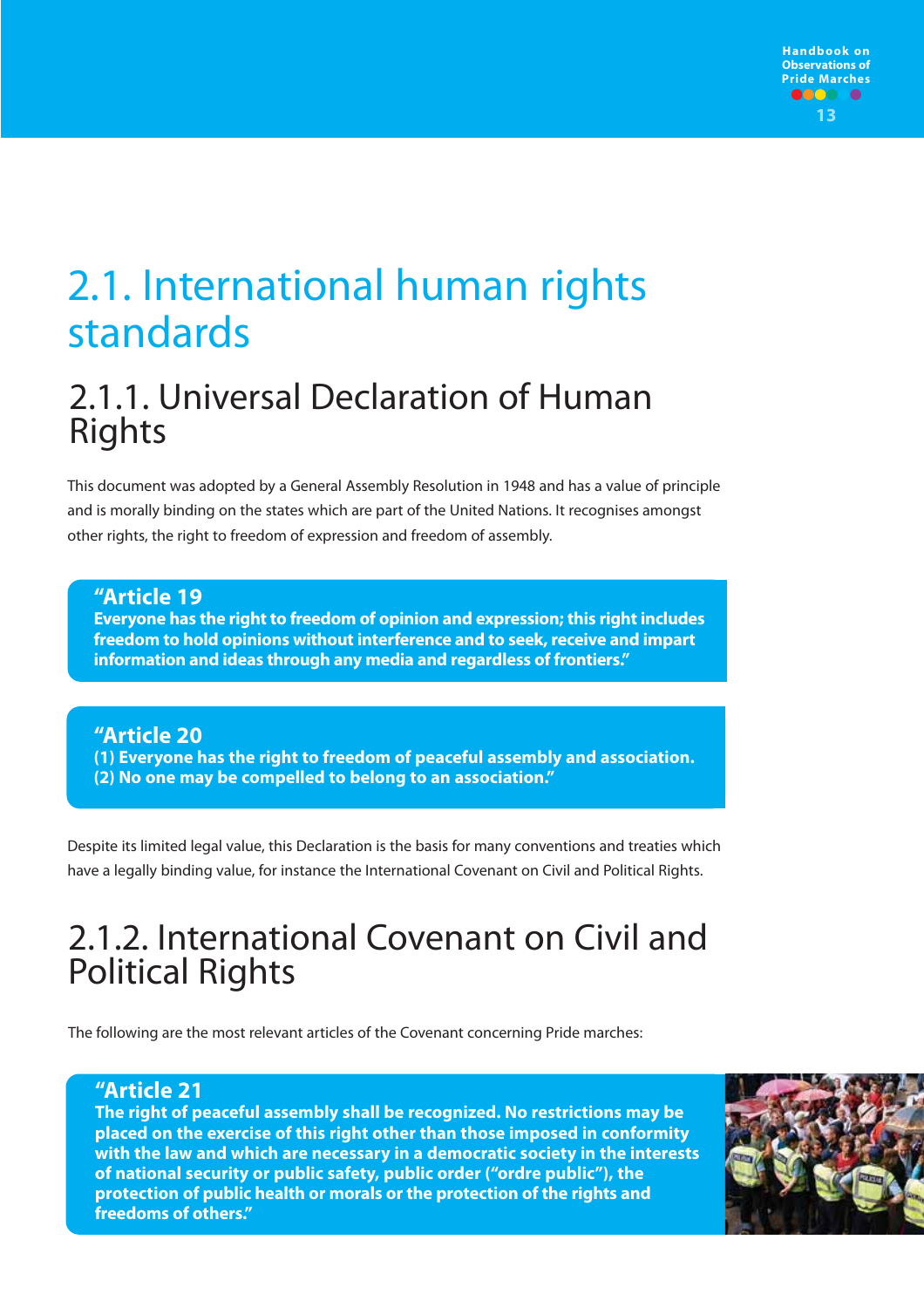#### **"Article 19**

**1. Everyone shall have the right to hold opinions without interference.** 

**2. Everyone shall have the right to freedom of expression; this right shall include freedom to seek, receive and impart information and ideas of all kinds, regardless of frontiers, either orally, in writing or in print, in the form of art, or through any other media of his choice.** 

**3. The exercise of the rights provided for in paragraph 2 of this article carries with it special duties and responsibilities. It may therefore be subject to certain restrictions, but these shall only be such as are provided by law and are necessary:** 

**(a) For respect of the rights or reputations of others; (b) For the protection of national security or of public order (ordre public), or of public health or morals."**

Furthermore, the banning of Pride marches is often motivated by discriminatory intentions. This is contrary to Article 2(1) of the International covenant on civil and political rights.

### **"Article 2(1)**

**Each State Party to the present Covenant undertakes to respect and to ensure to all individuals within its territory and subject to its jurisdiction the rights recognized in the present Covenant, without distinction of any kind, such as race, colour, sex, language, religion, political or other opinion, national or social origin, property, birth or other status."**

Although sexual orientation is not specifically mentioned in the list of grounds, the Human Rights Committee has affirmed that discrimination on grounds of sexual orientation is covered under the ground of "sex".4

# 2.1.3. United Nations Resolutions

The rights of people who are defending human rights are often violated by states or private parties. This is why the General Assembly of the United Nations adopted in 1998, a resolution on the rights and duties of human rights defenders which has a political value. This Declaration has also been complemented by the creation of a United Nations Special Representative on Human Rights Defenders.<sup>5</sup>

<sup>4</sup>Toonen v. Australia, Communication No. 488/1992, 4 April 1994, para 8.7. "The State party has sought the Committee's guidance as to whether sexual orientation may be considered an "other status" for the purposes of article 26. The same issue could arise under article 2, paragraph 1, of the Covenant. The Committee confines itself to noting, however, that in its view, the reference to "sex" in articles 2, paragraph 1, and 26 is to be taken as including sexual orientation."

#### **http://www.unhchr.ch/tb s/doc.nsf.**

<sup>5</sup> In its resolution 2000/61 of 26 April 2000, the Commission on human rights requested the appointment of a special representative on human rights defenders. AS of June 2006, Ms Hina Jilani is holding the mandate. More information on her role is available in part  $4.1.3$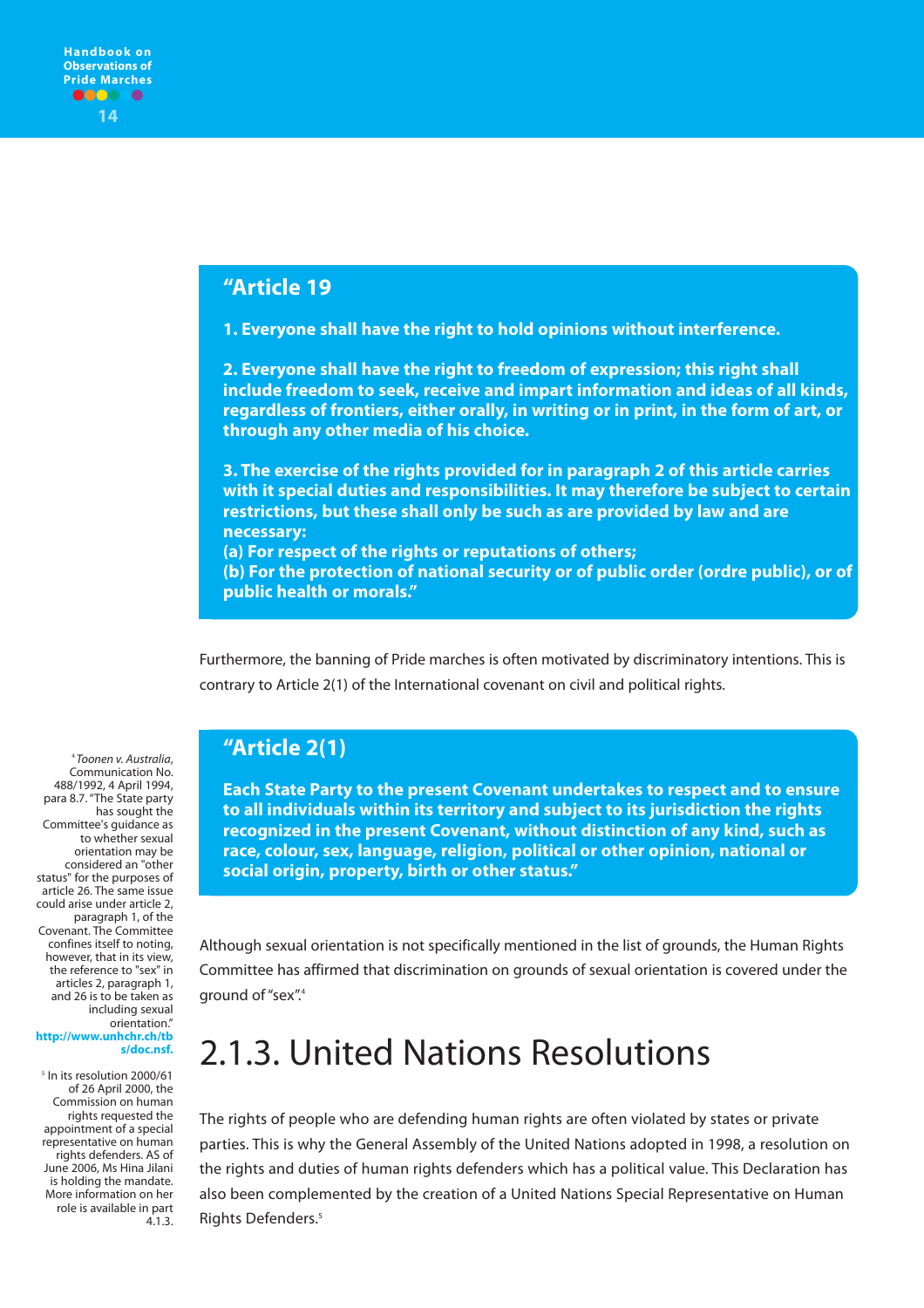**15 Handbook on Observations of Pride Marches**

**Declaration on the Rights and Responsibility of Individuals, Groups and Organs of Society to Promote and Protect Universally Recognised Human Rights and Fundamental rights (extract) Adopted by General Assembly Resolution 53/144 of 9 December 1998**

### **"Article 5**

**For the purpose of promoting and protecting human rights and fundamental freedoms, everyone has the right, individually and in association with others, at the national and international levels: (a) To meet or assemble peacefully; (b) To form, join and participate in non-governmental organizations, associations or groups; (c) To communicate with non-governmental or intergovernmental organizations. […]"**



A recent resolution on the rights to freedom of assembly and association adds to the political obligations of states party to the United Nations. This resolution highlights the role that can be played by member states, the High Commissioner for Human Rights and the NGOS to secure the freedom of assembly.

### **Human Rights Resolution 2005/37 (extract)**

**"1. Calls upon Member States to respect and fully protect the rights to assemble peacefully and associate freely of all individuals, including those espousing minority or dissenting views or beliefs, and to take all necessary measures to ensure that any restrictions on the free exercise of the rights to freedom of peaceful assembly and of association are in accordance with applicable international law, including the International Covenant on Civil and Political Rights;**

**2. Calls upon the Office of the United Nations High Commissioner for Human Rights to assist States to promote and protect the rights to freedom of peaceful assembly and of association, including through the technical assistance programmes of her Office, at the request of States, as well as to cooperate with relevant bodies of the United Nations system and other intergovernmental organizations to assist States to promote and protect the rights to freedom of peaceful assembly and of association;**

**3. Encourages civil society, including non-governmental organizations and the private sector, to promote and facilitate the enjoyment of the rights to freedom of peaceful assembly and of association;**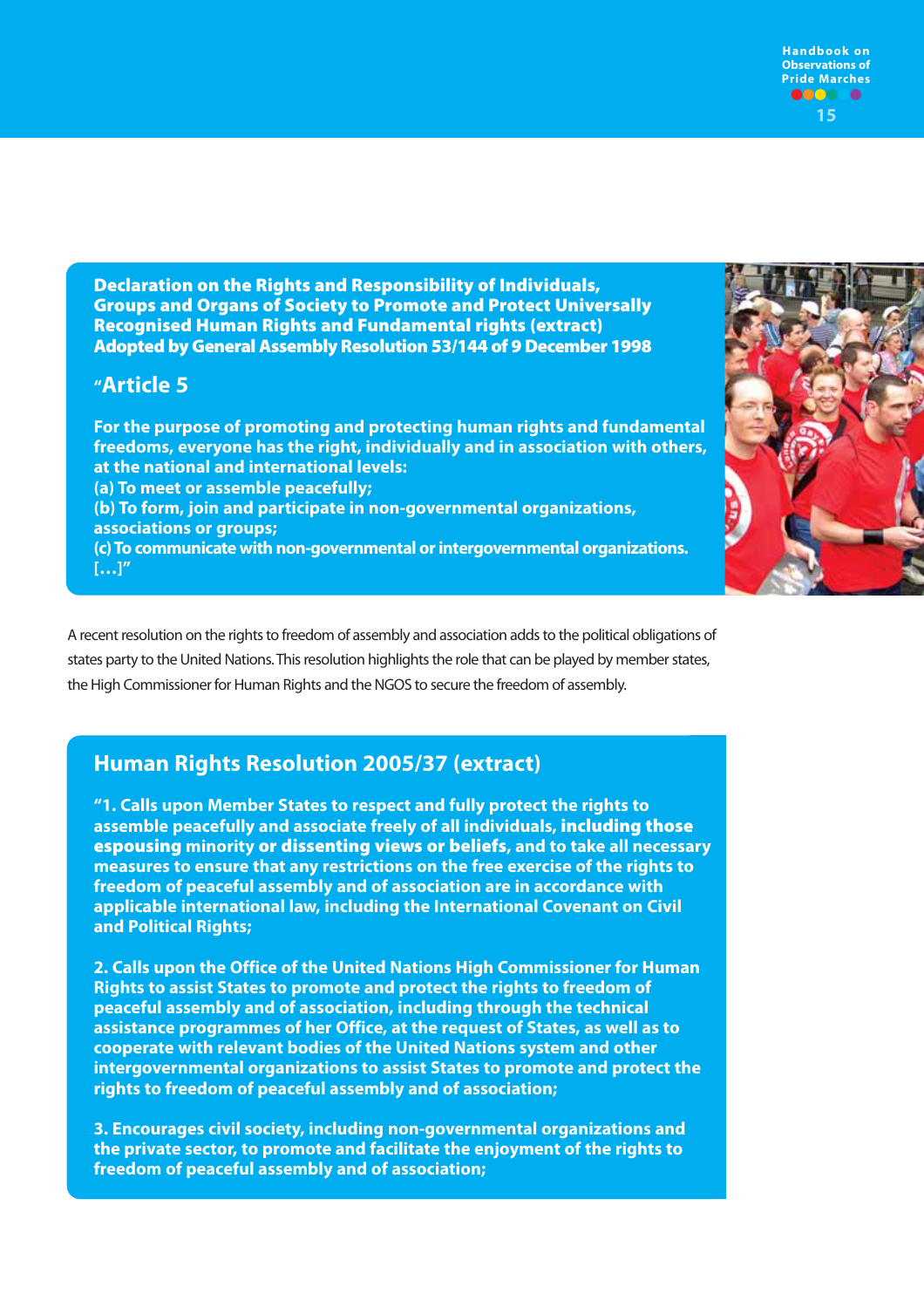



**4. Calls upon the special procedures of the Commission, as appropriate, to consider the rights to freedom of peaceful assembly and of association in the exercise of their mandates; 5. Decides to consider the present resolution at its sixty-third session under the same agenda item."**

**57th meeting 19 April 2005**

**[Adopted by a recorded vote of 45 votes to none, with 8 abstentions. See chap. XI, E/CN.4/2005/L.10/Add.11]**

# 2.2. European human rights standards

There are several sources for human rights standards in the European region. This section will highlight standards set up by the Council of Europe, the Organization for Security and Cooperation in Europe (OSCE) and the European Union.

# 2.2.1 Council of Europe European Convention on Human Rights

The European Convention on Human Rights has a particularly significant role to play since it has been ratified by all member states of the Council of Europe.<sup>6</sup> The European Court of Human Rights has been able to clarify the meaning of articles of the European Convention on Human Rights, through its case-law. Below are some of the most relevant articles of the Convention.

<sup>6</sup> As of 25th May 2006, 46 states have ratified the European Convention for the Protection of human Rights and Fundamental Freedoms **http://conventions.coe.in t/Treaty/Commun/Cherch eSig.asp?NT=005&CM=7 &DF=5/25/2006&CL=ENG**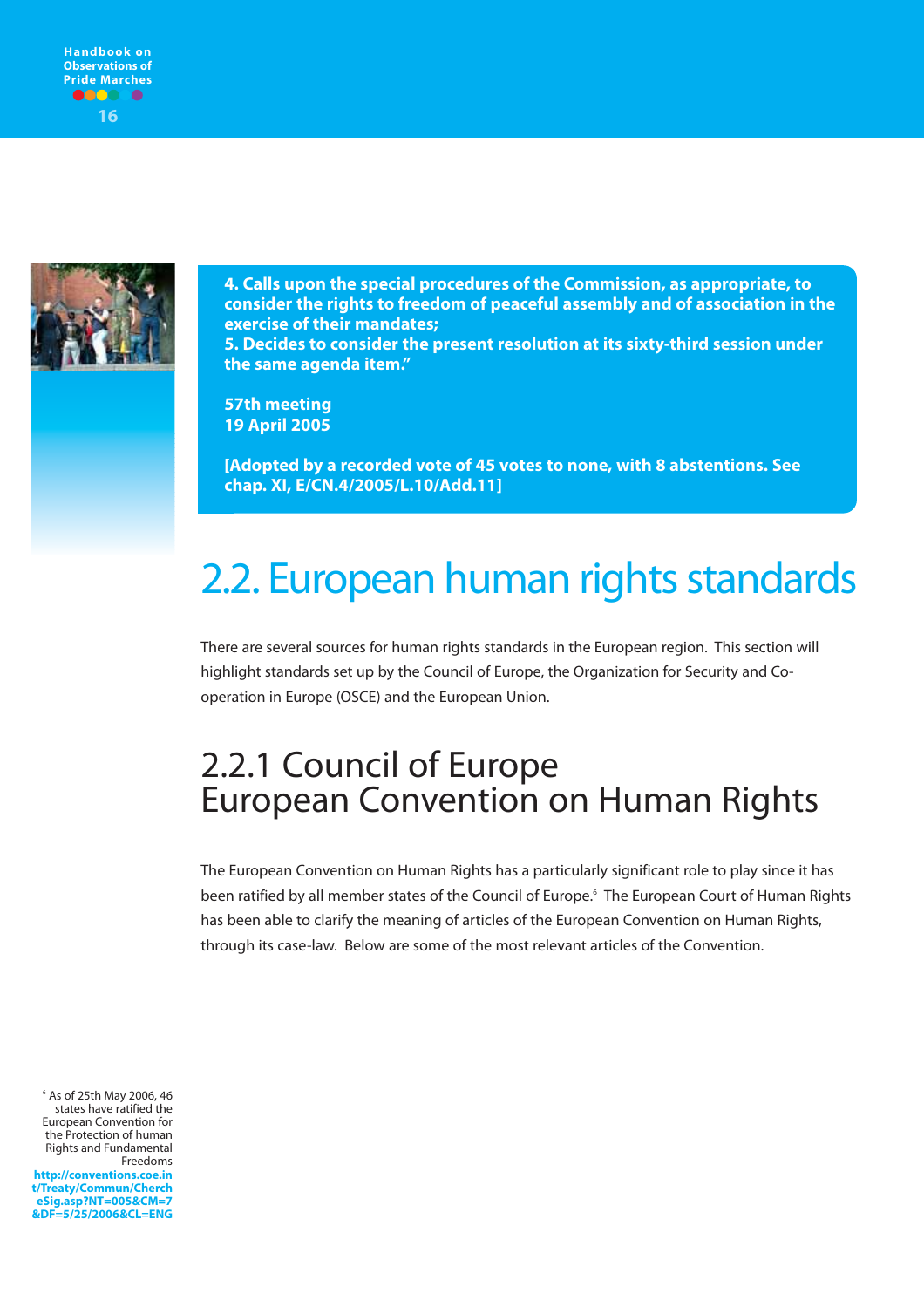

### **European Convention for the Protection of Human Rights and Fundamental Freedoms**

**"Article 11 Freedom of assembly and association**

**1. Everyone has the right to freedom of peaceful assembly and to freedom of association with others, including the right to form and to join trade unions for the protection of his interests.** 

**2. No restrictions shall be placed on the exercise of these rights other than such as are prescribed by law and are necessary in a democratic society in the interests of national security or public safety, for the prevention of disorder or crime, for the protection of health or morals or for the protection of the rights and freedoms of others. This article shall not prevent the imposition of lawful restrictions on the exercise of these rights by members of the armed forces, of the police or of the administration of the State. "**

The right to freedom of assembly is also linked with the right to freedom of expression in Article 10 of the European Convention on Human Rights.

### **"Article 10 Freedom of expression**

**1. Everyone has the right to freedom of expression. This right shall include freedom to hold opinions and to receive and impart information and ideas without interference by public authority and regardless of frontiers. This article shall not prevent States from requiring the licensing of broadcasting, television or cinema enterprises.**

**2. The exercise of these freedoms, since it carries with it duties and responsibilities, may be subject to such formalities, conditions, restrictions or penalties as are prescribed by law and are necessary in a democratic society, in the interests of national security, territorial integrity or public safety, for the prevention of disorder or crime, for the protection of health or morals, for the protection of the reputation or rights of others, for preventing the disclosure of information received in confidence, or for maintaining the authority and impartiality of the judiciary."**

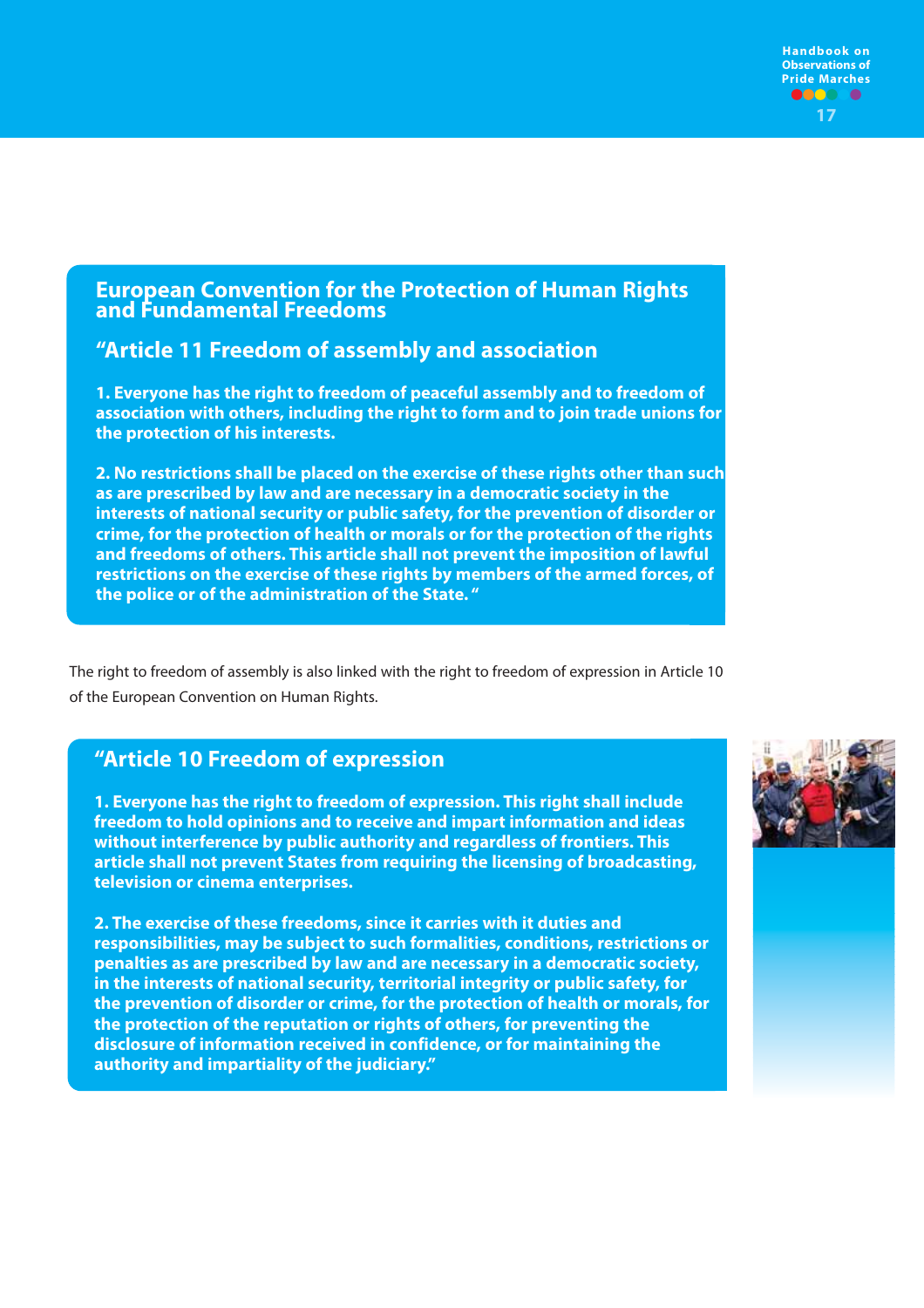Both rights should be recognised and accessible without discrimination as stated in Article 14 of the Convention.



### **"Article 14 Prohibition of discrimination**

**The enjoyment of the rights and freedoms set forth in this Convention shall be secured without discrimination on any ground such as sex, race, colour, language, religion, political or other opinion, national or social origin, association with a national minority, property, birth or other status."**

The right to freedom of assembly and freedom of expression are both qualified rights. This means that their exercise can be limited under particular circumstances. The case-law of the Court has shown that these circumstances have to be narrowly interpreted.

# European Court of Human Rights

The development of case-law by the European Court of Human Rights (ECtHR) has contributed to making the European Convention of Human Rights (ECHR) a strong human rights instrument in the European region. The Court has developed an extensive case-law in relation to the right of assembly and freedom of expression. In particular it has clarified the following points:

The right to freedom of assembly and expression are key rights to the exercise of democracy.

**"It is also recalled that in a democratic society based on the rule of law, political ideas which challenge the existing order and whose realisation is advocated by peaceful means must be afforded a proper opportunity of expression through the exercise of the right of assembly, as well as by other lawful means."7**

 The right to assembly can be exercised even when the **views are challenging** to the majority of the population. The fact that those views are challenging cannot justify any violence against the participants to the march:

<sup>7</sup> Stankov and the United Macedonian Organisation Ilinden, 2 October 2001, paragraph 97 in fine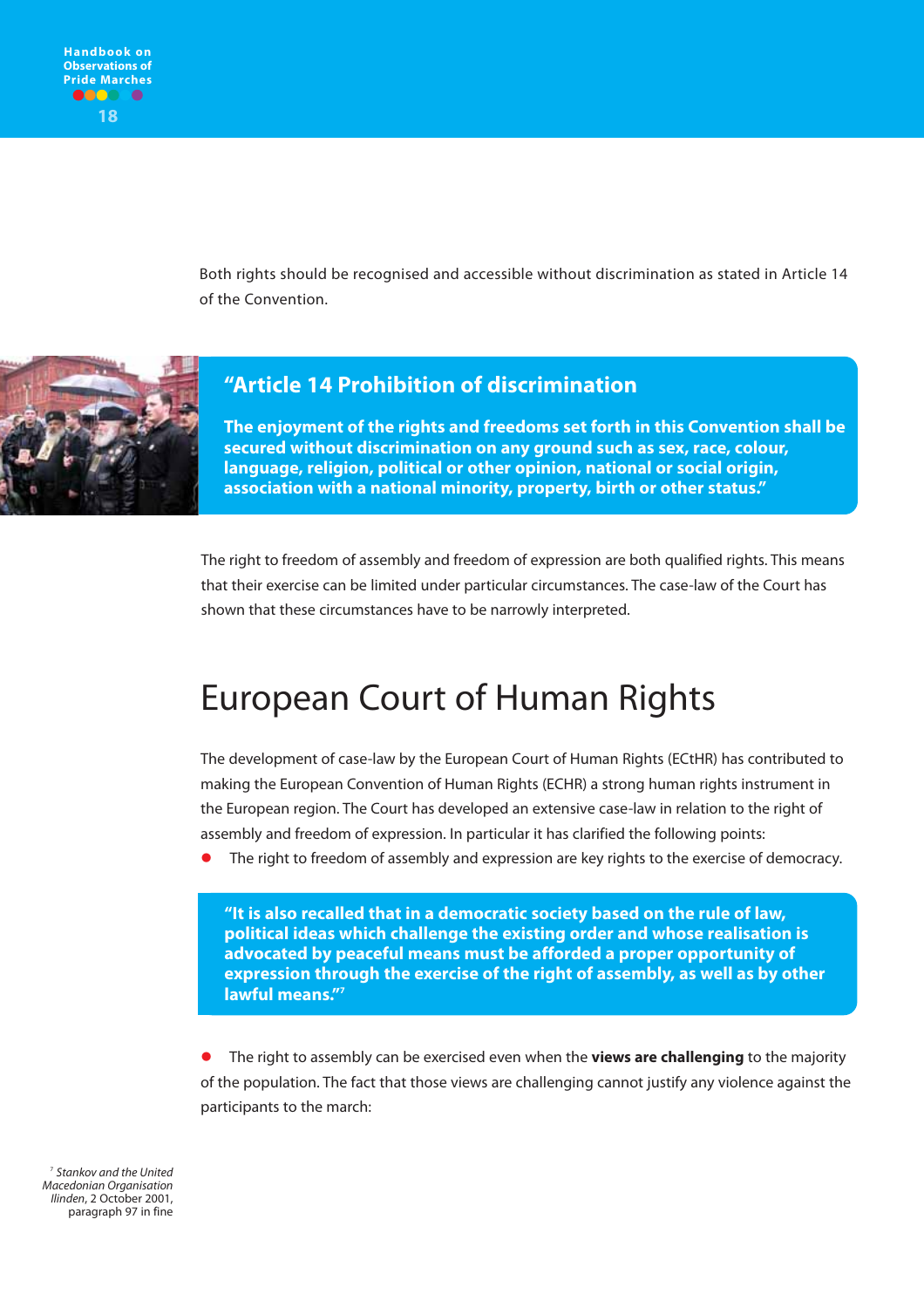**"A demonstration may annoy or give offence to persons opposed to the ideas or claims that it is seeking to promote. The participants must, however, be able to hold the demonstration without having to fear that they will be subjected to physical violence by their opponents; such a fear would be liable to deter associations or other groups supporting common ideas or interests from openly expressing their opinions on highly controversial issues affecting the community. In a democracy the right to counter-demonstrate cannot extend to inhibiting the exercise of the right to demonstrate." 8**

 The states which are parties to the Convention, not only have negative duty in relation to freedom of assembly (not to interfere) but they also have a **positive duty** to protect the participants to marches:

**"Genuine, effective freedom of peaceful assembly cannot, therefore, be reduced to a mere duty on the part of the State not to interfere: a purely negative conception would not be compatible with the object and purpose of Article 11. Like Article 8, Article 11 sometimes requires positive measures to be taken, even in the sphere of relations between individuals, if need be (.)."9**

**"The authorities were therefore bound to take adequate measures to prevent violent acts directed against the participants in Ilinden's rally, or at least limit their extent. However, it seems that they, while embarking on certain steps to enable the organisation's commemorative event to proceed peacefully, did not take all the appropriate measures which could have reasonably be expected from them under the circumstances, and thus failed to discharge their positive obligations under Article 11."10 (emphasis added)**

 The state has to demonstrate that it has taken **reasonable and appropriate measures** to enable the march but it can decide what form these measures will take.

**"While it is the duty of Contracting States to take reasonable and appropriate measures to enable lawful demonstrations to proceed peacefully, they cannot guarantee this absolutely and they have a wide discretion in the choice of the means to be used (.). In this area the obligation they enter into under Article 11 of the Convention is an obligation as to measures to be taken and not as to results to be achieved."11**

 All limitations on the right to freedom of assembly or expression needs to be **proportionate** to the aim requested.

<sup>8</sup> Case of Plattform Ärzte für das Leben v Austria, No 10126/82, 44 DR 65 (1985).

<sup>9</sup> Case of Plattform Ärzte für das Leben v Austria, No 10126/82, 44 DR 65 (1985).paragraph 31.

<sup>10</sup> Case of the United Macedonian Organisation Ilinden and Ivanov v. Bulgaria (Application no. 44079/98) Judgment Strasbourg, 20 October 2005, paragraph 115.

<sup>11</sup> Case of Plattform Ärzte für das Leben v Austria, No 10126/82, 44 DR 65 (1985), paragraph 34.

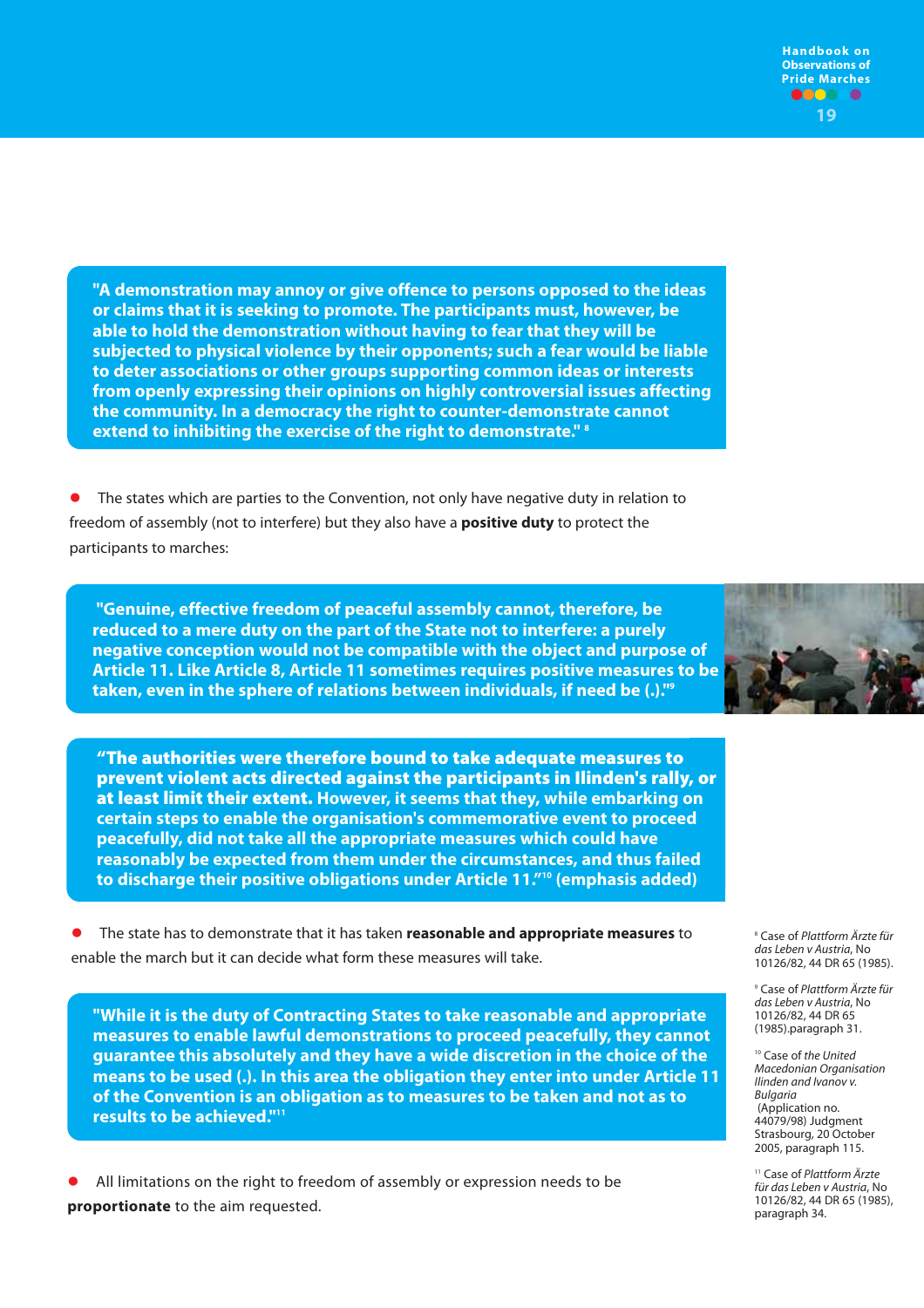**"The Court has examined the disciplinary sanction in question in the light of the case as a whole in order to determine in particular whether it was proportionate to the legitimate aim pursued, having regard to the special importance of freedom of peaceful assembly and freedom of expression, which are closely linked in this instance. The proportionality principle demands that a balance be struck between the requirements of the purposes listed in Article 11 § 2 and those of the free expression of opinions by word, gesture or even silence by persons assembled on the streets or in other public places. The pursuit of a just balance must not result in advocates being discouraged, for fear of disciplinary sanctions, from making clear their beliefs on such occasions." <sup>12</sup>**

 There should be no restrictions on these rights except for reasons of national security and public safety and even in this case these need to be justified.

### **Limitation: Justified interferences to the exercise of the right**

 **Whether the interferences were "prescribed by law" i.e. a legislation that exists prior to the Pride.** 

 **The restriction is justified by legitimate aim such as protecting national security and the territorial integrity of the country, guaranteeing public order in the local community, protecting the rights and freedoms of others and preventing disorder and crime**

 **The right can be limited when it is "necessary in a democratic society." In the hypothesis when the assembly is threatening the existing system and would lead for instance to a** *coup d'etat***, a limitation can be imagined.** 

 **In any case the limitation should be proportionate to the aim sought. This means that the exercise of eth right can be restricted only when there is no other way to achieve an acceptable result.**

The legal obligations defined through the case-law of the European Court of Human Rights have been recently complemented with a statement by the Council of Europe Commissioner on Human Rights.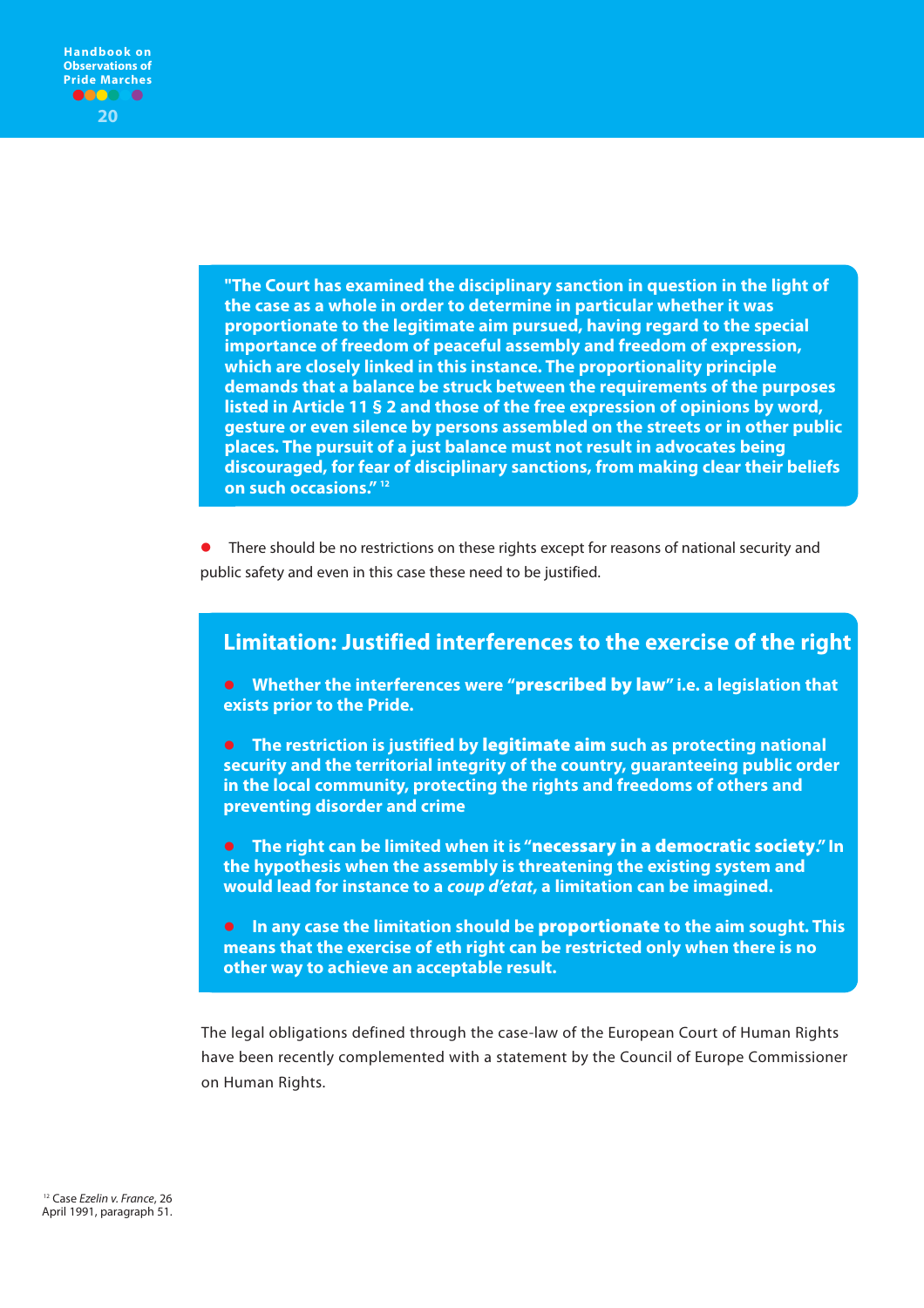

# Council of Europe Commissioner on Human Rights

**"Freedom of assembly belongs to all people**

*Statement by Thomas Hammarberg, Council of Europe Commissioner for Human Rights*

**Recently, there have been calls for banning gay Prides – events organised to celebrate diversity and equality – in a number of Council of Europe member states. A recent example is from Moscow, where the first ever gay Pride scheduled for 27 May, was not given permission by the Mayor of Moscow. The case is pending in local courts and final outcome is not yet known. Regrettably, this is not the only case. There are also reports that the Mayor of Chisinau, Moldova has decided to ban a similar manifestation.**

**The rights to freedom of expression and peaceful assembly are fundamental rights in a democratic society and belong to all people, not just the majority. A demonstration may annoy or give offence to persons opposed to the ideas or claims expressed, but this cannot be a reason to ban a peaceful gathering. If the authorities have grounds to fear for the security of the demonstrators they should provide protection or, at least, suggest alternative venues for such a manifestation. A general ban of a peaceful demonstration can only be justified if there is a real danger of disorder which cannot be prevented by reasonable and appropriate measures.**

**Solutions should be found which guarantee both security and freedom of assembly. This is particularly important in a context of increasing racism and xenophobia, including homophobia. Violent incidents against those who are different or perceived to be different are taking place with alarming frequency, and all too often with impunity. This is unacceptable and has to be stopped. Authorities at all levels must strongly respond to such individual acts of violence and actively promote tolerance and respect in their communities."**

**Source: Human Rights Commissioner website http://www.coe.int/T/Commissioner/Media/News/062305statement\_en.asp**

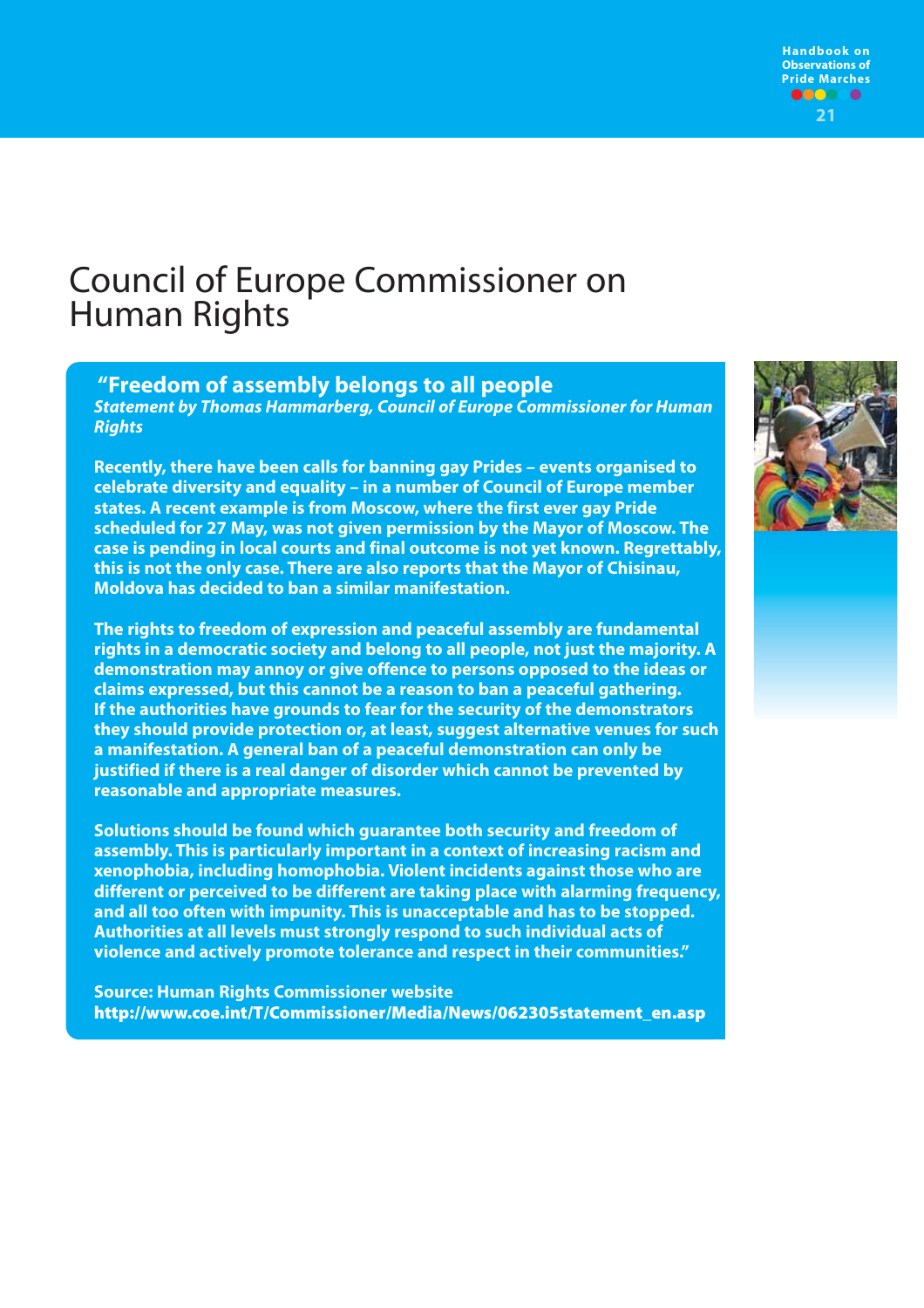# 2.2.2 Organization for Security and Co-operation in Europe (OSCE)

The Organization for Security and Co-operation in Europe (OSCE) is the largest regional security organisation in the world with 55 participating States from Europe, Central Asia and North America. What makes the OSCE unique is the fact that it was the first regional security organisation to include a human dimension in its mandate. The philosophy behind the OSCE's policy is that regional security is dependent on co-operation between the participating States and on the strengthening of the human dimension. Taking positive steps in the areas of human rights, democratisation, election monitoring and establishing the rule of law are seen as security building measures. The OSCE is also active in early warning, conflict prevention, crisis management and post-conflict rehabilitation.

All OSCE participating States have equal status, and decisions are based on consensus. While the decisions are of a political nature nevertheless, the OSCE has set some agreed standards such as the Helsinki Declaration.

This Declaration which links the human rights concerns with security, was signed in 1975. It confirms that member states of the OSCE should act in accordance with the United Nations Charter (1945) as well as the Universal Declaration of Human Rights (1948).



### **The Final Act of the Conference for Security and Cooperation in Europe, Aug. 1, 1975, 14 I.L.M. 1292 (Helsinki Declaration).**

*"VII. Respect for human rights and fundamental freedom, including the freedom of thought, conscience, religion or belief* **[…]**

**In the field of human rights and fundamental freedoms, the participating States will act in conformity with the purposes and principles of the Charter of the United Nations and with the Universal Declaration of Human Rights. They will also fulfill their obligations as set forth in the international declarations and agreements in this field, including** *inter alia* **the International Covenants on Human Rights, by which they may be bound."**

The right to freedom of assembly has been reaffirmed alongside the right to freedom of expression, the right of association, and the freedom of thought, conscience and religion in following conference of the OSCE: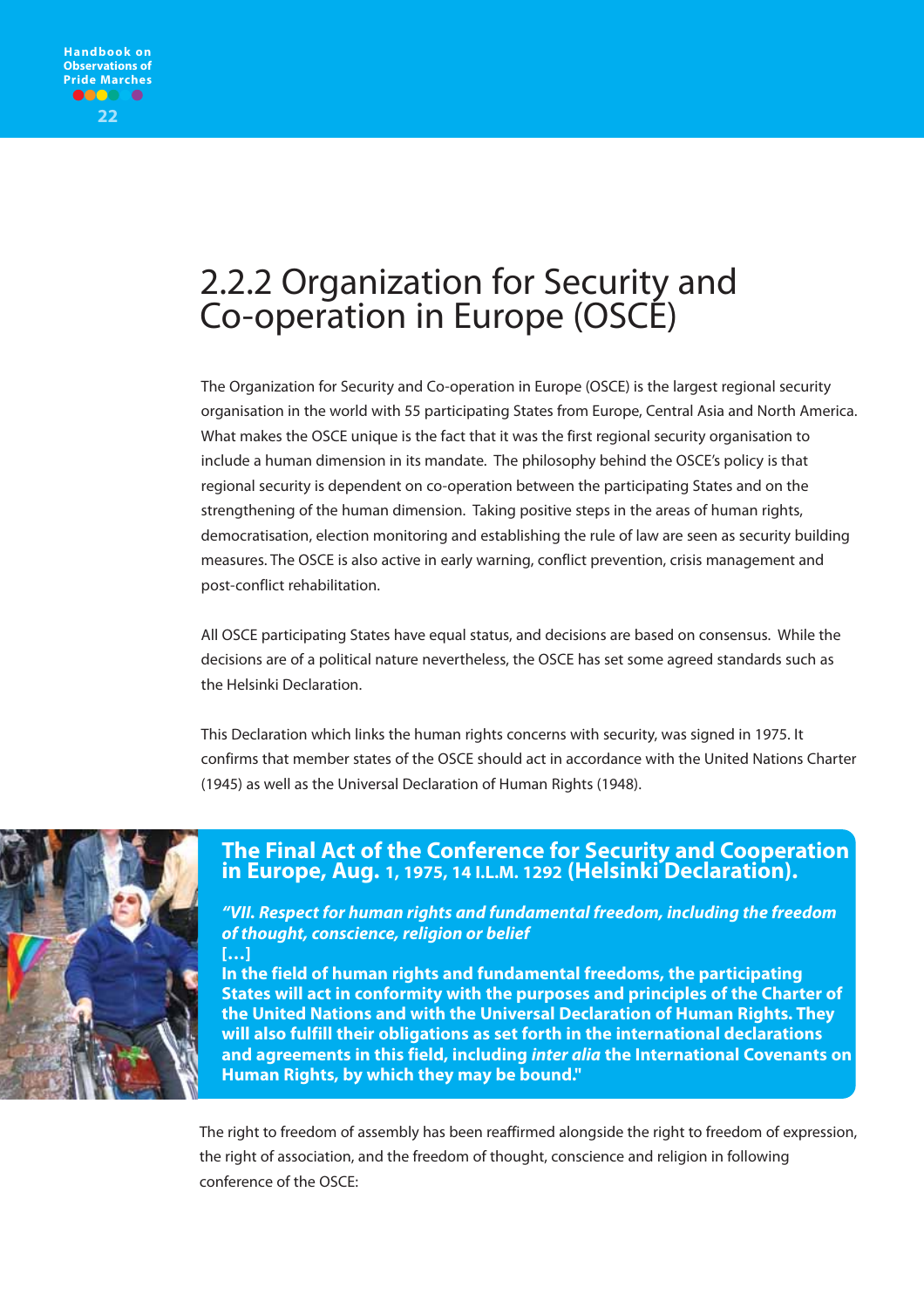**Conference for Security and Co-operation in Europe Document of the Copenhagen Meeting of the Conference on the Human Dimension,** *Copenhagen, 29 July 1990*

**"(9) The participating States reaffirm that:(…) (9.2) - everyone will have the right of peaceful assembly and demonstration. Any restrictions which may be placed on the exercise of these rights will be prescribed by law and consistent with international standards;"**

The Office for Democratic Institutions and Human Rights (ODIHR) is currently working on guidelines for drafting laws pertaining to freedom of assembly.13

# 2.2.3 European Union

Although there are very few legally binding documents in relation to fundamental rights in the European Union, it is important to recall that equality and fundamental rights are key principles of the European Union.

### **Article 6 of the Treaty of the European Union**

**"1. The Union is founded on the principles of liberty, democracy, respect for human rights and fundamental freedoms, and the rule of law, principles which are common to the Member States.**

**2. The Union shall respect fundamental rights, as guaranteed by the European Convention for the Protection of Human Rights and Fundamental Freedoms signed in Rome on 4 November 1950 and as they result from the constitutional traditions common to the Member States, as general principles of Community law. 3. The Union shall respect the national identities of its Member States. 4. The Union shall provide itself with the means necessary to attain its objectives and carry through its policies."**



**23**

**Handbook on Observations of Pride Marches**

<sup>13</sup> A draft copy is available at **http://www.osce.org/do cuments/odihr/2004/10 /3776\_en.pdf.**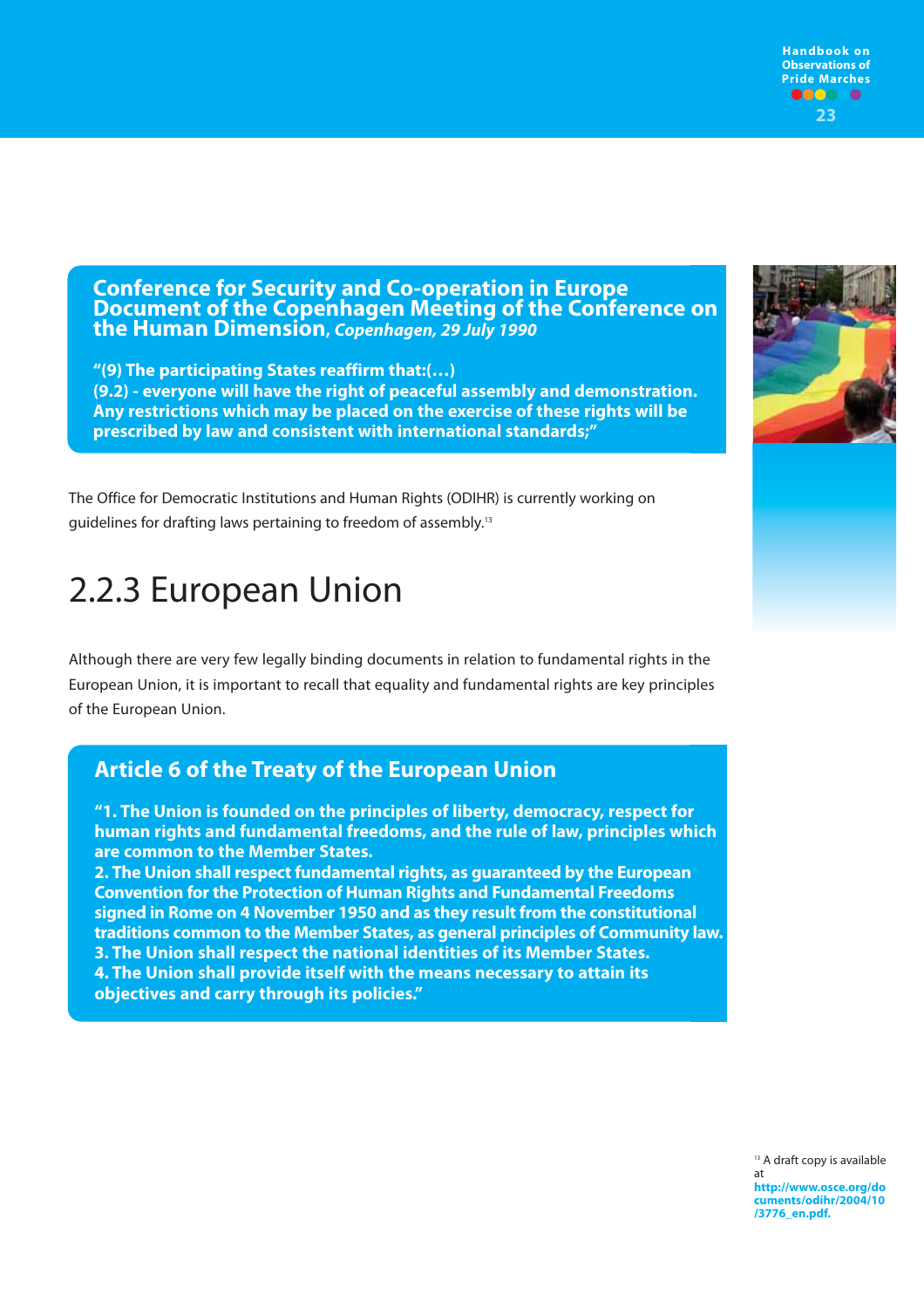The risk of serious breach or systematic breach of human rights by a member state of the EU can be sanctioned by political procedures.<sup>14</sup> However, these mechanisms are very difficult to use in practice as they requires a high majority or unanimity (outside of the member state which is breaching human rights) in Council.

Political pressure can be put also towards the countries which are candidates to entry in the European Union. The Copenhagen criteria, which rule the accession process, require accession countries to demonstrate their respect for human rights. In particular, countries have to show their respect for the rights of minorities, equality, the rule of law and human rights. Usually, references to the freedom of assembly or freedom of expression are often included in the Accession Partnership – i.e. treaty dealing with the conditions for accession to the EU- with candidate countries. For instance, references are made to the right to freedom of assembly and the state obligations in the Accession Partnership with Turkey under the political criteria.

Consequently, Turkey has to:

**"Implement all reforms concerning freedom of association and peaceful assembly in accordance with the European Convention on Human Rights and its related case-law. Implement measures to prevent the excessive use of force by security forces.**

#### **[…]**

**Guarantee in law and in practice the full enjoyment of human rights and fundamental freedoms by all individuals without discrimination and irrespective of language, political opinion, race, sex, racial or ethnic origin, religion or belief, disability, age or sexual orientation."15**

Similar dispositions in relation to non discrimination are present in other treaties dealing with Accession of candidate countries to the European Union.16

Finally, the EU institutions are bound to respect the rights contained in the EU Charter of Fundamental Rights of the European Union. This means that in their actions they should not violate the Charter. In order to prevent violations, the Commission has set up a mechanism which assesses the impact on human rights of new legislative proposals.<sup>17</sup>

<sup>14</sup> Article 7 of the Treaty of the European Union

<sup>15</sup> Council Decision of 23 January 2006 on the principles, priorities and conditions contained in the Accession Partnership with Turkey (2006/35/EC), **http://europa.eu.int/sma rtapi/cgi/sga\_doc?smart api!celexapi!prod!CELEX numdoc&lg=en&numdoc =32006D0035&model=g uichett.**

<sup>16</sup> See for instance in relation to Croatia: 2006/145/EC: Council Decision of 20 February 2006 on the principles, priorities and conditions contained in the Accession Partnership with Croatia and repealing Decision 2004/648/EC.

<sup>17</sup> Communication from the Commission Compliance with the Charter of Fundamental Rights in Commission Legislative Proposals Methodology for Systematic and Rigorous Monitoring, Brussels, 27.4.2005 , COM (2005) 172 Final.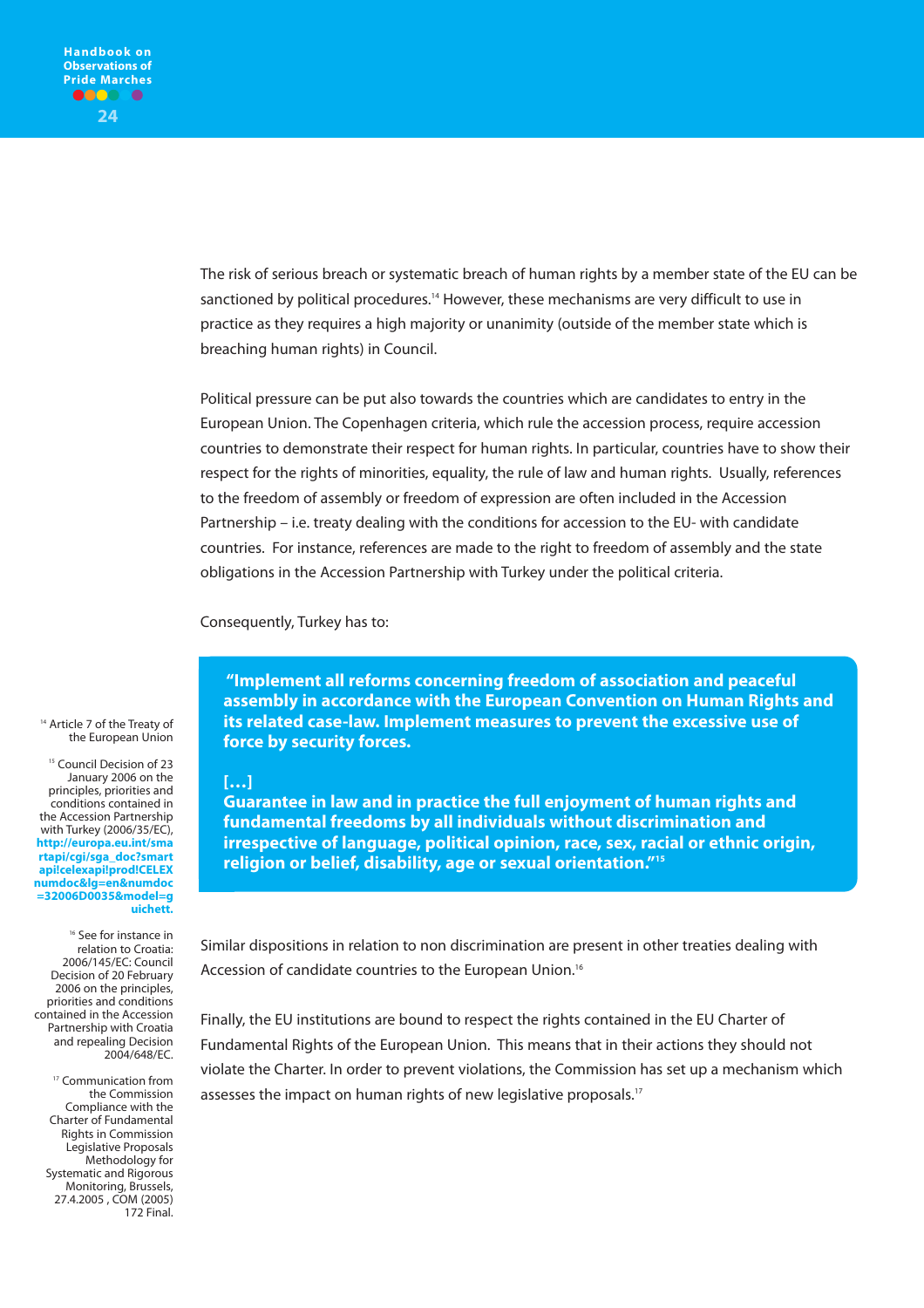### **Charter of Fundamental Rights of the European Union18**

### **"Article 12 Freedom of assembly and of association**

**1. Everyone has the right to freedom of peaceful assembly and to freedom of association at all levels, in particular in political, trade union and civic matters, which implies the right of everyone to form and to join trade unions for the protection of his or her interests.**

**2. Political parties at Union level contribute to expressing the political will of the citizens of the Union."**

### **"Article 21 (1) Non-discrimination**

**1. Any discrimination based on any ground such as sex, race, colour, ethnic or social origin, genetic features, language, religion or belief, political or any other opinion, membership of a national minority, property, birth, disability, age or sexual orientation shall be prohibited."**

In the absence of an agreement on a constitutional text for the European Union, the Charter remains politically binding on member states who have signed up to it in October 2004.

# 2.3. National legislation

The right to freedom of assembly is protected in the national legislation usually, by the Constitution. A few examples of such texts can be found below.19

### **Constitution of Croatia**

#### **"Article 42**

**Assembly, protest Everyone shall be guaranteed the right of public assembly and peaceful protest, in conformity with law."**

### **Poland's Constitution**

### **"Article 57**

**The freedom of peaceful assembly and participation in such assemblies shall be ensured to everyone. Limitations upon such freedoms may be imposed by statute."**



**25**

**Handbook on Observations of Pride Marches**



<sup>18</sup> The full text of the Charter is available at **http://www.europarl.eur opa.eu/charter/pdf/text\_ en.pdf**

19 A more extensive list of the constitutional dispositions is available on ILGA-Europe's website **http://www.ilgaeurope.org/europe/advo cacy\_lobbying/human\_ri ghts\_issues/freedom\_of\_ assembly**.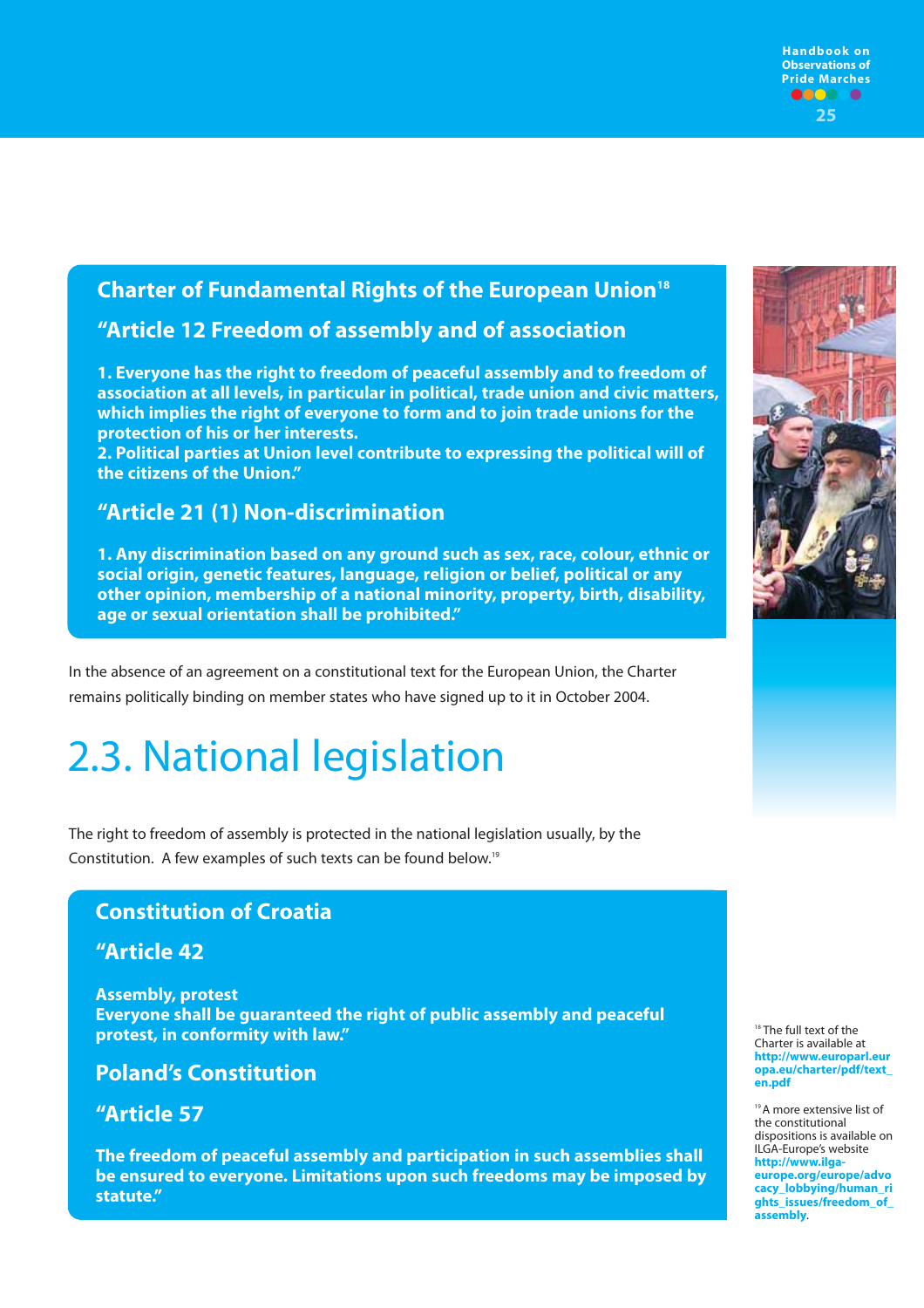### **Russia's Constitution**

**"Article 31** 

**Assembly, Demonstration Citizens of the Russian Federation have the right to gather peacefully, without weapons, and to hold meetings, rallies, demonstrations, marches and pickets."**

However, it is also important to look into the rules of implementation in particular as the European Convention on Human Rights allows for restrictions provided by law. The exercise of the right to freedom of assembly is also subject to prior agreement with the administrative authorities or mayor of the city where it is organised.

# 2.4. Conclusion



Freedom of assembly is an internationally and nationally recognised right. This right has to be recognised and protected without discrimination. In order to avoid a ban, it is important to conform to the administrative obligations linked to the exercise of this right (such as asking for authorisation) and to ensure that the march will be peaceful.

The exercise of this right can be limited under restricted circumstances. According to European jurisprudence, these limitations have to be narrowly interpreted. Some states have tried to argue that the notions of "public order" or "protection of morals" can be understood as allowing a ban on Pride marches. However, it is important to point out that banning a march on the ground that the ideas promoted during the march are not accepted by the government or a part of society is a violation of the right to assembly. The Pride parades are part of a process by which LGBT identity and political existence is established as a legitimate part of society.

The right to hold a counter-demonstration is protected as much as the right to demonstrate. A peaceful counter-demonstration (for instance by religious groups) is not violating human rights if it has a peaceful character. However, if the purpose of the counter-demonstration is to intimidate participants to a Pride parade and to stop the parade, then it is violating the right to freedom of assembly and expression of the participants to a Pride event.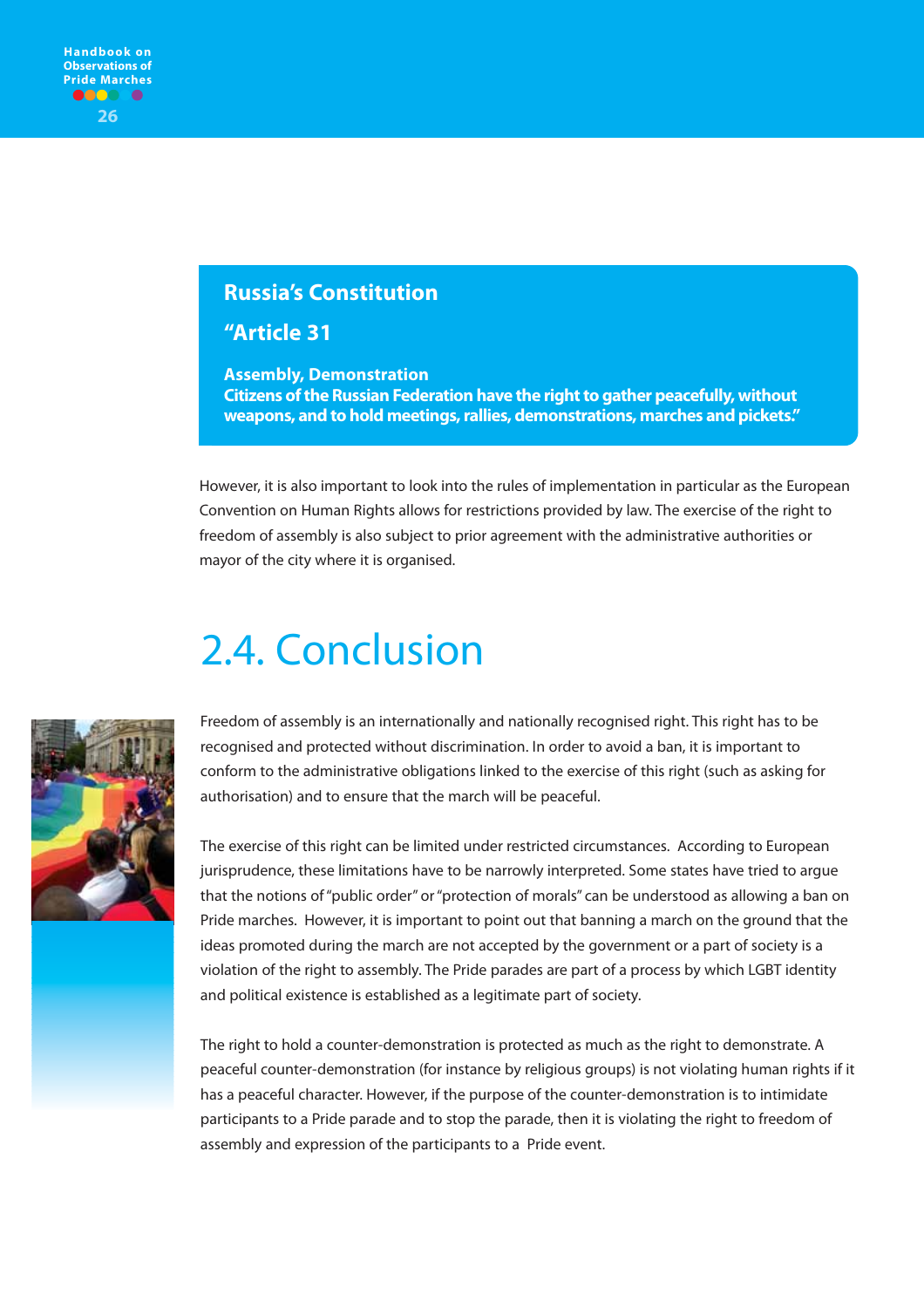**27 Handbook on Observations of Pride Marches**

In short here are some questions to ask to determine whether violations of human rights have taken place:

### **Pride and rights**

 **Is the Pride parade and/ counter-demonstration peaceful? It is a prerequisite to claim the right to assembly that the Pride or the counterdemonstration is peaceful**

**Is there a ban on the march?** 

**If so the reason for the ban needs to be sought and it should not be discriminatory. In case of ban, the case should be brought before the administrative tribunal as soon as possible.** 

 **Is this restriction "necessary in a democratic society"? Is the restriction provided by law?**

**Those are two elements considered by the ECtHR when deciding if the restriction is violating human rights or not. However, these hypotheses have been interpreted very narrowly by the court. For instance, the ban or restriction cannot be justified by the fact that homosexuality is offending to religious people.**

 **Is the restriction applying to counter-demonstrators too? Counter-demonstrators should not be treated in a more favourable way otherwise this could constitute a discrimination.** 

 **In case of violence did the state authorities (police, army) protect you? This is an important aspect of the state's obligation: the protection of participants in a peaceful assembly.**

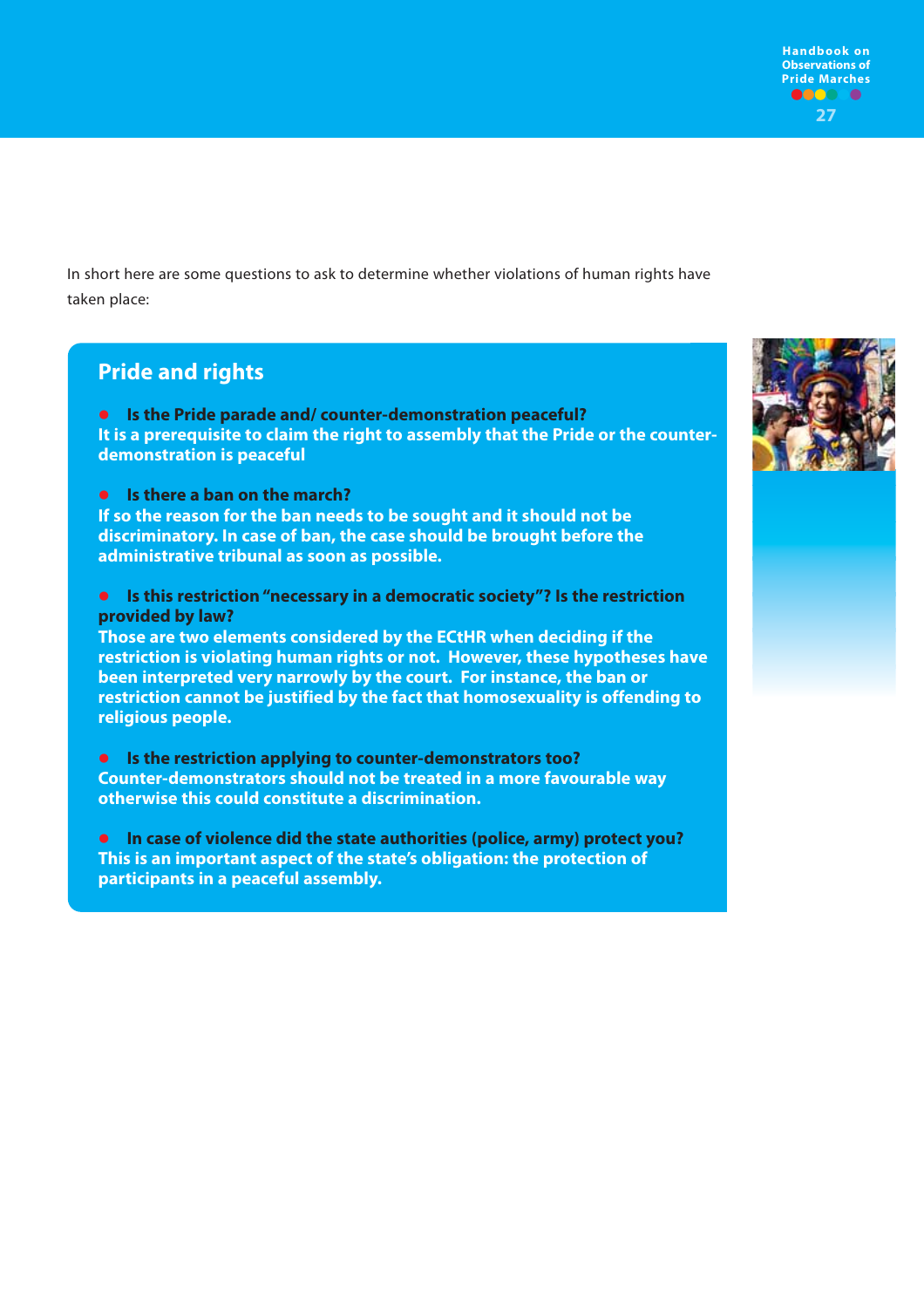

# **3. Observing Pride marches**

**In the case of Pride events, the technique mostly used to monitor the respect for human rights is the observation of the Pride.**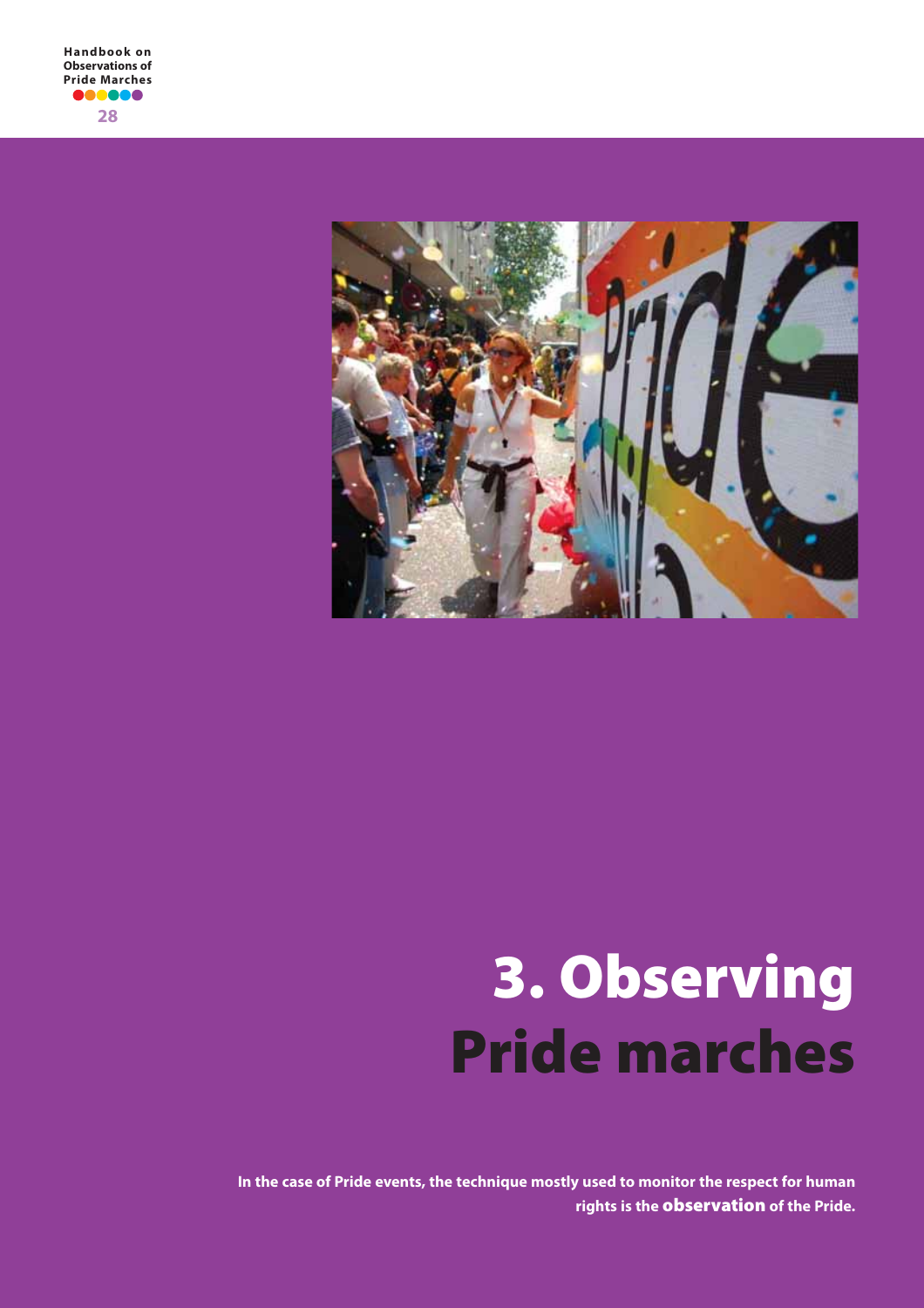# 3.1. What is an observation?

Observation is a distinct activity from organising a Pride or taking part in Parades. The aim of the observation is to ensure that the right to assembly is protected. It has been defined by the United Nations as "[…] the active collection, verification and immediate use of information to improve human rights protection."20

# 3.2. How is an observation done?

The observation must be as **factual** as possible in order to be considered **independent** and **objective**. It is a process of watching events and recording any facts which might constitute a breach of legal provisions and/or a human rights abuse. The observation presumes that there will be a dedicated team of observers.

# 3.3. In which circumstance is an observation necessary?

It is needed in particular circumstances for instance when the exercise of the right to freedom of peaceful assembly is impeded or when violence is expected from the police or counterdemonstrators.

A good observation is conducted independently from the Pride march or the counterdemonstration. It is very important that observers are seen as independent. A first step should be to assess beforehand whether observation is necessary and how to organise the observation of the Pride march.

<sup>20</sup> Office of the High Commissioner for Human Rights, Training Manual on Human Rights Monitoring, Professional Training Series No.7., United Nations, New York and Geneva, 2001, p. 3.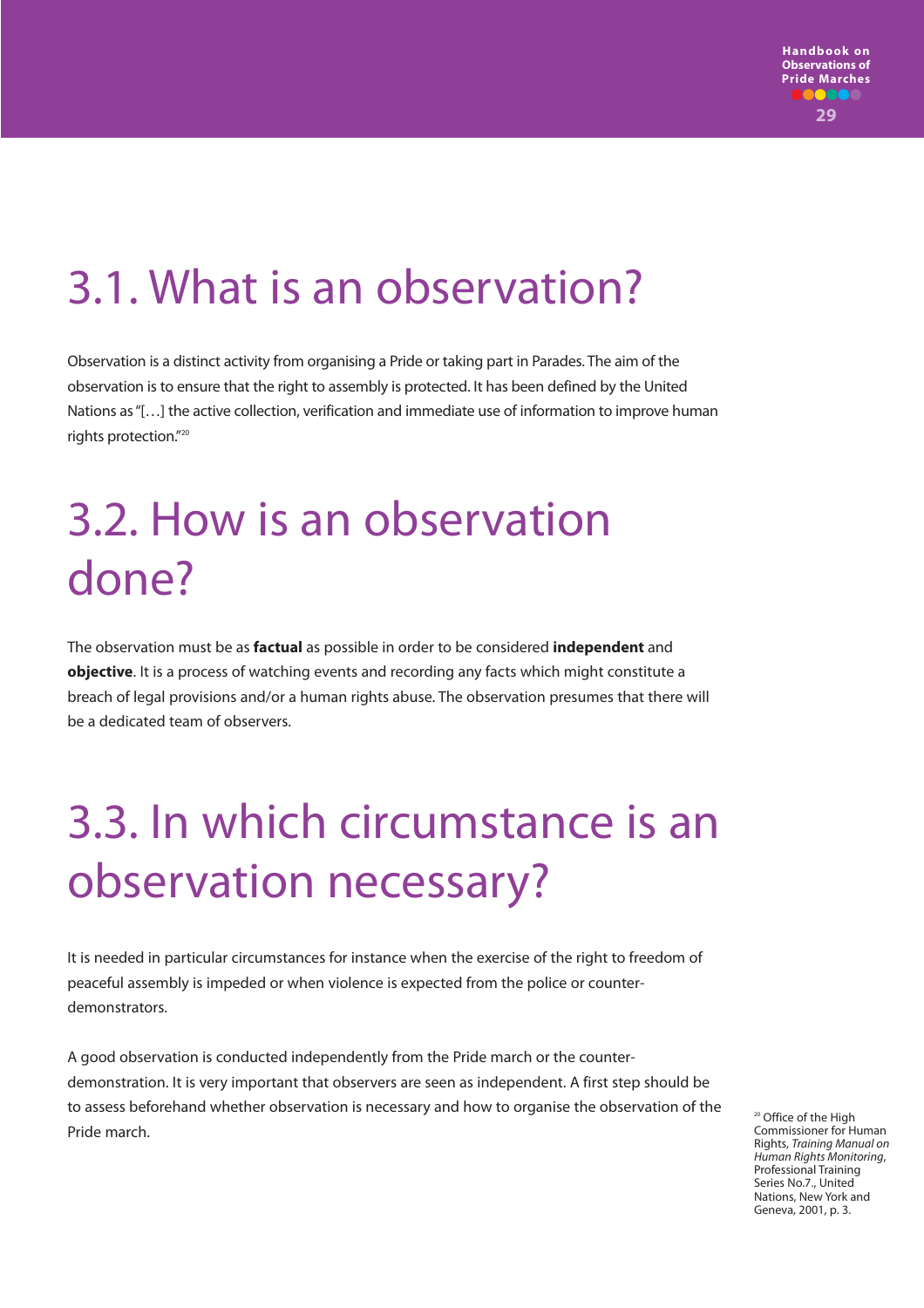



#### **Questions to assess if observation is necessary and how many observers are needed:**

**1. How many participants will take part in the Pride march? This will allow you to decide how many observers are necessary.**

**2. Are you expecting a counter-demonstration? How many people? Do you think it will be violent?**

**Observation is necessary when you are expecting violence.**

**3. How many police officers will be available? What is the attitude of the police towards the LGBT community?** 

 **If the community has good co-operation with the police, the monitors will focus on whether there are enough police available.** 

 **If the attitude is negative, it will be important to be quite visible and to let the police know about the exercise in order to make them aware and more cooperative. The focus will then be on looking at the reaction of the police.**

**4. How long will the Pride be (time and distance)?**

 **This information will help you to determine the numbers of observers needed (usually people work by pairs). Monitors need to be placed in the areas where violence might take place (e.g. cross road, in front of churches etc…)**

The organisation of an observation requires some important logistics as is explained in the part on practical steps (part 3.5.). It is recommended to organise this activity in conjunction with other human rights organisations at national or international level.

# 3.4. Why is it important?

There are several reasons why human rights monitoring by observations should be carried out:

 **In establishing the facts in a particular situation, it is important to have an accurate picture of the context and the events.** 

 **In certain cases the simple fact of observing the march can have the effect of decreasing the violence. Knowing that actions are being recorded for reporting purposes might have an important impact on the behaviour of police and counter-demonstrators.**

 **Findings from the monitoring can then be reported to national or international human rights institutions to avoid the re-occurrence of such events.**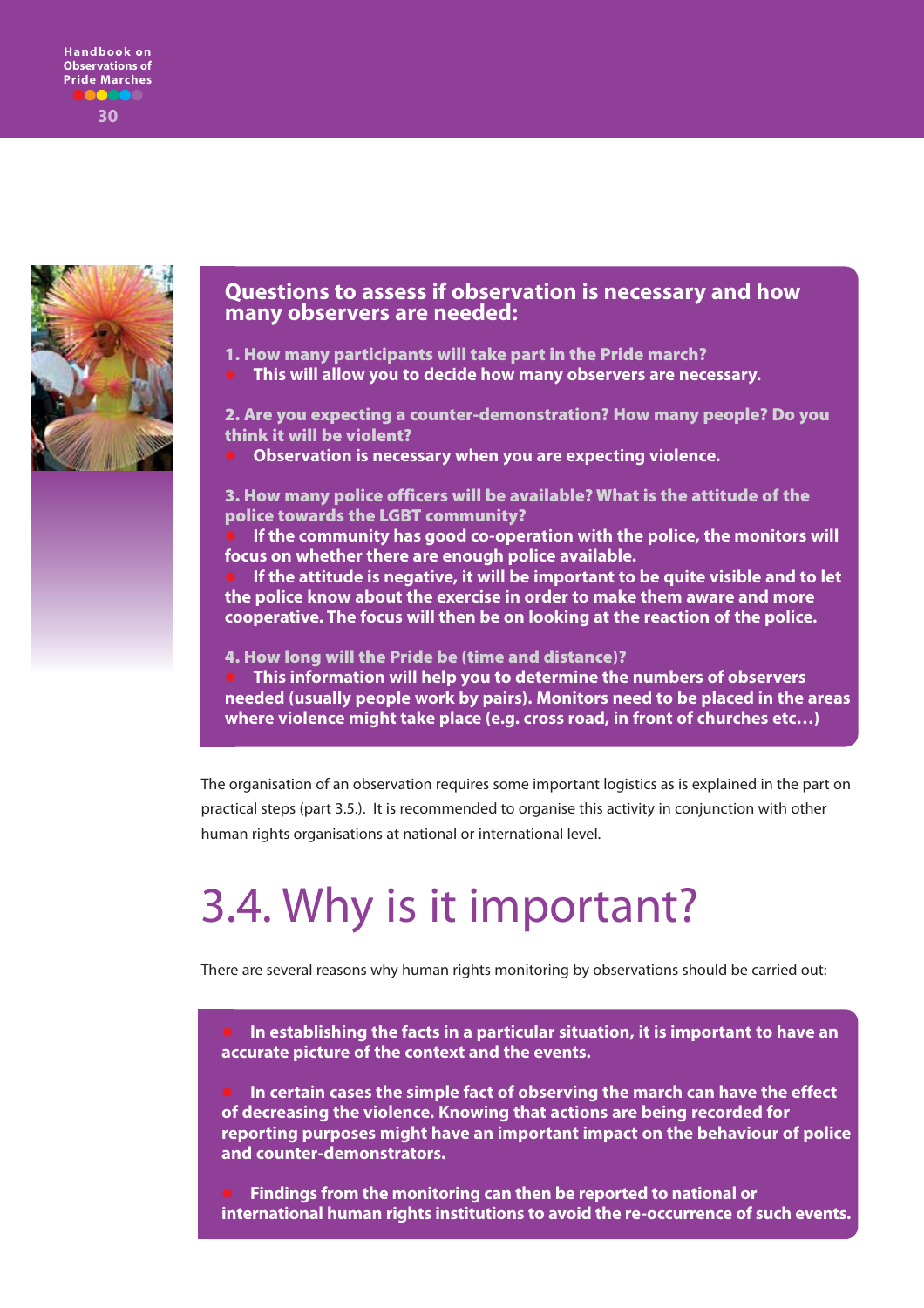**They can also be used to lobby for changes in law, policies and practices.** 

 **Some evidence collected during the observations (pictures, medical record, and statements of the victim, witnesses and the police) can constitute proof in a legal case.**

 **The information can also be used to inform a wider audience about the situation of LGBT people. In this case, press releases and educational material can be produced.**



# 3.5. Practical steps to monitoring Pride marches

When observing a Pride, there are two key issues:

- l to ensure your safety and the **safety** of other people involved (e.g. if there is a fight, not get involved but record what is happening).
- l to be seen as **independent monitors**.

The following is a list of practical steps for actions to do before the march, at the time and after the march.

# 3.5.1. Before the march

### **Organise a meeting with observers**

 During this meeting it is important to appoint a team leader/coordinator who will coordinate actions and will liaise with the police, the authorities and the Pride organisers. This person will monitor the procedures, and if there is a case before an administrative court for a ban of Pride, this person can arrange observation of the trial.

 This meeting is also the time when the issues to observe are explained and everyone is briefed on the way the observation will take place. The particular role of observers is defined clearly; as different from Pride organisers and stewards. Observers are reminded that observation is based on legal human rights standards.

 It is also important to find out about the mapping and the route of the Pride and safe places from where to observe the march; and the timing of the Pride.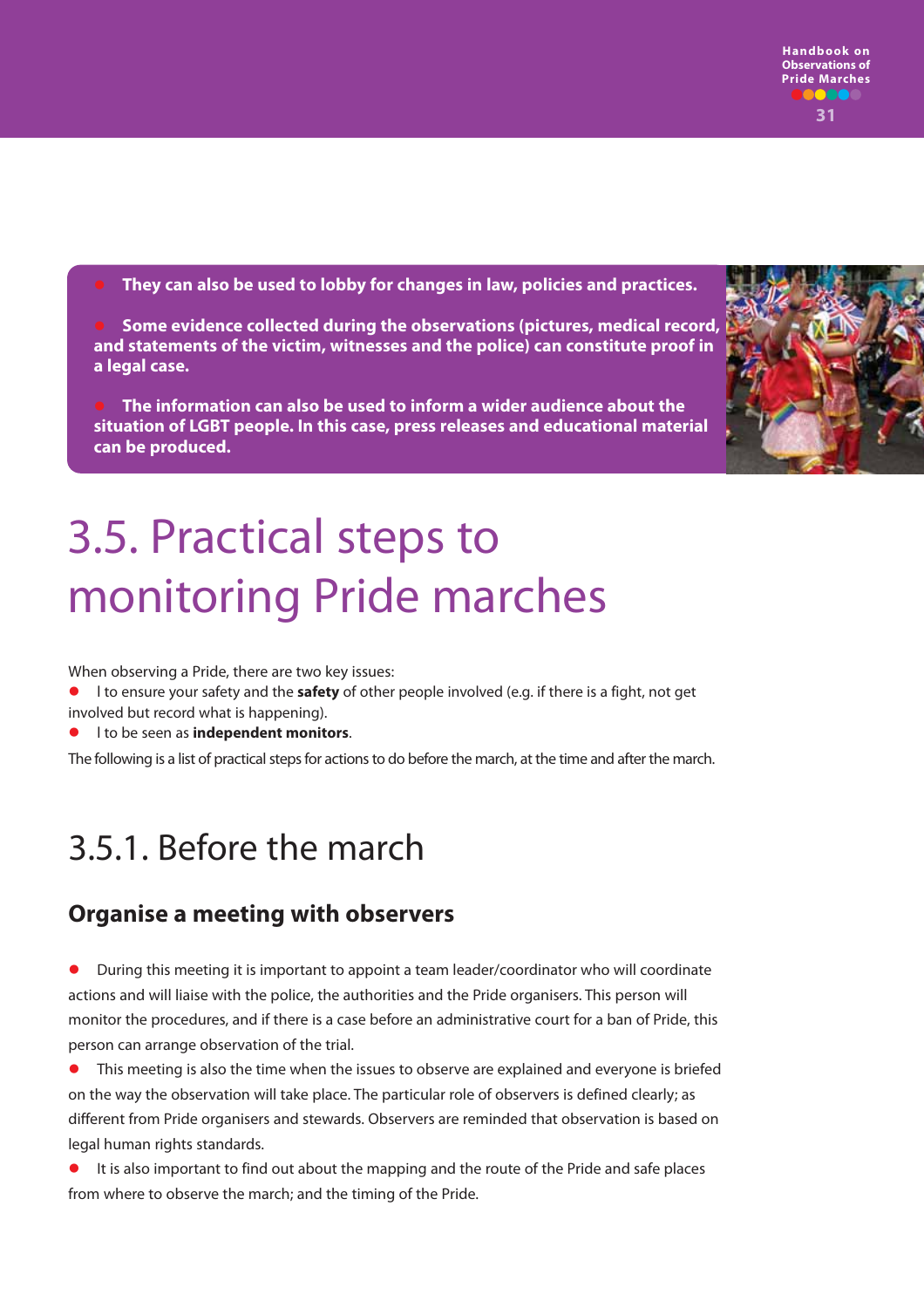## **Develop guidelines for observers**

It is important to develop guidelines to provide a framework and support to the work of observers. The guidelines should reiterate some rules about monitoring such as independence and security. It should reiterate that the aim of monitoring is to check whether the public authorities (in particular the police) are respectful of the law and international human rights standards in their actions and behaviours. Guidelines should contain practical information such as contact number in case of emergency (in particular the phone number of the coordinator of the monitoring). An example of guidelines for observation of Pride is presented below and can be adapted to your national context.



### **Guidelines for observations of Pride**

#### **Information on Pride**

- **Observers should be provided with a map of the Pride route.**
- **Indication of when and where they will be posted.**
- **Usually observers are asked to be at the venue of the Pride half an hour**
- **before the beginning of Pride and to stay there until the crowd has dispersed. Time and place of debriefing meeting.**

### **Important principles of observation**

 **Observers should respect human rights of all parties: the right to assembly applies also to peaceful counter-demonstrators.**

 **Observers must remain independent and unobtrusive. They should not walk in the Pride but observe from an agreed point.**

 **They should not respond to any type of incitements but remain calm in all circumstances.**

 **The observation should focus primarily on the attitude of the police and the army (states' actors). If violence occurs, every factual information should be recorded.**

**Observers should comply with national law and legislations.**

 **Observers should refrain from personal and premature declarations to the media. Public comments should be agreed with the co-ordinator at the debriefing meeting.**

- **Evidence collected must be as reliable and verifiable as possible.**
- **Observers should not give instructions to any parties in the demonstration.**

### **Contact details**

**Provide phone numbers for people to contact in case of need or emergency such as:**

- **Co-ordinator**
- **Police**
- **Ambulance**
- **Hospital**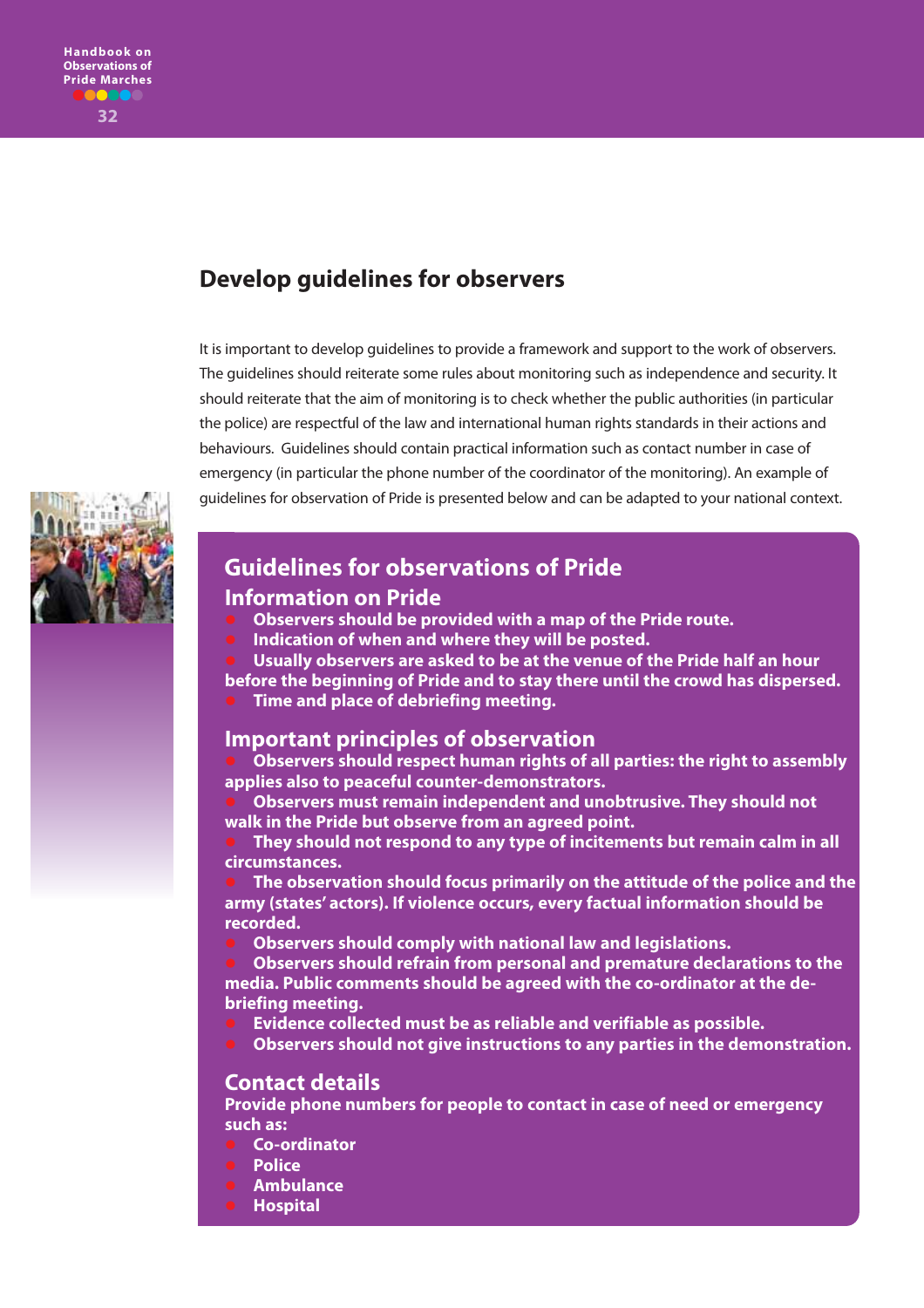### **Safety**

- **It is very important that observers work in pairs.**
- **They should be in contact with the co-ordinator before starting the observation, during the observation and after the observation.**

 **Observers should never intervene if they witness violence but record the events as accurately as possible.**

 **If possible, they should identify a café or a public place from where to observe if the situation deteriorates.**

#### **Comfort**

 **Comfort of the observers is important as they will be staying in the same spot for some time.** 

 **They should wear comfortable shoes, have water, and bring protection against rain, sun and cold weather.** 

### **Material needed**

- **Monitoring sheet**
- **Pen and paper**
- **Camera**
- **Mobile phone**
- **Watch**
- **Video/audio recording devices**
- **Distinctive signs such as T-shirts or arm band as agreed.**
- **Identification papers.**

The legal observer guide used by the Midnight Special Law Collective is available in the Appendix 1 of this handbook. The Midnight Special Law Collective is an independent non-profit organisation dedicated to providing legal training and accessible, relevant, democratic and accountable legal support to a wide range of activists participating in the struggle for social change.

## **Code of Conduct for observers**

In some instances, observers of demonstrations have been asked to adhere to a Code of Conduct. One such example is the Code of Conduct used by the Network of Independent Monitors during demonstrations in South Africa, which is presented here as good practice.<sup>21</sup>

**"Monitors were expected to adhere to a 12-point code of conduct, which said that they would:**

- **be committed to the principles of the UN Declaration of Human Rights;**
- **be committed to independent monitoring;**
- **be accessible to all parties being monitored;**
- **pledge to promote peace and work to end violence;**

<sup>21</sup> For more information see Dominic Bryan & Neil Jarman, Independent intervention Monitoring the police, parades and public order, Democratic Dialogue, 1999, p. 25-30.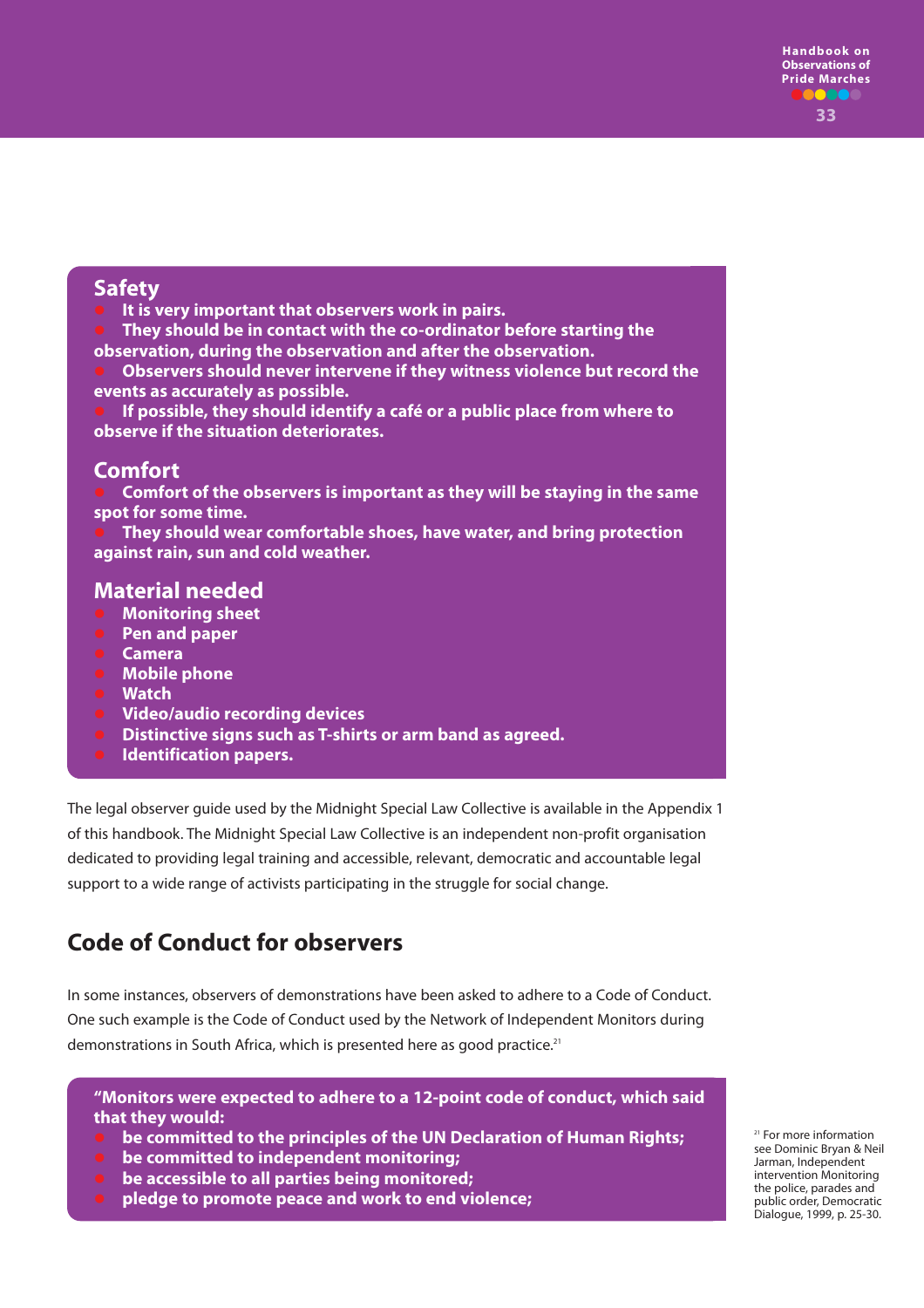

**be committed to non-violent action and methods of monitoring;**

- **report truthfully and accurately on situations;**
- **strive to act confidently, calmly and diplomatically;**
- **display sensitivity and empathy for the vulnerability of victims of violence; respect the need for confidentiality;**

 **not publicly display any party preference (in word, by action or by wearing party badges or clothing) while monitoring;**

 **respect the role of other structures dealing with conflict mediation/resolution;**

**Not publicly undermine monitors who were part of the network."**

Source: Dominic Bryan & Neil Jarman, Independent Intervention Monitoring the Police, Parades and Public Order, Democratic Dialogue, 1999, p. 27.

## **Agree templates for recording events during observation**

To support the recording of factual information during the observation and ensure coherence in the observation, the co-ordinator should circulate a template sheet for observers. The following template can be adapted to the local situation.

| <b>Template sheet for observers</b>                                                                                                                                                                                                                                                 |                                                                                                                                                                                                                                                                                                                                  |  |  |  |
|-------------------------------------------------------------------------------------------------------------------------------------------------------------------------------------------------------------------------------------------------------------------------------------|----------------------------------------------------------------------------------------------------------------------------------------------------------------------------------------------------------------------------------------------------------------------------------------------------------------------------------|--|--|--|
| The observation team                                                                                                                                                                                                                                                                | The incident(s)                                                                                                                                                                                                                                                                                                                  |  |  |  |
| <b>Situation where the</b><br>observation is taking place<br><b>Time of the observation</b><br>(from  to)<br><b>Name of person accompanying</b><br>Have you made clear to the<br>police that you are observing?<br><b>Action taken</b><br><b>Pictures, audio and film collected</b> | <b>What happened?</b><br><b>Time when incident occurred</b><br><b>Place where incident occurred</b><br><b>Information about victims</b><br><b>Information about perpetrator</b><br>$\bullet$<br><b>Information about people</b><br>$\bullet$<br>arrested and their conduct<br>If people are injured take pictures<br>of injuries |  |  |  |
| <b>Pride March</b>                                                                                                                                                                                                                                                                  | <b>Behaviour of state actors</b>                                                                                                                                                                                                                                                                                                 |  |  |  |
| <b>Number of participants</b><br>Are there media present?<br>Is there a counter-<br>demonstration?<br><b>Reaction of the counter-</b><br>demonstrators<br><b>Record use of homophobic</b><br>language or insults (best if<br>recorded on tape)                                      | Reaction of the police on the spot,<br>after the incidents.<br>Any information to identify the<br>person: police number<br>Are any other public authorities<br>present (city authorities)<br><b>Reaction of medical staff: how did</b><br>they treat the persons injured?                                                        |  |  |  |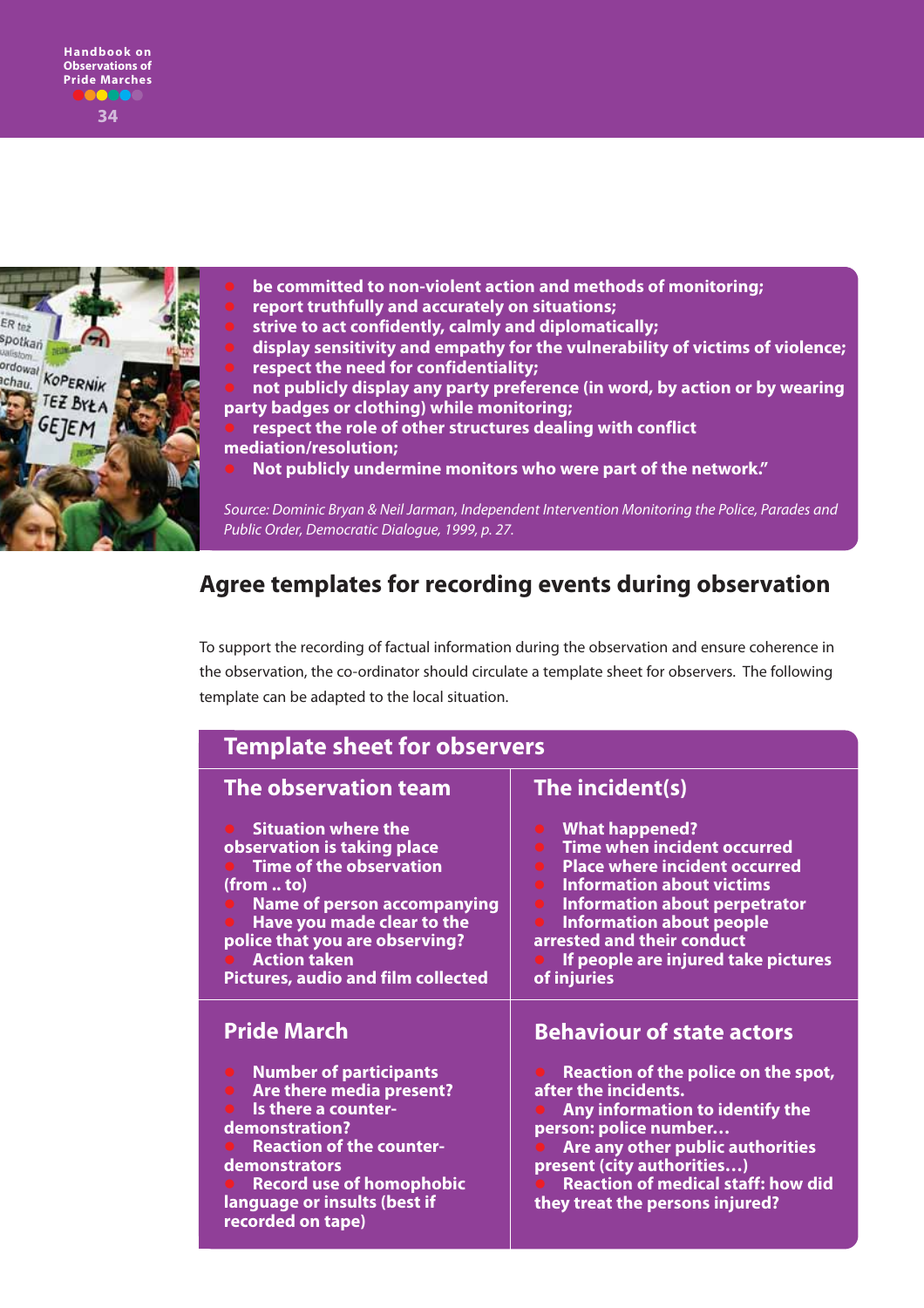

## **Communication with Pride organisers, authorities, counter-demonstrators and the police.**

It can be a good idea to let the authorities and the protagonists know that monitoring will take place, in order to protect the participants of the Pride from brutality.

# 3.5.2. During Pride

# **Independence and objectivity**

Observers must avoid participating in or be seen as participating in the march. They must be independent from the organisers of the parade and the people taking part in the Pride. They are not stewards or security officers for the Pride but their role is to report objectively about the respect of the right to freedom of assembly by the authorities, in particular by the police.

## **Safety**

It is very important that observers are conscious of safety issues. The observation should not endanger anyone. It is also important that they take care of their own safety and do not intervene in cases of violence. In such circumstances they should record in an adequate manner the course of events and the behaviour of the police and, where relevant, of the participants or counterdemonstrators. It is also important that observers are aware of places (for e.g. cafes, post office) or streets where they can go if they feel that their safety is jeopardised.

## **Work in pairs**

As part of the safety procedure, it is very important that monitors work in pairs and that they stay together in the event of violent attacks. This also allows for monitors to compare notes when writing the report and dismissing elements based on perceptions rather than factual information. The best combination would be that one observer records events by taking notes and the other records with a camera or recording device.

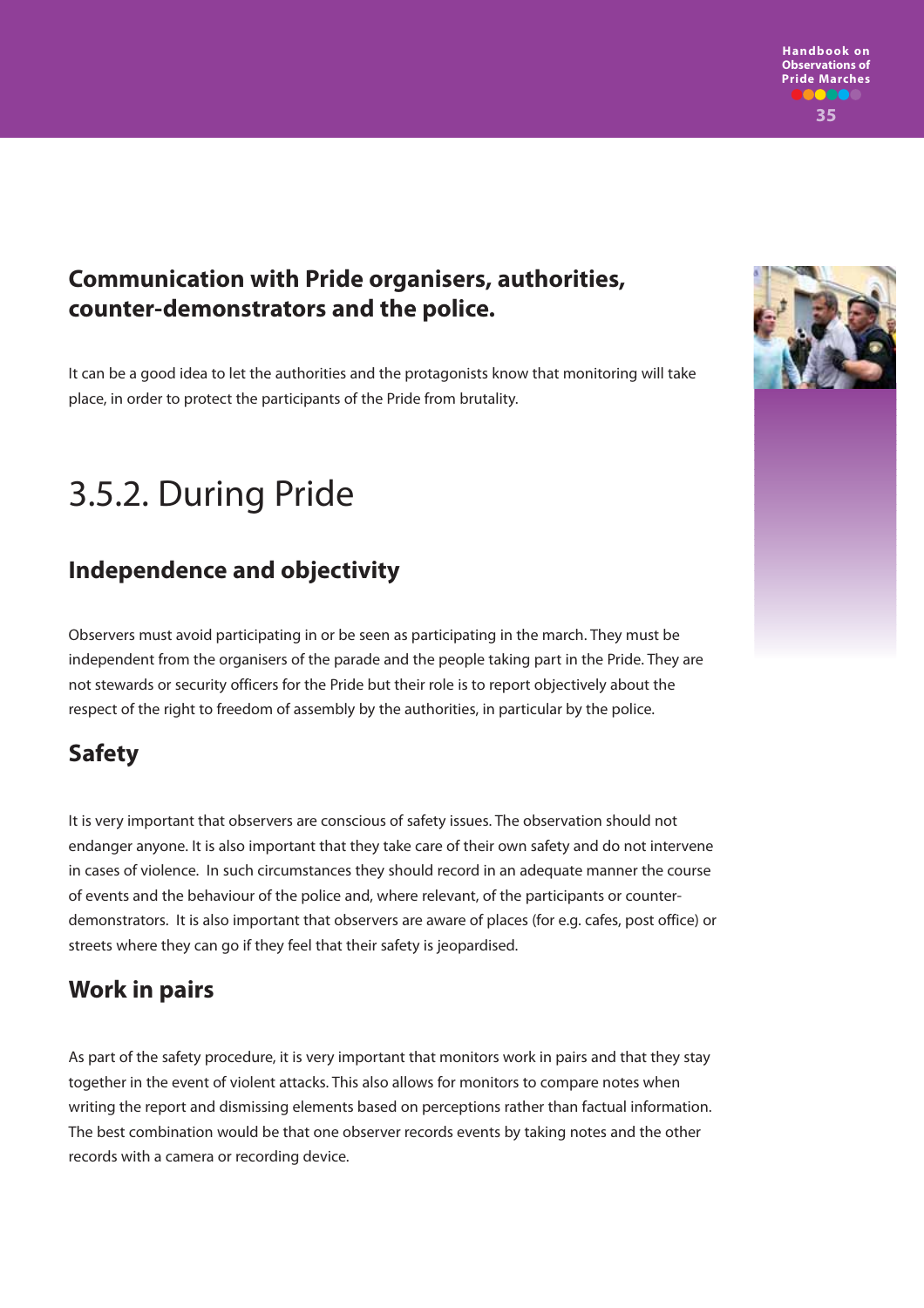## **Identifiers for the monitors**

It can be a good idea to identify the monitors in particular if the information has been given to the police. It can also increase the security level for the monitors.

# **Taking notes during the Pride**

It is essential to take note of any incident during the march in a factual manner; in particular to note the name of the police officer or his/her identification number, attitude of the police and the counter-demonstrators. This information will later be included in the monitoring report.

### **Recording events**

 Get a video camera & photo camera to get visual information to include in the monitoring report.

**•** The template sheet can give an idea of the type of information to record during the observation.

## **Keeping contact with the co-ordinator**



Mobile phone contact with the co-ordinator: monitor should be in regular contact with the coordinator to report on their security situation and the evolution of the event.

# 3.5.3. Afterwards

It is important that the data is collected and analysed and that a report is written after the observation of Pride. The reporting by observers needs to be done promptly so as to remember all elements and ensure the collection of the maximum level of information.

Other steps should be taken when needed to ensure adequate follow-up, for example:

Report any incidents which occurred during the march to the police or the ombudsman.

 Write a report or a letter to the different national and international institutions that monitor human rights.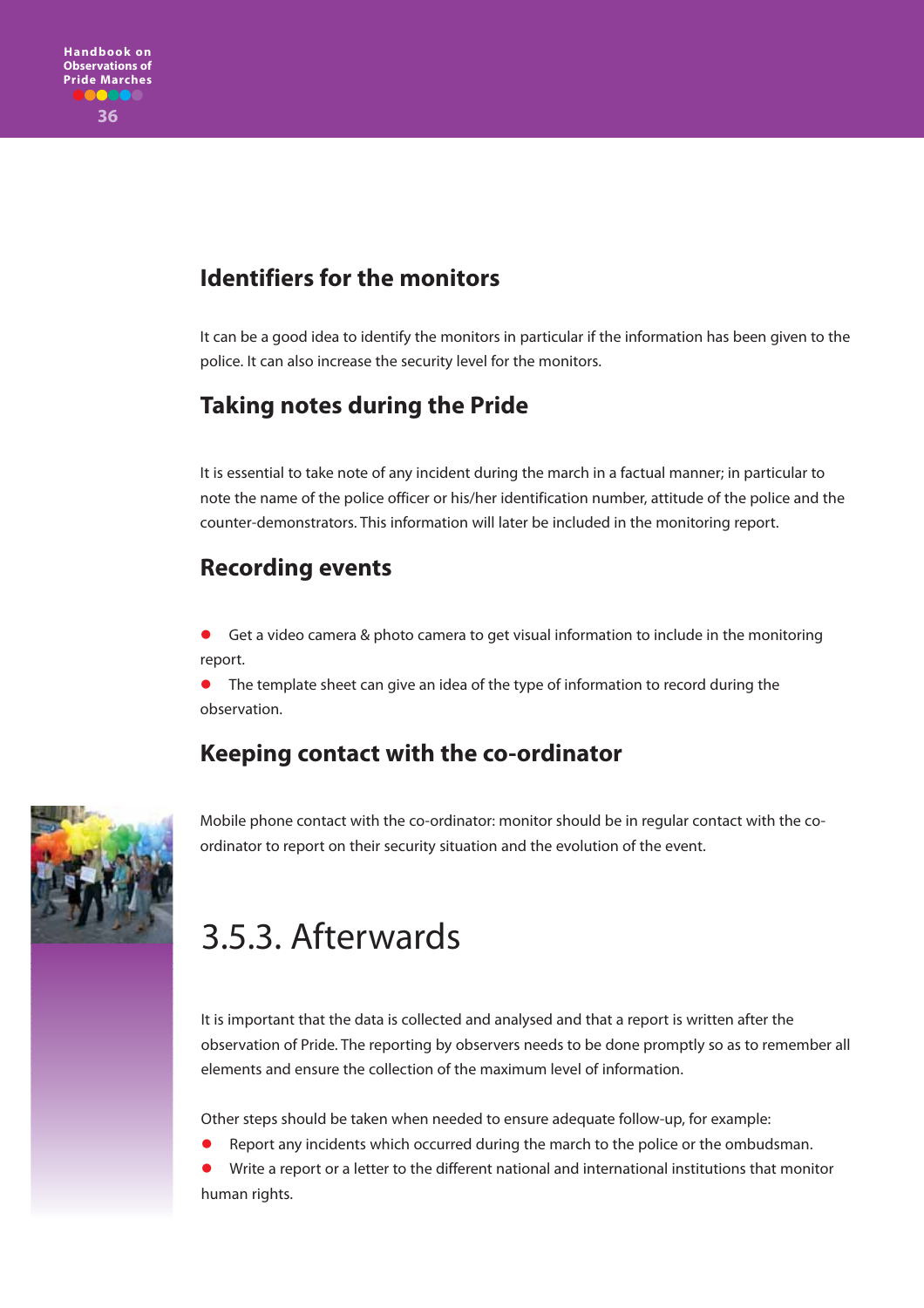

 Use the report in lobbying actions: some data collected can be used to ask for a change in legislation or policy at national level.

 Communicate information about the main issues widely (Council of Europe, United Nations and of course ILGA-Europe).

Most of these actions are developed in the next sections of this report. In some cases, international institutions will issue a report which can be used as leverage to push for changes at the national level. In other circumstances it might be important to take up a case before the courts. In both situations, similar information is necessary.

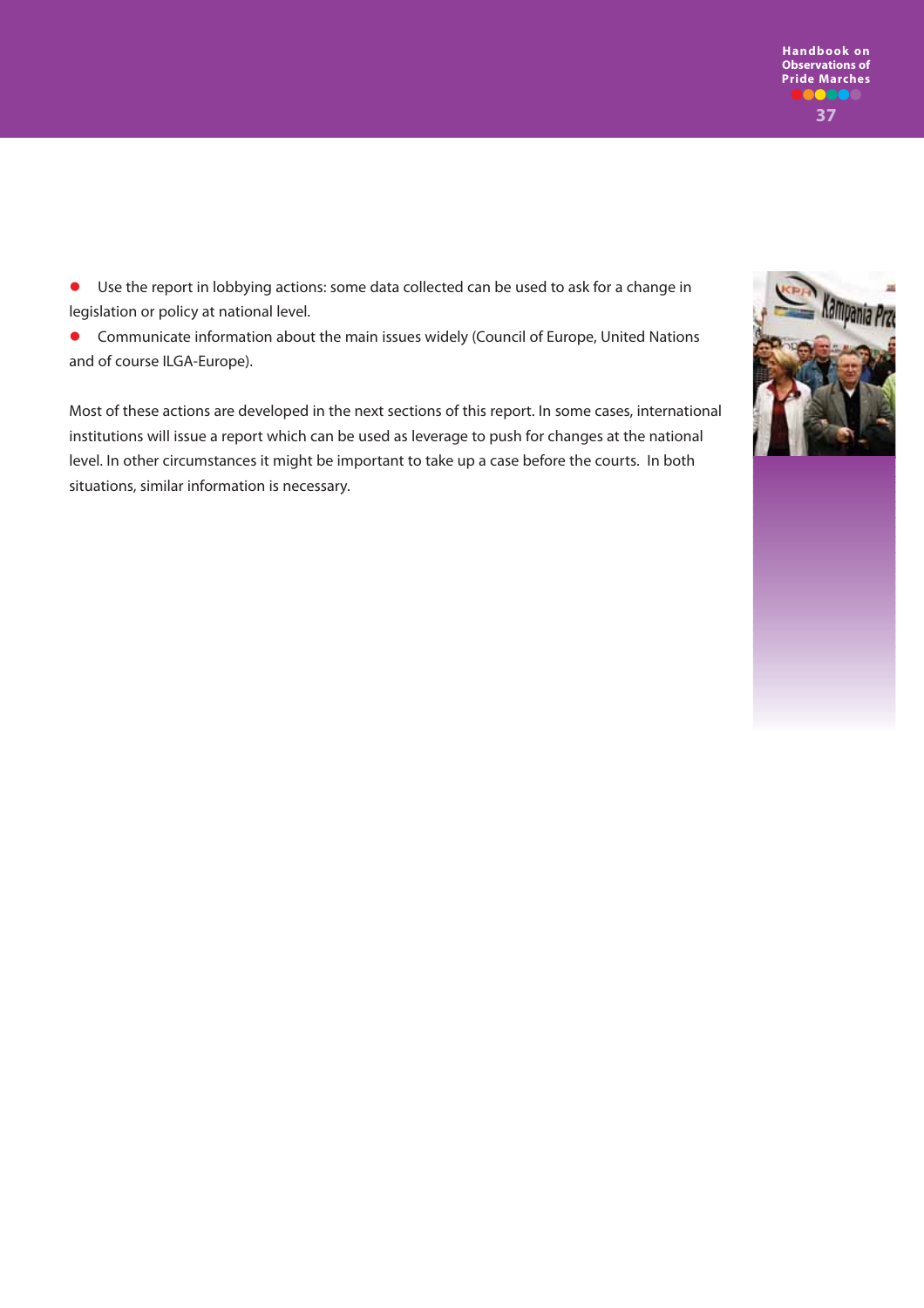

# **4. Reporting**

**This section provides information on how to use the information collected through observation of Pride parades. This information can be sent to many different institutions which may be able to take action on the basis of the evidence gathered. Some of these institutions may appear intimidating and complicated but it is possible to identify bodies within these organisations which are advancing the rights of LGBT people. Please note that this list is not exhaustive and that it is possible to find other LGBT-friendly bodies.**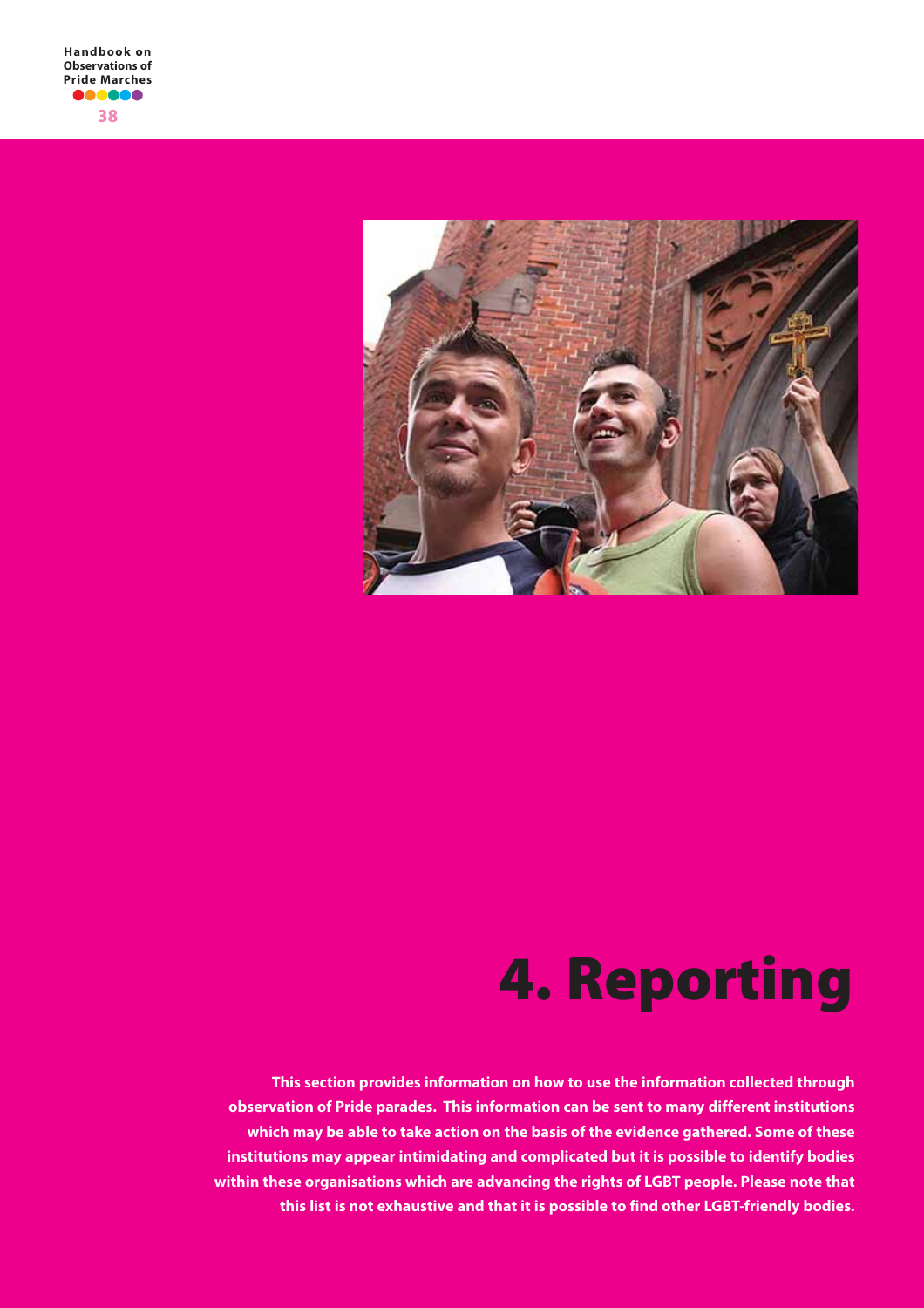

When writing to these different institutions, it is recommended to link the situation you are describing to one of the international instruments mentioned in chapter 2 of this handbook. This gives your report more weight and will make it easier for the different institutions to consider your reports.

# 4.1. United Nations system

# 4.1.1. Human Rights Committee

An important mechanism to raise the issues with the Human Rights Committee is the shadow report based on the report from observation of Pride marches. A report can be presented by non governmental organisations (NGOs) or individuals when a state's record on human rights is examined by the Human Rights Committee. This reporting procedure should take place on a regular basis at the request of the Committee, usually every four years. The trend has been for these regular examinations to be delayed because of the workload of the Committee. In order to find out when your state is being examined, by the Committee you should look at the UN treaty bodies database.22

<sup>22</sup> The list of countries to be examined under the reporting system is available at **http://www.unhchr.ch/tb s/doc.nsf/RepStatfrset?O penFrameSet.**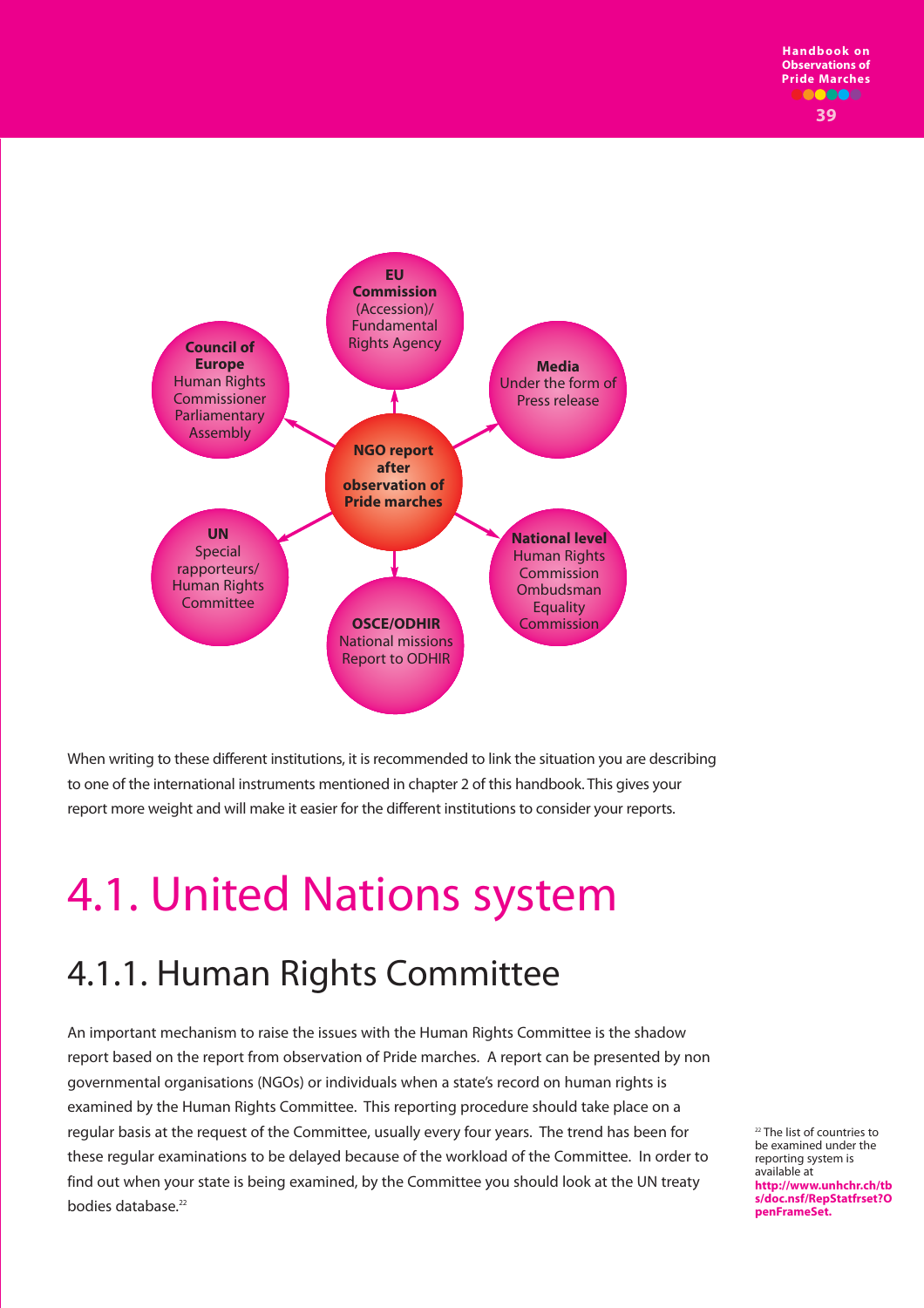The shadow reports have played an important role in highlighting human rights violations and guiding the work of the Committee. It provides an important source of information for the Committee. The Committee can ask questions to states on controversial issues raised in NGO reports to obtain clarification.



### **Example of questions asked to member states by the Human Rights Committee**

**"How does domestic legislation guarantee the effective exercise of the right to assembly? How many permit applications for public demonstrations have been rejected, and on what grounds?"**

(Source: List of issues to be taken up in connection with the consideration of the second periodic report of Azerbaijan adopted by the human rights committee on 5 April 2001)

Some NGOs have expertise in working with the United Nations system and can offer useful advice in relation to drafting a shadow report and bringing information to the United Nations.

#### **ARC International**

John Fisher Co-Director, 62, rue de Vermont, # 44 Geneva 1202 **Tel.:** +41 22 733 4705 **Mobile:** +41 79 508 3968 **Fax:** +41 22 734 4761 **john@arc-international.net www.arc-international.net**

**International Service on Human Rights (ISHR)** Chris Sidoti Director P.O. Box 16 CH-1211 Geneva 20 Switzerland **c.sidoti@ishr-sidh.ch http://www.ishr.ch** 

ISHR organises training sessions in international law and on the UN human rights system.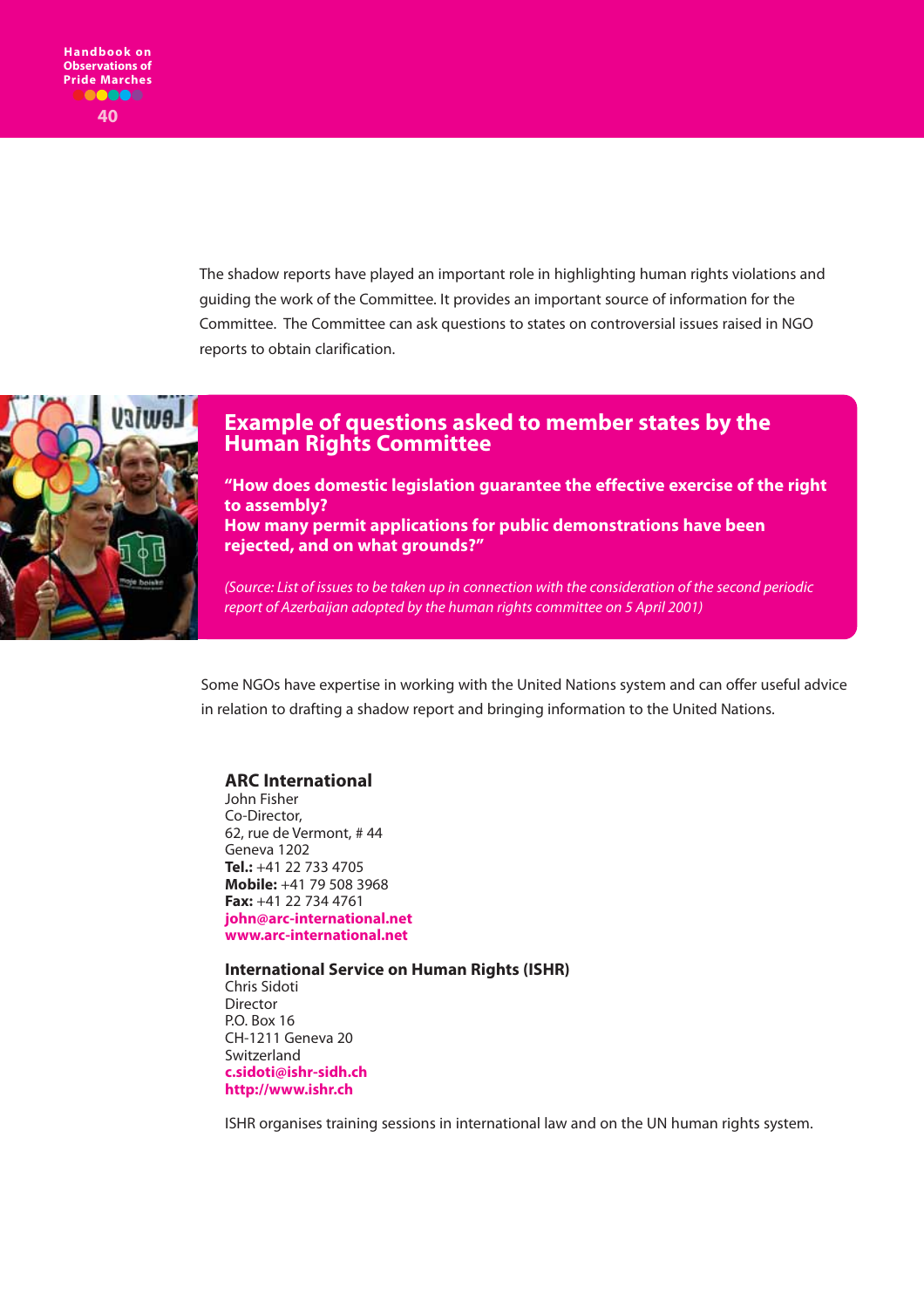**41**

**OMCT International Secretariat** PO Box 21 8, rue du Vieux-Billard CH-1211 Geneva 8 Switzerland **Tel.:** + 41 22 809 4939 **Fax:** + 41 22 809 4929 **omct@omct.org http://www.omct.org/index\_en.cfm?CFID=3658442&CFTOKEN=39202182**

#### **FIDH representation to the United Nations**

15 rue des Savoises, CH-1205 Genève, Suisse **Tel.:** + 41 22 700 12 88 **Fax:** + 41 22 321 54 88 **http://www.fidh.org**

# 4.1.2. Special Rapporteurs/Representatives

There are several Special Rapporteurs or Special Representatives in the United Nations system. Over the last few years, more and more of them have shown a real support for LGBT issues by talking about cases of human rights violations against LGBT people and their supporters. They have done so in their reports or by meeting with LGBT people during country visits. A number of special rapporteurs have also intervened directly with governments when they received information about serious human rights violations to ask the governments to take appropriate action.

Discrimination on the basis of sexual orientation is now being addressed by a number of special rapporteurs and now features as a crosscutting theme for special procedures. See OHCHR website at **http://www.ohchr.org/english/bodies/chr/special/sexualorientation.htm**

In relation to restriction on or violence during Pride Parades, the two most relevant mandates are the Special Representative on human rights defenders and the Special Rapporteur on freedom of expression. These rapporteurs can contact the government asking for information and justification for example in the case of a ban of Pride march. Additionally, they can issue reports about the situation in different countries. Through this action Special Rapporteurs can increase the rights and the visibility of LGBT people. However, they can only do so when they are sent relevant and factual information by people or organisations whose rights are affected. This is why it is important to send them the information you collected.

The Rapporteur and Representative mentioned below have been raising issues relating to the rights of LGBT people.

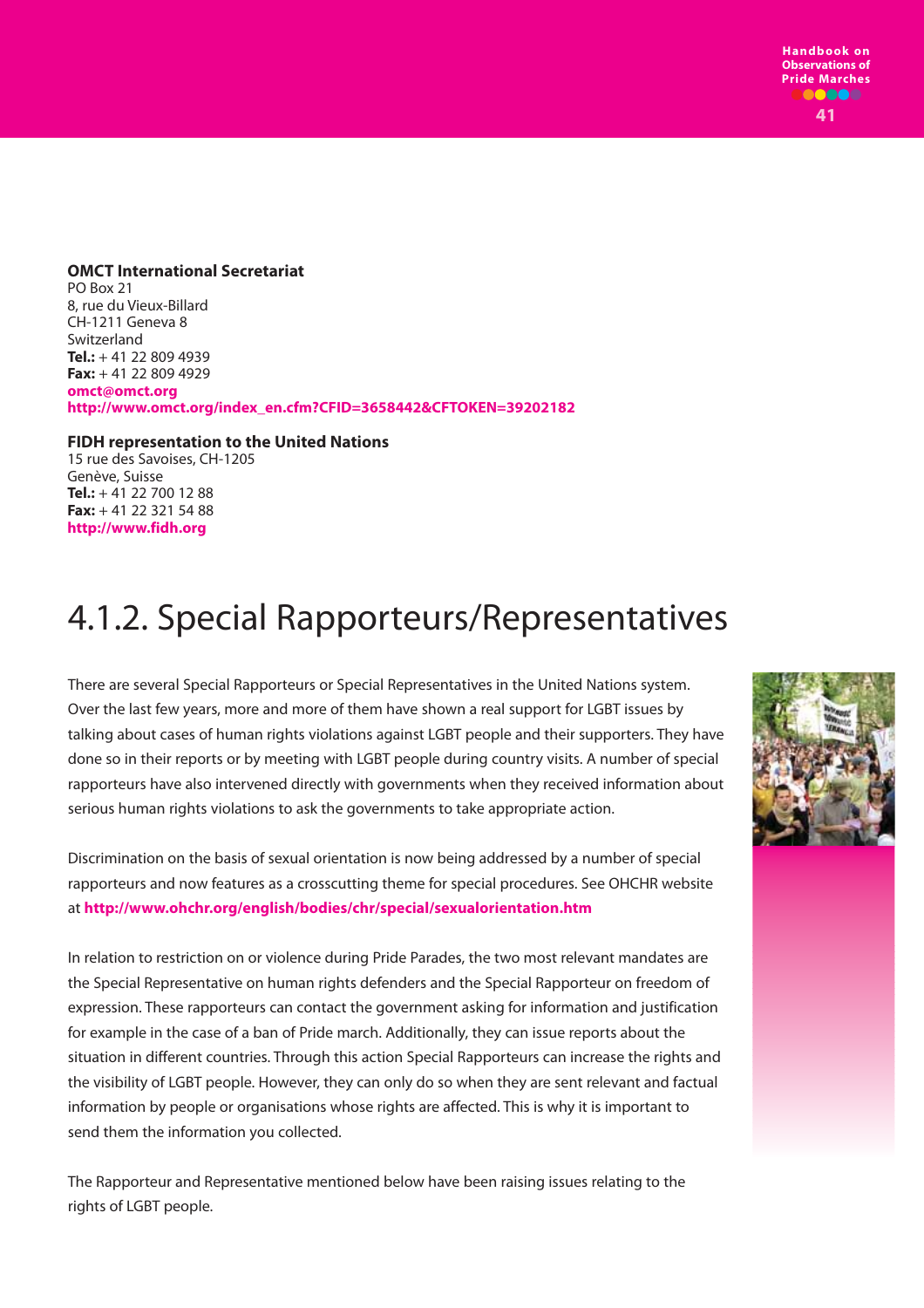

### **The Special Representative on Human Rights Defenders**

Has highlighted:

- attacks and harassment of defenders of the rights of sexual minorities
- the greater risks faced by those who defend the rights of sexual minorities (taking into consideration social structures, traditional and religious practices used to justify violation of the human rights of members of such groups)
- defenders and members of sexual minorities are often very vulnerable to prejudice, marginalisation and public repudiation
- specific legislation that is used to limit the work of human rights defenders

#### **Human rights defenders**

```
Special Representative: Ms. Hina Jilani (Pakistan)
Assistant: Ms Melinda Ching Simon 
MChingSimon@ohchr.org
and 
Chloé Marnay-Baszanger
Cmarnay-baszanger@ohchr.org
```
## **The Special Rapporteur on Freedom of Expression**

Has argued in favour of:

- the right to privacy and confidentiality (public disclosure of personal information such as medical information, civil and legal status, registration at birth)
- the ability to report and demonstrate on sexual minority issues
- the ability to publicly express one's sexual orientation and gender identity (for instance through clothing, official name registration, public and social behaviour)

**Right to freedom of opinion and expression** Special Rapporteur: Mr Ambeyi Ligabo Assistant: Mr. Luca Lupoli **llupoli@ohchr.org**

In order to take action, Special Rapporteurs/Representatives need to receive information which is as detailed as possible. The facts or a general situation should be described as clearly as possible. An example of reporting to the Special Representative on Human Rights Defenders is available in Appendix 2 of this handbook.

Special Rapporteurs/Representatives will use the information in different ways: 1) if they consider that the situation calls for an immediate action, they may decide to do an urgent action i.e. intervene directly with a government to ask them to remedy the violation immediately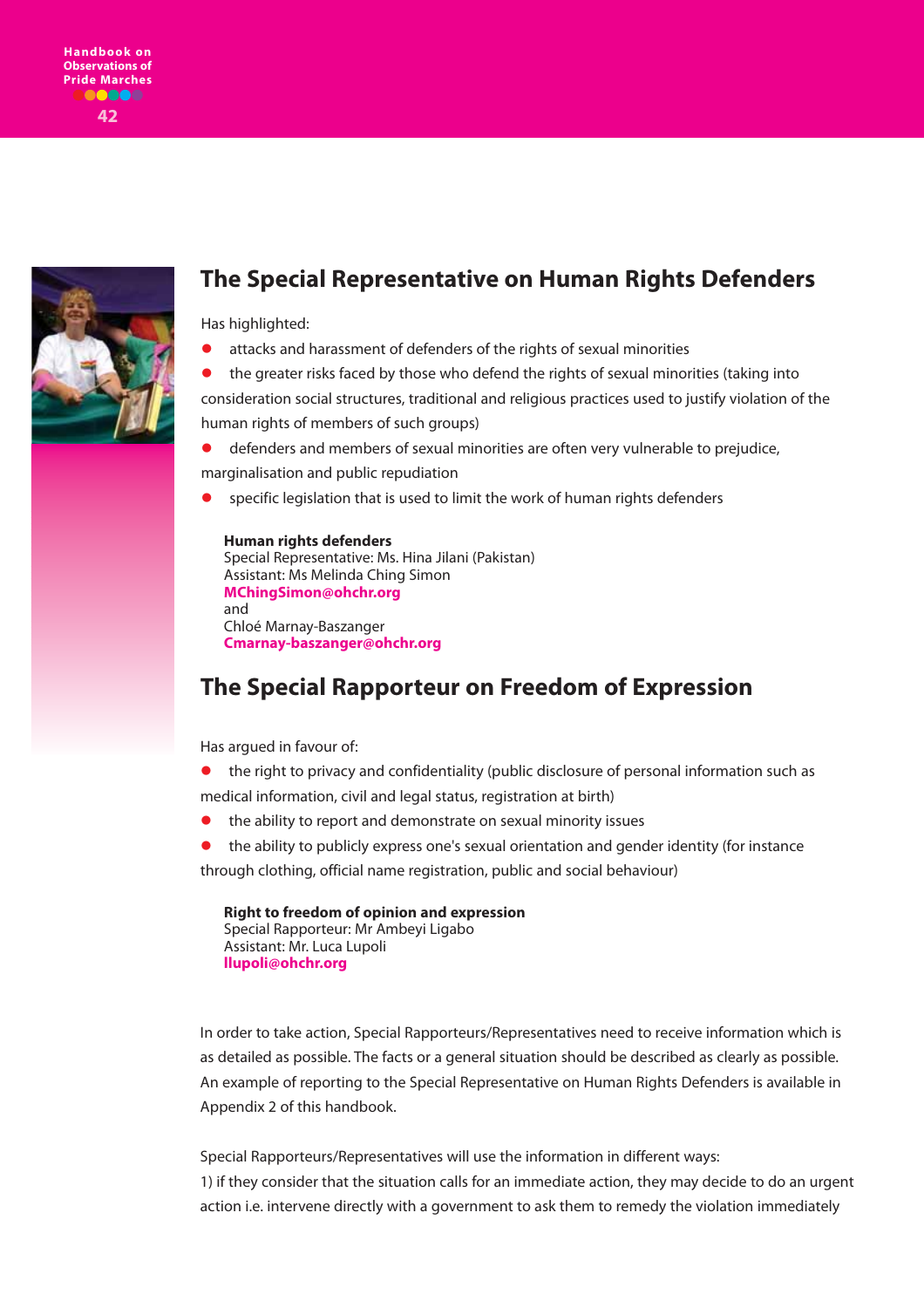2) if they consider that the situation does not require such urgent intervention, they may use the information in their annual reports or for country missions.

If you have a case that requires **urgent action** by one of the special procedures (such as an activist being arbitrarily detained and at risk of torture or ill-treatment), you can send the information by email (**urgent-action@ohchr.org**) or by fax at the following number: (41 22) 917 9006.

**To find out more about the United Nations human rights treaties see:** Office of the High Commissioner on Human Rights Factsheet No.30 The United Nations Human Rights Treaty System: An Introduction to the Human Rights Treaties and treaty bodies **http://www.ohchr.org/english/about/publications/docs/fs30.pdf** 

# 4.2. Council of Europe

# **Human Rights Commissioner**

#### **Functions:**

The Commissioner:

- promotes education in and awareness of human rights
- **•** fosters the effective observance and full enjoyment of human rights
- provides advice on the protection of human rights
- identifies possible shortcomings in the law and practice concerning human rights
- assists member states in the implementation of Council of Europe human rights standards.

In a recent statement, the Commissioner has made clear that banning of Prides Parades is violating human rights (see part 2.2.1).

**Contact details** Thomas Hammarberg, Commissioner for Human Rights of the Council of Europe **http://www.coe.int/T/Commissioner/About/welcome\_en.asp commissioner.humanrights@coe.int**

The Parliamentary Assembly of the Council of Europe also provide opportunities for taking up human rights violations. These will be documented in the Prides against Prejudice Toolkit referred to in the Introduction.

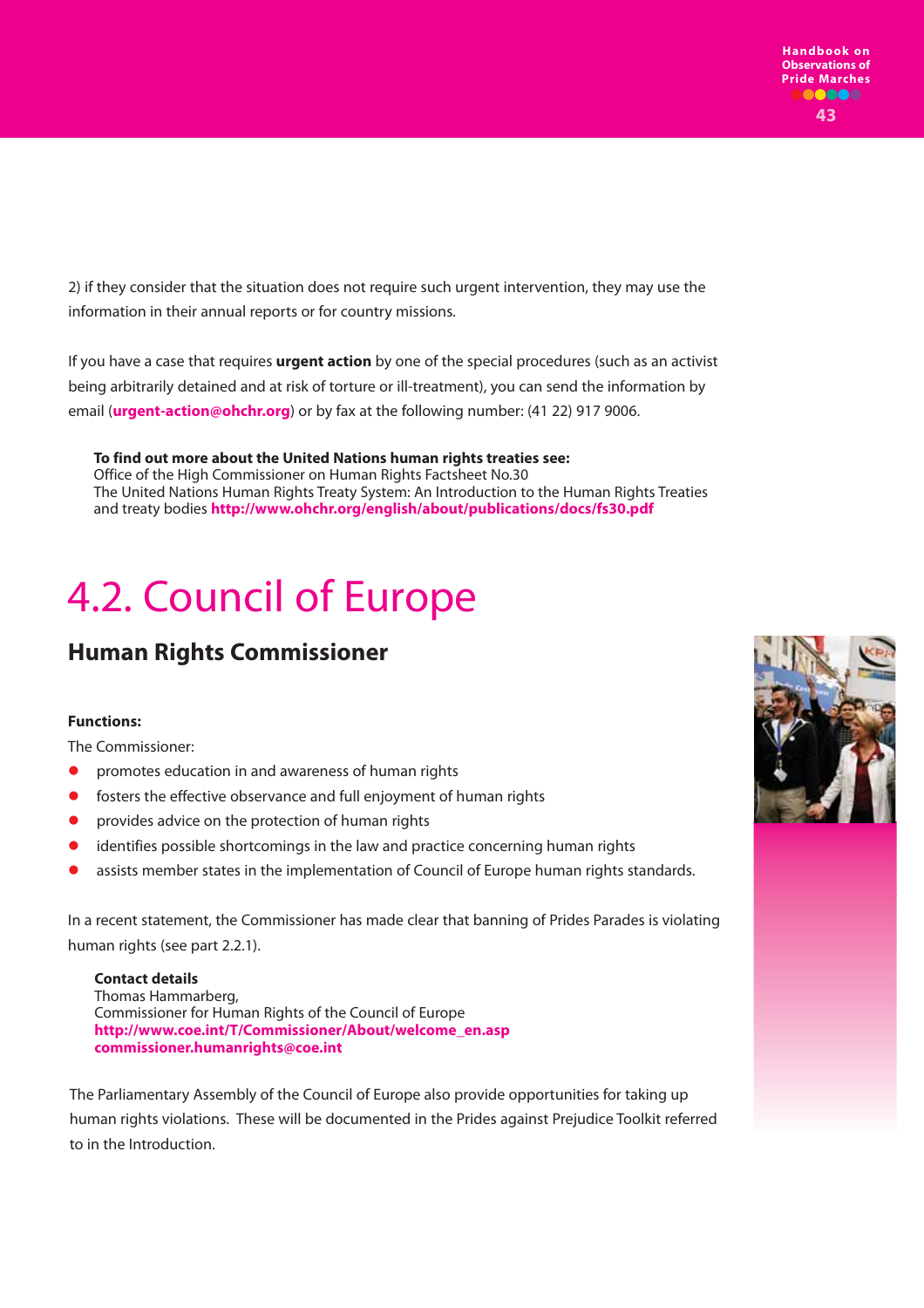# 4.3. OSCE

The OSCE provides a European wide forum for raising LGBT issues in the context of the OSCE's mandate on the human dimension. Although not a treaty organisation where states take on legal obligations when they join, the OSCE is a political organisation. It seeks to exercise authority through political pressure on those states that do not live up to the Commitments they make to human rights and the rule of law when they join the organisation.

The OSCE's relevance to LGBT rights has increased in the past years as the OSCE has taken on an expanded mandate in the area of tolerance and non-discrimination. Although not all OSCE states agree that 'sexual orientation' should be included as a discrimination ground in OSCE's work, many OSCE Missions and institutions are open to the involvement of LGBT people in the activities promoting tolerance and non discrimination.

# **Office for Democratic Institutions and Human Rights (ODIHR)**



The ODIHR's mandate is to assist OSCE participating states in "ensuring full respect for human rights and fundamental freedoms, to abide by the rule of law, to promote principles of democracy and to build, strengthen and protect democratic institutions, as well as promote tolerance throughout society."

The ODIHR, based in Warsaw, Poland, has been growing steadily since its creation in 1990 and now includes a human rights section and a tolerance programme. Today, it employs more than 140 staff members and is active throughout the whole OSCE region.

The "Tolerance and Non-Discrimination" (TND) programme and the Human Rights Department are of specific interest to LGBT groups and organisations. Whereas the TND programme monitors violent acts of intolerance in the OSCE region, the Human Rights Department monitors Freedom of Assembly and Assocation problems in the OSCE region.

#### **Contact details**

Human Rights Department Al. Ujazdowskie 19 00-557 Warsaw Poland **Tel:** +48 22 520 0600 **Fax:** +48 22 520 0605 **humanrights@odihr.pl http://www.osce.org/odihr/13460.html**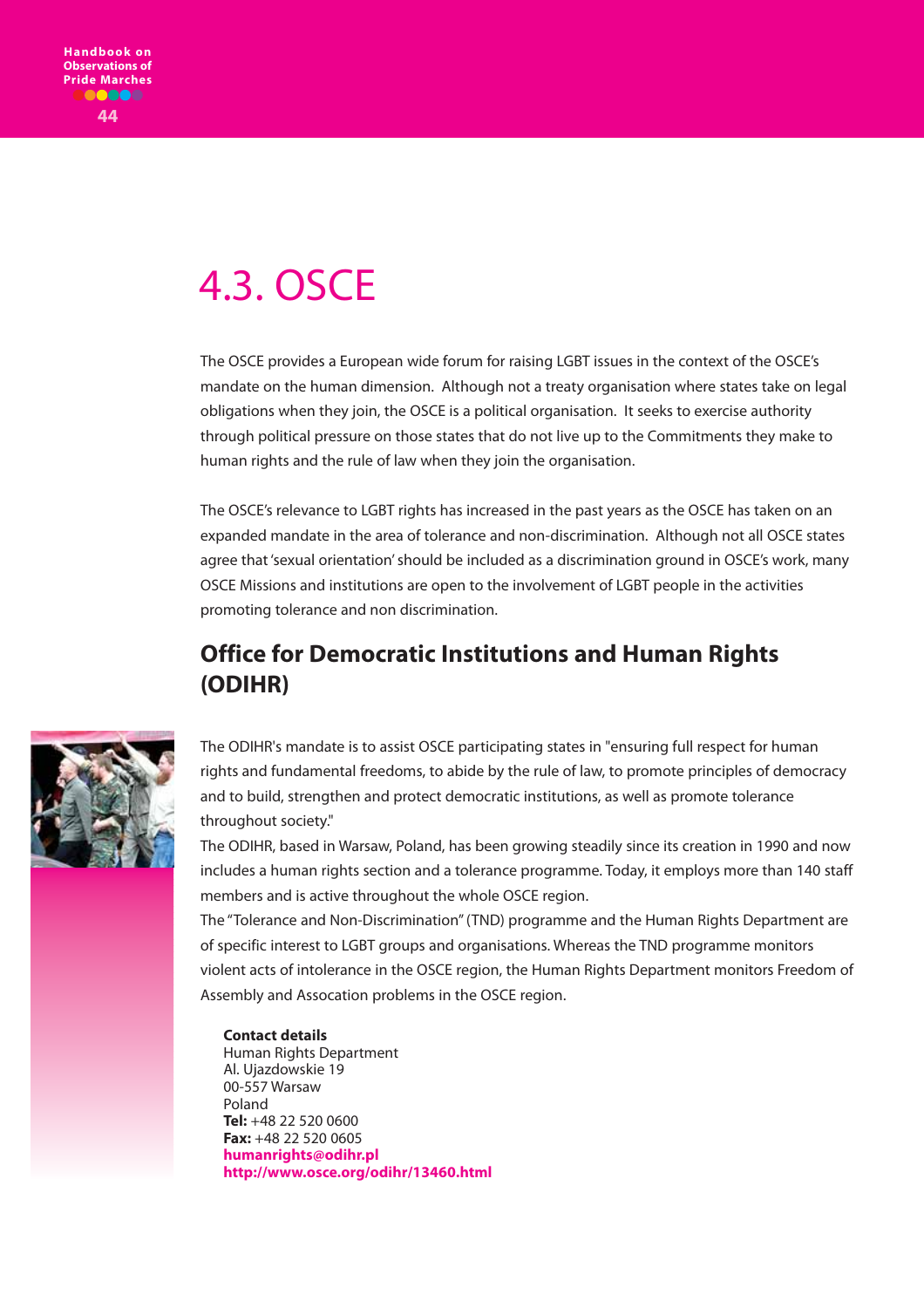## **OSCE field missions**

The OSCE has 18 missions and field operations located in South-Eastern Europe, the Caucasus, Eastern Europe and Central Asia. They work 'on the ground' to facilitate political processes, prevent or settle conflicts, and promote civil society and the rule of law.

These missions can be a first point of contact, at national level, for individuals and NGOs who had their rights violated. LGBT organisations in Kyrgyzstan and Serbia reported positive experiences with OSCE Missions: in Bishkek the OSCE Center hosted a roundtable on intolerance against LGBT people and in NIS a lesbian group was involved by the OSCE Mission in a "Community Policing" project. To find out more about the missions please the OSCE website at: **http://www.osce.org/about/13510.html**

# 4.4. European Union

Issues can be brought to the European Union institutions through different channels; one effective way to make the issue known at the European level is to send it to the Intergroup on Gay and Lesbian Rights.

### **Aims**

The European Parliament's Intergroup acts as a pressure group: to ensure that the rights of LGBT people are protected and promoted in the European Union institutions and across society.

- To ensure that the fight against discrimination continues.
- To act to promote equality and diversity and to ensure that LGBT rights remain at the forefront of the Parliamentary agenda.

## **Who's who?**

The Intergroup on Gay and Lesbian Rights is formed of cross-party support and dedicated to advocating for the rights and interests of LGBT people. It has a small Steering Committee and more than 150 members within the EU institutions (more than half being MEPs).

# **Steering Committee**

The Steering Committee is constituted of the president and vice-presidents and meets once a month in order to update each other and discuss developments and future activities of the Intergroup.

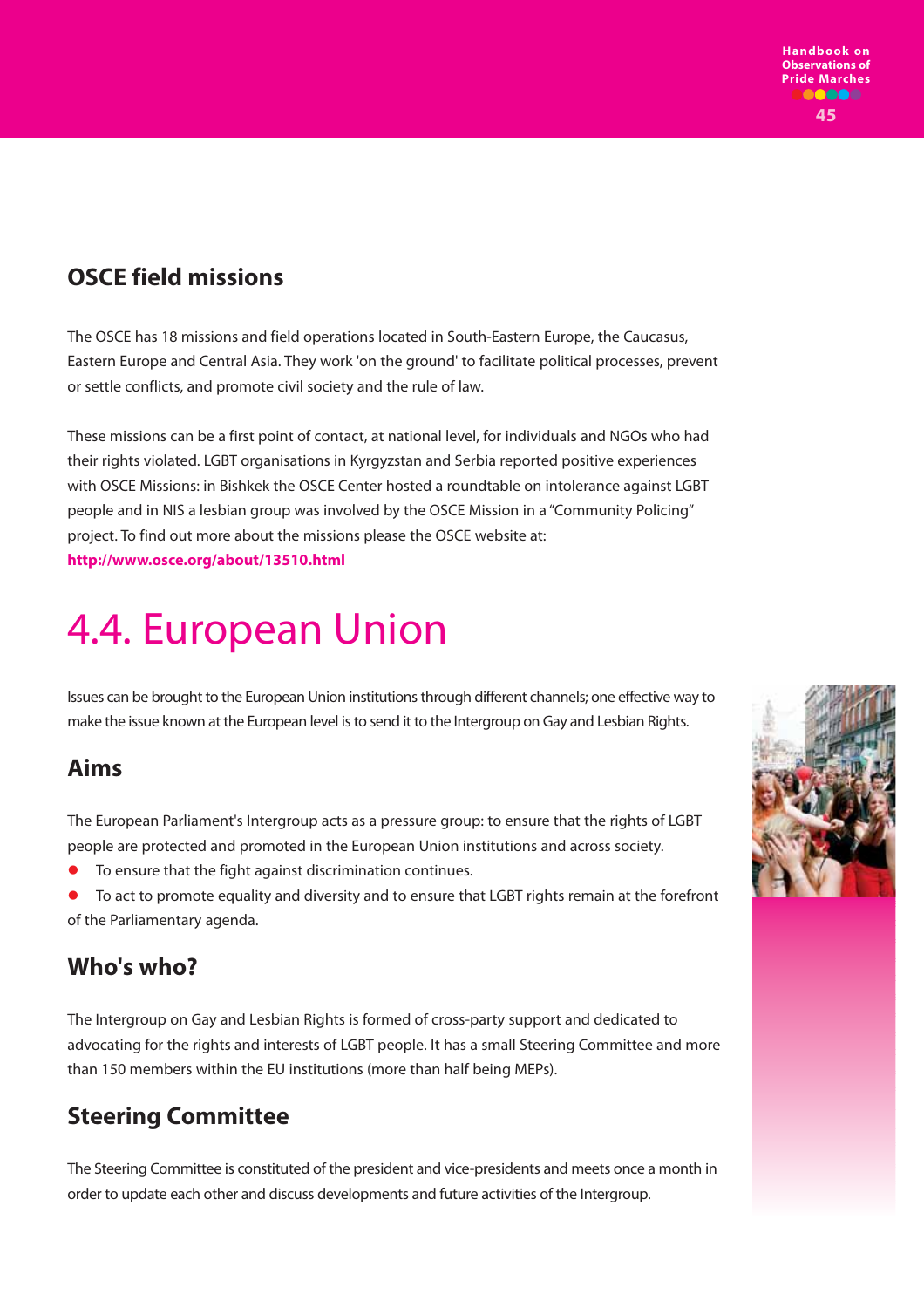**President:** Michael Cashman - PES / UK **mcashman@europarl.eu.int**

#### **Vice-presidents:**

Sophie in't Veld - ALDE / NL **sintveld@europarl.eu.int** Alexander Stubb - EPP / FI **astubb@europarl.eu.int** Raül Romeva i Rueda - Green/ALE SP **rromeva@europarl.eu.int**

**More information on: http://www.gayandlesbianrightsintergroup.com/about.htm**

# 4.5. The media 4.5.1. Working with media



Monitoring of and cooperation with the media is extremely important when you are organising a pride event. Media information helps you to convey your message, helps the community, the politicians and the general public to develop and form opinions, make decisions and judgments. Media information can also help to identify where the main difficulties and obstacles are coming from, what counter actions are being prepared and what arguments are being used against your event. Being prepared and equipped with accurate facts will help you to counter misinformation, educate the public, and generate wider support for your issue.

To maximise the potential benefit of your media work, be strategic! There is no recipe for the best and most successful media strategy. A lot depends on your human, financial and time resources, but there are a few points which you might find useful:

**identify the objectives of your media strategy** – what exactly you want to achieve with this particular media campaign. Is it better to communicate the meaning and importance of a pride march to a local LGBT community, or to get a message of the legal consequences of banning the pride march and the international human rights law standards regarding the freedom of assembly for LGBT people to the national politicians?

 **identify your main audiences:** is it more important to target the national broadsheets or during this particular pride event is it more important to concentrate on various internet-based portals?

 **identify your messages:** consistency and coherence are the keys in strategic media communication. Write down a comprehensive case covering all the key messages and emphasise the different elements for the case for different audiences. For example, while the politicians must be better aware of the international human rights standards on the freedom of assembly, your local LGBT community might need more information on why it is important for them to be visible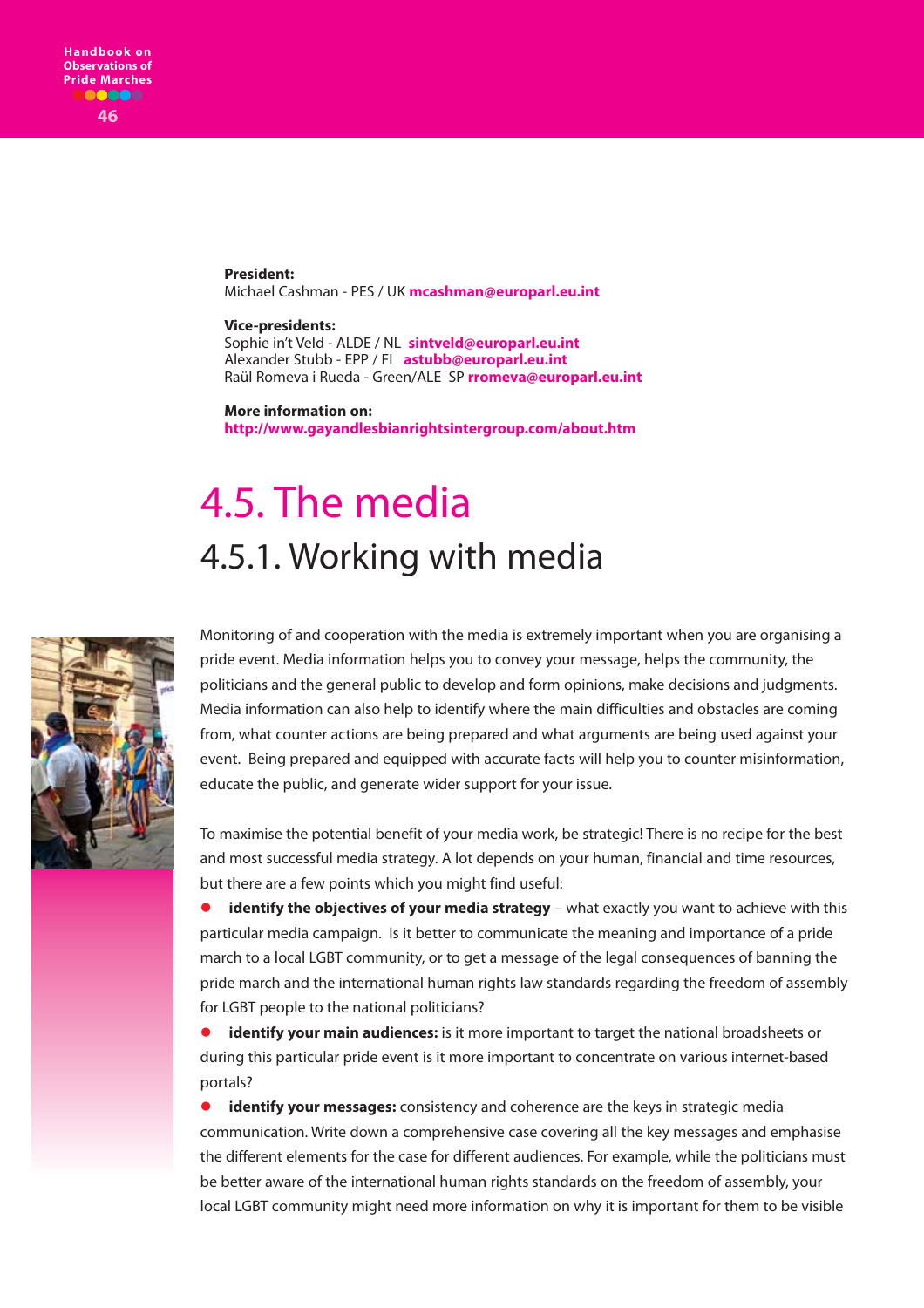**Handbook on Observations of Pride Marches** 000 **47**

and come out and support the event.

**identity your tools and activities:** clarify the means by which you are going to pursue your media strategy. In some cases well-written and accurate media releases might be enough. In other instances you might think of a number of feature articles to propose to newspapers, or suggest good speakers for the TV and radio programmes.

 **identify realistic resources and timetable:** the golden rule – deliver what you promise and do not overestimate your resources and time. Be realistic in your abilities. While many organisations cannot afford paid staff and volunteers are conducting media work, it might be wise to think of a short-term part-time paid intern to coordinate media work. You might be surprised by the outcome of such a strategic decision!

 **evaluation!** Always examine and evaluate your media work. Why the media picked one subject and not another? Did you employ the best pubic speakers? What seems to attract most interest in the media around the Pride event?

# 4.5.2. Some tips on how to write a good media release

 **format & style:** use A4 letterhead, all on one page, or two at the most. Include 'MEDIA RELEASE' and date in large print at the top. Be consistent and as catchy as possible in terms of style. What is the essence of your story and why should the journalists be interested in picking your media release? Make the editor or the journalist want to read and follow up your story.

 **title:** this should be short, providing the essence of the story in just a few words. It must be accurate.

**<sup>o</sup>** first paragraph: it has to clearly communicate your story and intrigue the media. Follow the five 'w's rule: who, what, where, when and why.

**second paragraph:** this provides more and further information on the story.

**third paragraph:** normally this space is used to provide a quote from your organisation's leader/spokesperson to provide authoritative and strong language.

 **contact details:** provide the name and contact details such as phone number on the bottom of the document. Do not hesitate to include mobile number for contacting you outside the office hours. Sometimes it is crucial to be contacted at any time of the day and get the story through.

 **notes for editors:** this is a very useful space to provide details on your organisation, any other relevant information, statistics, references etc.

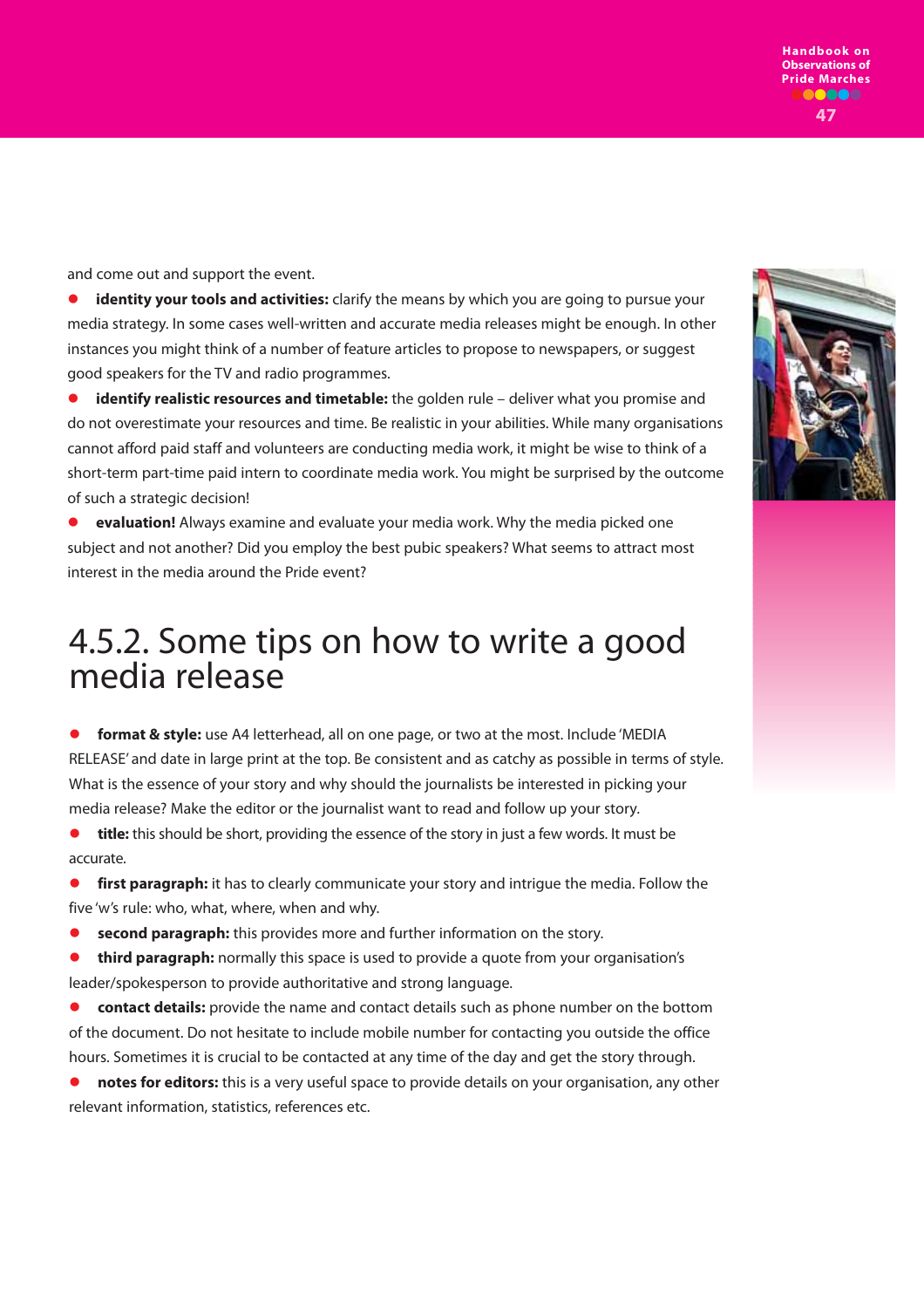# 4.5.3. Example of ILGA-Europe media release

## **MEDIA RELEASE**



28 April 2006

**For immediate release** 

## **Moldovan capital refuses gays to assemble**

On 28 April 2006, the Chisinau Mayor refused a request by the Moldovan lesbian, gay, bisexual and transgender (LGBT) organisation GenderDoc-M to organise a manifestation by the Moldovan Parliament on 5 May 2006 during the fifth Moldovan LGBT Pride festival. The Chisinau Mayor refused a similar request last year.

ILGA-Europe condemns such a decision of the Chisinau Mayor and calls upon the Moldovan capital's mayor to immediately reconsider his decision and urges the European Union, the Council of Europe and the Organization for Security and Cooperation in Europe to intervene and upheld the right to assembly for the Moldovan LGBT people.

Instances of denying or hindering LGBT people the right to assemble and demonstrate by the municipal authorities have occurred during the last couple of years also in other European countries. LGBT people in those countries have experienced violence, threats and appalling expressions of hate during the marches and demonstrations. These breaches of the basic human right to free assembly and homophobic attitudes have been condemned by the European Parliament's Resolution on Homophobia in Europe earlier this year. Deborah Lambillotte, Co-Chair of ILGA-Europe Executive Board, said:

"We are seriously concerned with the decision of the Chisinau Mayor to deny LGBT people the right to assembly. We would like to remind the Chisinau city authorities about Article 40 of the Moldovan Constitution which guarantees everyone a right to peaceful demonstration.

We also want to stress that such arguments against LGBT demonstration as religious objections and plans for counter-demonstrations cannot legitimise a serious breach of the right to assembly as confirmed by the European Court of Human Rights.

We also hope that the European organisations and institutions will express their outrage by such lawless actions of the Chisinau Mayor." **Ends**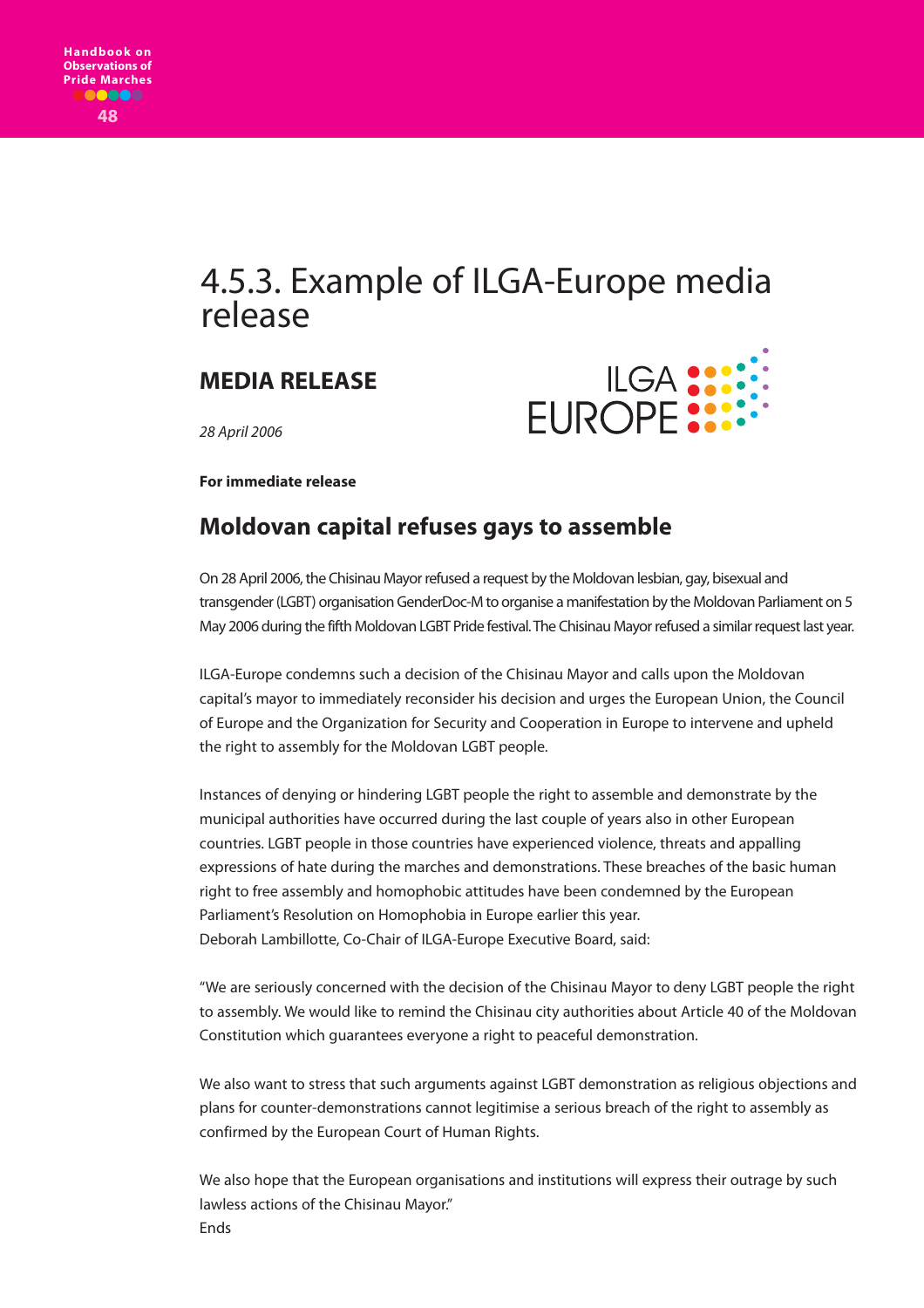#### **For more information please contact**

**Juris Lavrikovs** at + 32 2 609 54 16 / + 32 496 708 375

#### **Notes for editors:**

(1) ILGA-Europe is the European region of the International Lesbian and Gay Association and works for equality and human rights for LGBT people in Europe.

(2) LGBT marches and demonstrations have been hindered, banned or experienced violent protests in such cities as Belgrade, Chisinau, Bucharest, Zagreb, Warsaw, Riga, Krakow, and Poznan.

(3) Bans on LGBT pride marches have already been successfully challenged in the courts in Riga and Poznan. Also the European Court of Human Rights confirmed that there are positive duties on a state to protect those exercising their rights of freedom of peaceful assembly from violent disturbance by counter-demonstrators. Because both sides may claim to be exercising their right, initially this may be a duty to hold the ring between rival meetings or processions, but if one of them is aimed at disruption of the activities of the other, the obligation of the authorities is to protect those exercising their right to peaceful assembly, case of Platform "Ärzte für das Leben" v Austria, No 10126/82, 44 DR 65 (1985).

The section on media was drafted by Juris Lavrikovs, Information and Communication officer at ILGA-Europe.

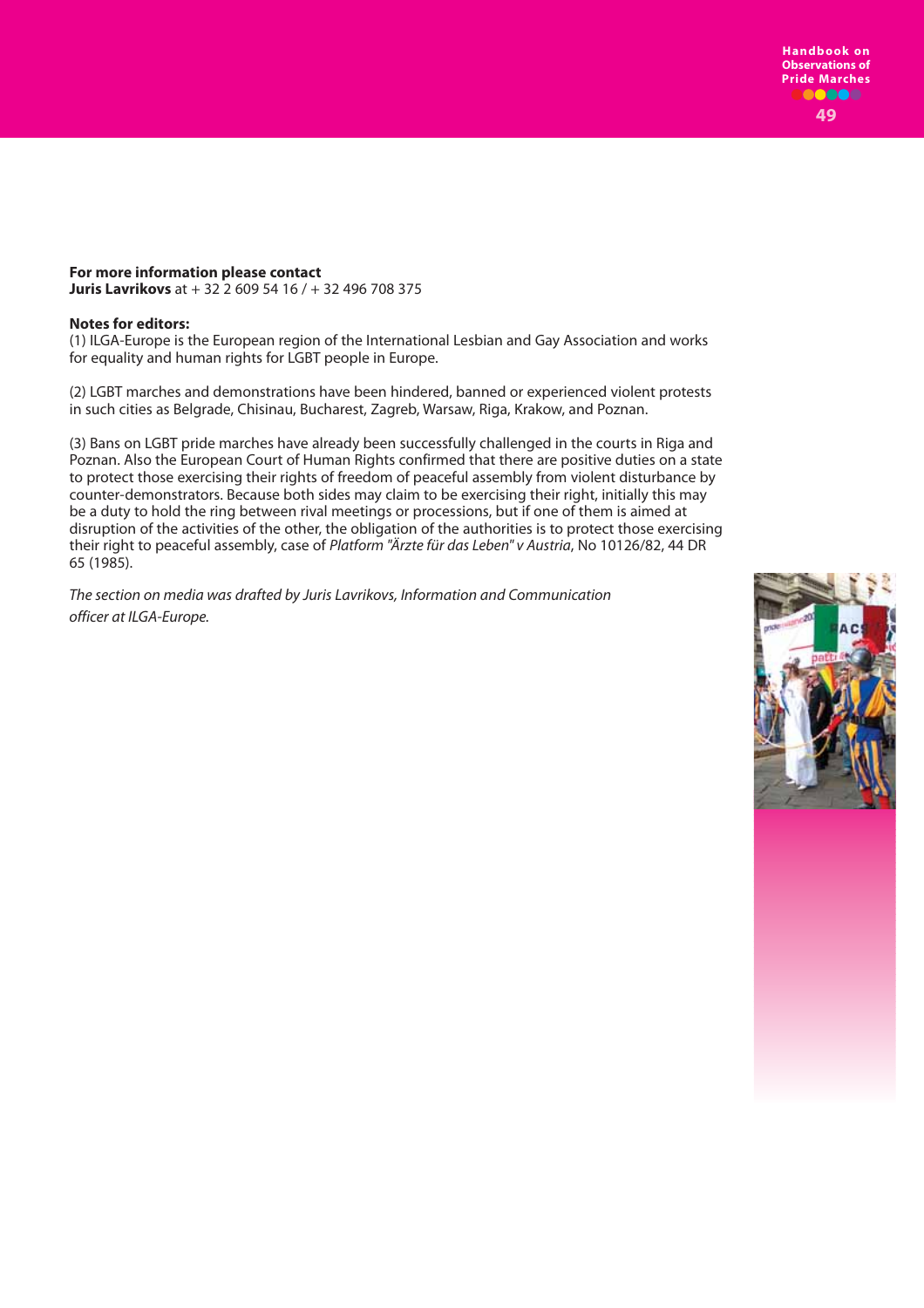

# **5. Legal action**

**In certain cases, it might be strategic to take case before national and international courts. As shown by the drawing below, taking a case at international level presupposes that all other legal options at national level have been exhausted. It also supposes getting legal advice at national level. This can be accessed through a private solicitor; through organisations set to defend human rights (such as national human rights institutions) or through NGOs taking strategic case (e.g. Interights). Additionally, taking legal action supposes the identification of a victim and a perpetrator of the human rights violation. In the case of Pride the perpetrator will usually be the police or the mayor if there is a ban and the victim participants or organisation not allowed to march or exposed to violence.**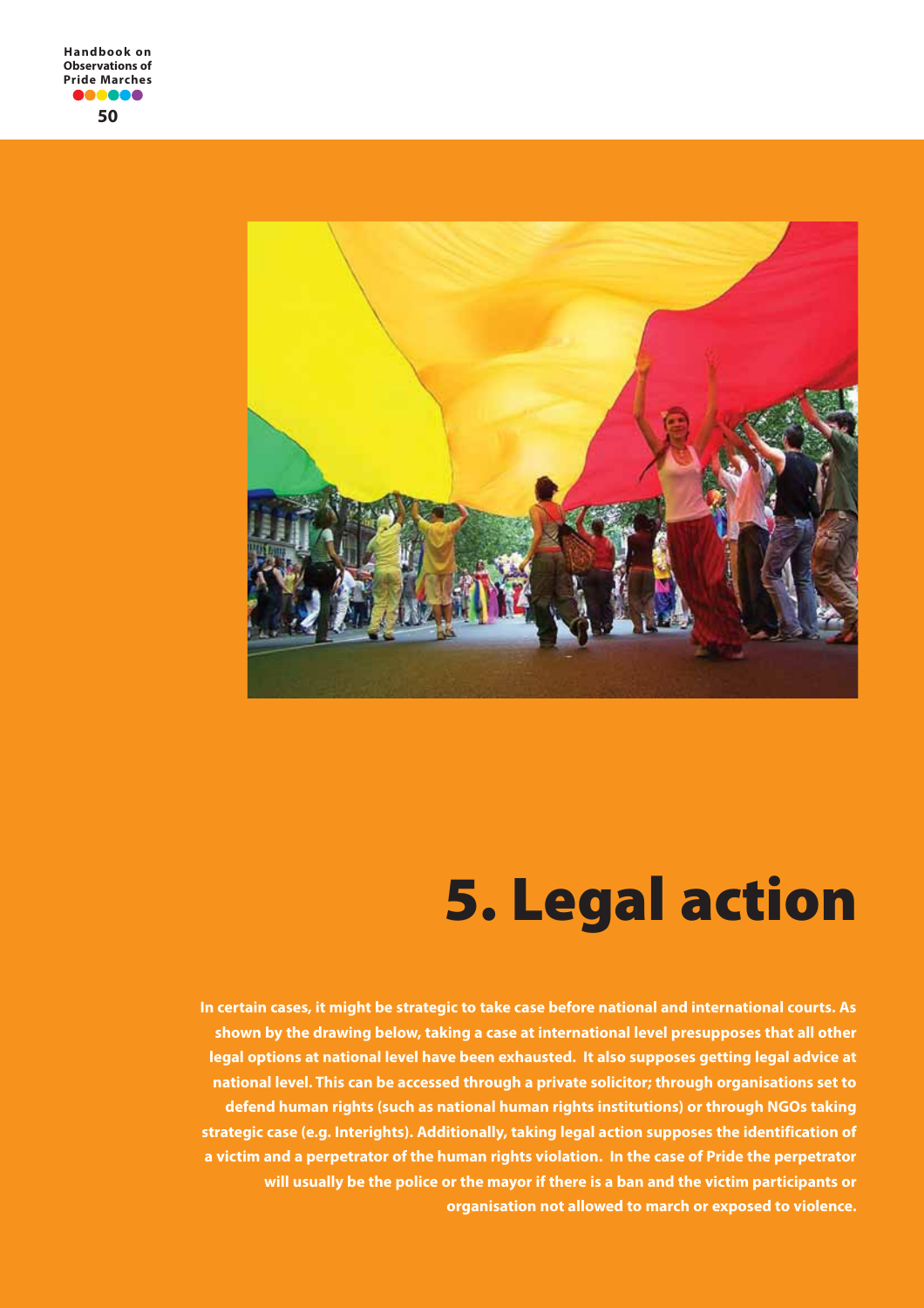

# **When might a legal action be taken?**

In case of:

- Refusal to allow Pride marches by mayors or administrative authorities
- Violence from the police and army towards the participants at Pride
- Refusal to protect participants at Pride from violent counter-demonstrations

## **How is a legal action progressed and advanced?**

- Individual and/or NGO taking a case to court at national level
- Human Rights Commission or Equality Commission supporting the case
- NGO supporting a strategic case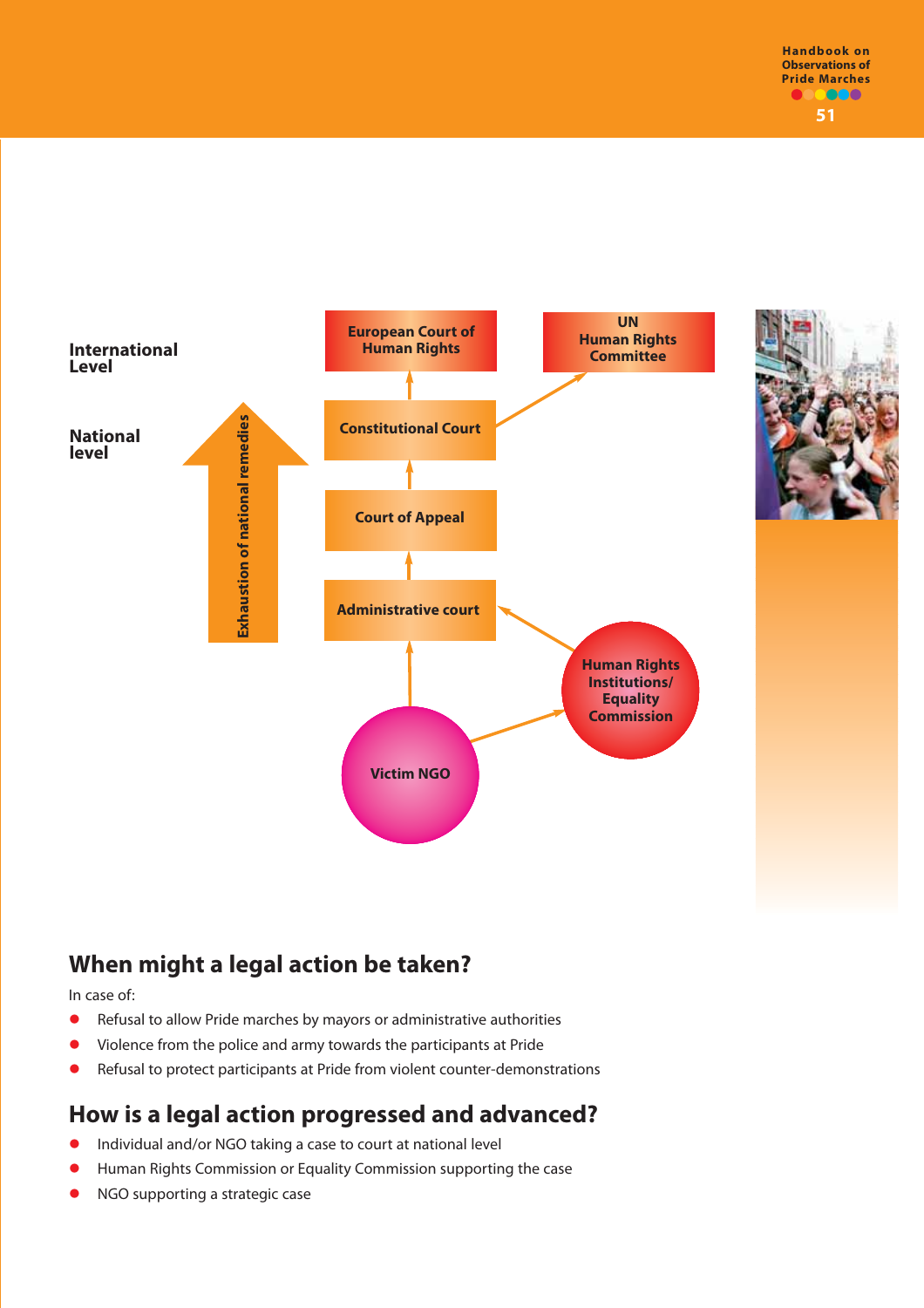



# 5.1. United Nations Committee on Human Rights

The Human Rights Committee - a panel of 18 experts who meet three times a year- monitors the respect of the norms stated in the Covenant. Issues can be raised with the Committee in different ways: either under the form of a report (shadow report mentioned in section 4.1.1.) or as an individual complaint.

It is possible to bring an individual complaint before the Human Rights Committee if the state has ratified the First Optional Protocol to the International Covenant on Civil and Political Rights.<sup>23</sup> This is a procedure similar to bringing a case to the European Court of Human Rights. The Declaration and the Covenant have been complemented by resolutions making explicit reference to the right to peaceful assembly.

# **Conditions to be fulfilled to bring a complaint before the Human Rights Committee:**

- The state must have signed the International Covenant on Civil and Political Rights<sup>24</sup> and its First Optional Protocol.<sup>25</sup>
- The state or one of its agents must have violated one of the rights contained in the Covenant.
- It can be the violation of a negative (interference by the state) or positive duty (omission to act to protect rights).

 Exhaustion of national remedies: the case has been put forward to all the courts at national level without reaching a satisfactory remedy.

The complaint can be brought forward by the victim or representative of the victim.

For more information on the complaint procedure see: **http://www.ohchr.org/english/bodies/petitions/individual.htm#contact** 

#### **Contact details**

Petitions Team Office of the High Commissioner for Human Rights United Nations Office at Geneva 1211 Geneva 10, Switzerland **Fax:** + 41 22 917 9022 (particularly for urgent matters) **E-mail: tb-petitions@ohchr.org**

<sup>23</sup> Countries having ratified the Optional Protocol are listed on **http://www.ohchr.org/e nglish/countries/ratifica tion/5.htm** 

<sup>24</sup> A list of states having signed and ratified the Covenant is available on this website **http://www.ohchr.org/e nglish/countries/ratifica tion/4.htm**

<sup>25</sup> Countries having ratified the Optional Protocol are listed on **http://www.ohchr.org/e nglish/countries/ratifica tion/5.htm**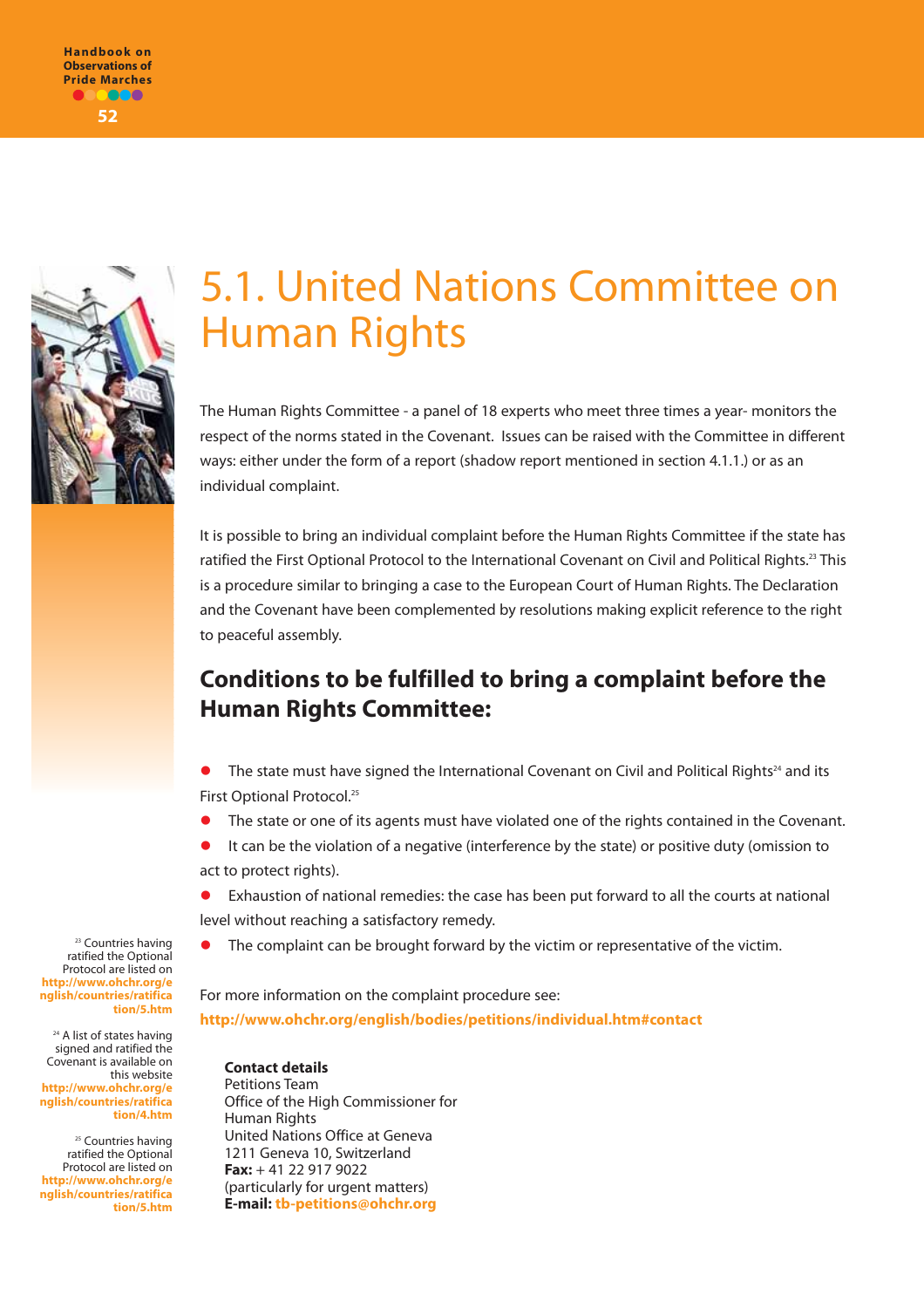# 5.2. European Court of Human Rights

The Court is composed of the same number of judges as contracting states (currently 45) who are elected by the Parliamentary assembly of the Council of Europe for a mandate of 6 years. Judges are usually academics, national judges or lawyers.

Judges sit in groups of 3, 7 or 17 depending of the type of case they have to deal with. When a case is sent to the Court in Strasbourg, it is first assessed by the registry which acts as a filter and checks if cases are founded in law and if it can be brought before the Court (for instance if national remedies have been exhausted). The registry also provides administrative support to the Court.

## **Conditions to take a case to the European Court of Human Rights:**

- One of the rights contained in the European Convention on Human Rights has been violated.
- The complaint should concern state's authorities for their actions or their omission to act (on their positive duties).
- The complainant should be an individual or an organisation living in one of the states party to the European Convention on Human Rights
- Exhaustion of national remedies: the case has been put forward to all the courts at national level without reaching a satisfactory remedy.
- The case has to be brought before the Court in Strasbourg within 6 months of the last decision at national level.

Application form is available in all languages spoken by the Council of Europe's states parties at the following site:

**http://www.echr.coe.int/ECHR/EN/Header/Applicants/Information+for+applicants/ Application+form/** 

For information on how the Court functions, look at **http://www.echr.coe.int/ECHR/EN/Header/The+Court/The+Court/History+of+the+Court/** 

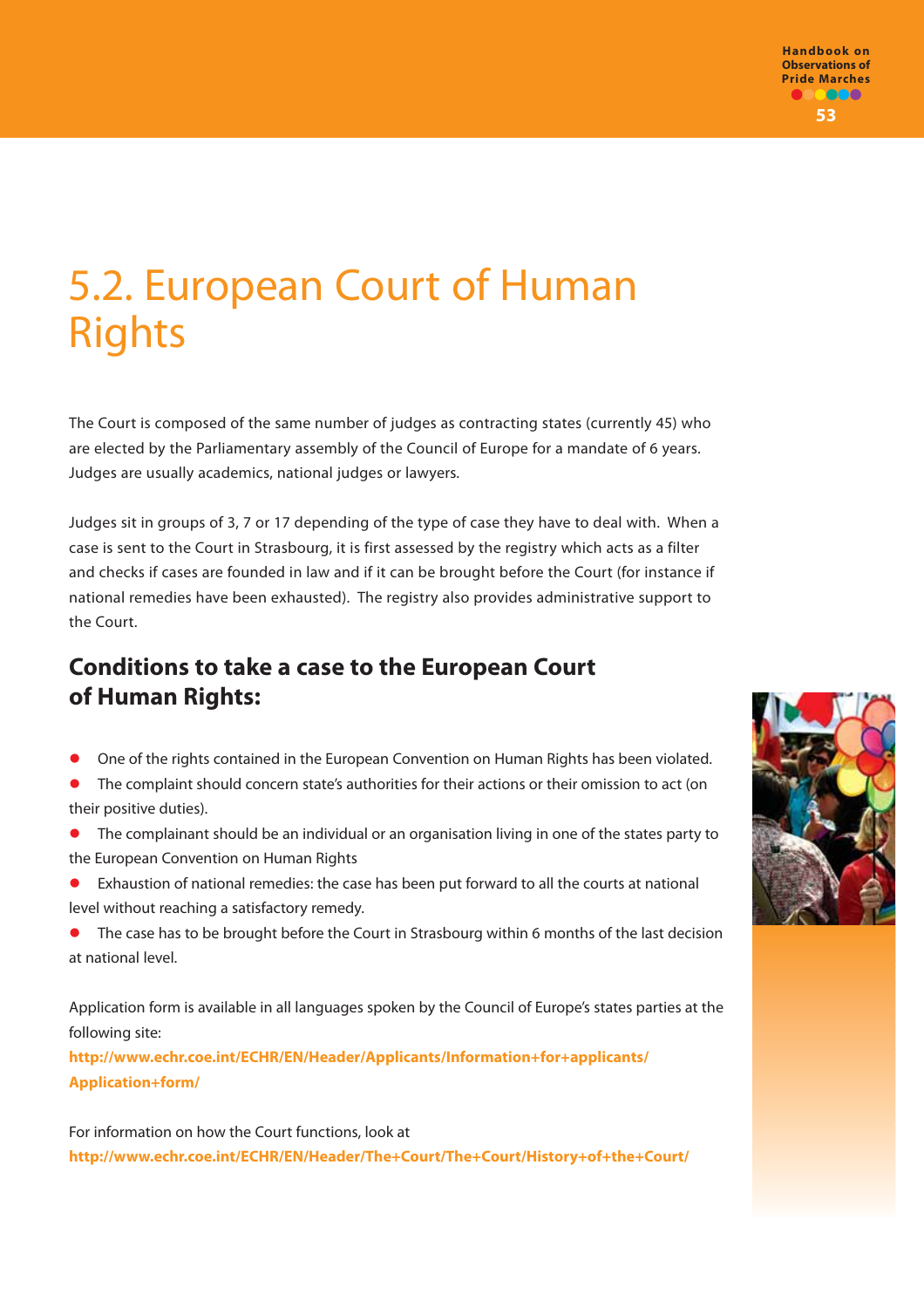Interights is a NGO based in London which has been set up to advance human rights through case-law. It supports cases worldwide to advance the protection offered by human rights mechanisms and the jurisprudence. The thematic areas relevant to Pride parades which Interights has identified in its workplan are equality on grounds of sexual orientation and freedom of expression.

#### **Interights**

Lancaster House 33 Islington High Street London N1 9LH United Kingdom **Tel.:** +44 20 7278 3230 **ir@interights.org http://www.interights.org**

If you decide to take a case to the European Court of Human Rights, you can ask ILGA-Europe to intervene in the case as *amicus curiae*. This means that ILGA-Europe will be able to advise the Court on the situation of human rights of LGBT people in your country and in Europe in general. For more information contact: **maxim@ilga-europe.org.**



## **Concluding remarks:**

 Given the high numbers of cases brought before both mechanisms, there might be a delay of several years between the submission of a complaint and its resolution.

 If the state towards which the complaint is brought has ratified the European Convention on Human Rights, it is recommended to bring the complaint before the European Court of Human Rights. The main reasons for this are:

- The Court has an established case-law in relation to freedom of assembly and in relation to rights of LGBT people. Furthermore, its decisions are usually implemented within a few years by states.

 $\ddot{\bullet}$  Furthermore, the jurisprudence in relation to the right to freedom of assembly in the Human Rights Committee is less developed than in the European Court of Human Rights in relation to freedom of assembly.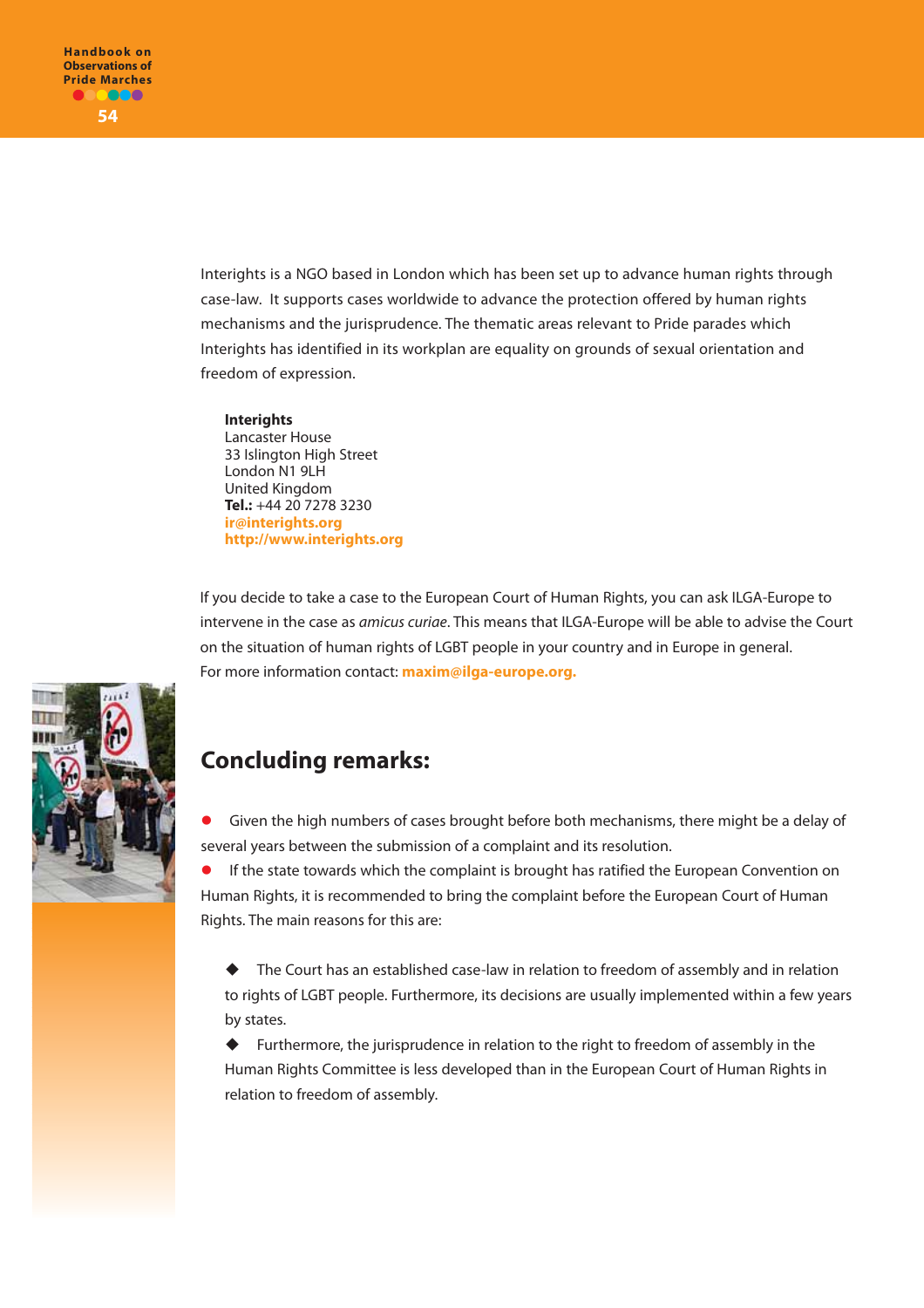**55 Handbook on Observations of Pride Marches**

 Taking a case might put a financial burden for individuals and NGOs, it is advised to look for funding or for institutions to support the case (for instance national human rights institutions).

 Bringing a compliant before a court requires a technical knowledge of the law and mechanisms to defend human rights, it is therefore necessary to get advise from a lawyer who knows national and international remedies.

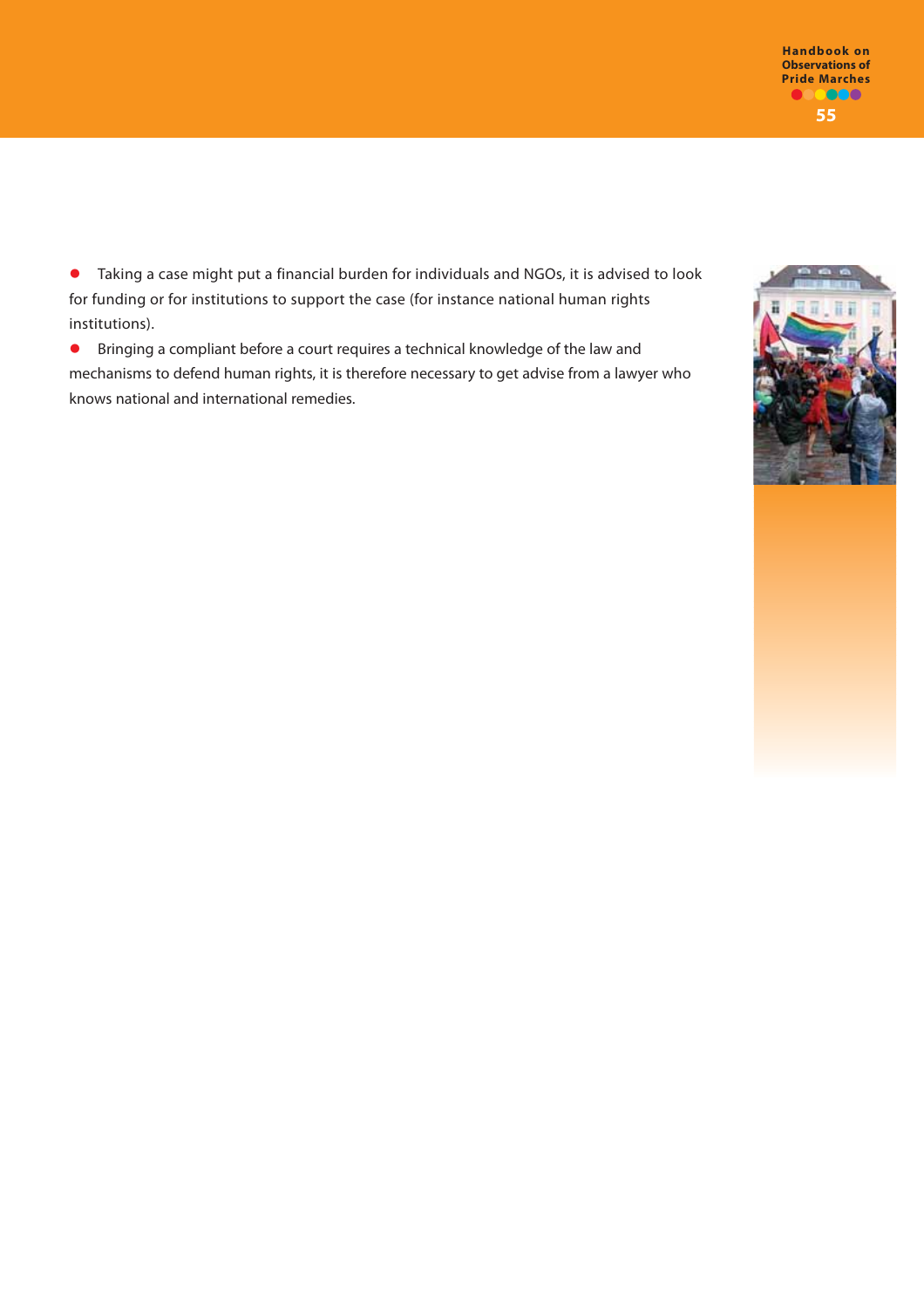

# **Appendix 1 Example of observer guide** Legal Observer Guide

Written by Midnight Special Law Collective

Legal observers watch and record the actions of all law enforcement officers? . The presence of legal observers helps keep people safe by discouraging police attacks. Also, the information you collect can be useful in criminal defense of protesters or in suing police or other government agencies. The information in this guide is geared for legal observing at demonstrations, but it is also important to watch police outside of protest situations. Whenever you see police making an arrest or acting inappropriately, stop and take notes.

The cops are at demonstrations to observe and deter actions of the protesters. As a legal observer, you are there to observe and deter the cops. Even though protesters are usually more interesting to watch, make sure you are paying attention to the cops at all times. Also, be careful to represent yourself to the police and media as an observer, not as a spokesperson for other activists. Work in pairs to corroborate each other's testimony and to keep each other safe. If one person is using a still camera or video camera, their partner should be taking written notes. And since people using cameras often get "tunnel vision,"their partner should be keeping an eye out for danger or activity.

### **Preparation**

Knowing what type of demonstration you will be observing (mass permitted rally, small direct action, etc.) will help you prepare yourself appropriately. If you are unfamiliar with the area where you'll be observing, spend some time learning key street names and landmarks as well as orienting yourself by compass directions. Also, make sure you have any phone numbers you'll need handy: the National Lawyer's Guild, organizers of the protest, Legal Observer Coordinator, legal team, legal support person, medical team, etc.

### **Practice**

Television culture makes people very passive observers. To hone your active observation skills, practice by taking notes or making a running commentary of everyday events. You can improve your ability to estimate distances by marking off increments on the sidewalk and memorizing them, or by estimating distances and checking with a tape measure.

? We use the terms "police" and "cops," but this info is true for all law enforcement officers of all jurisdictions.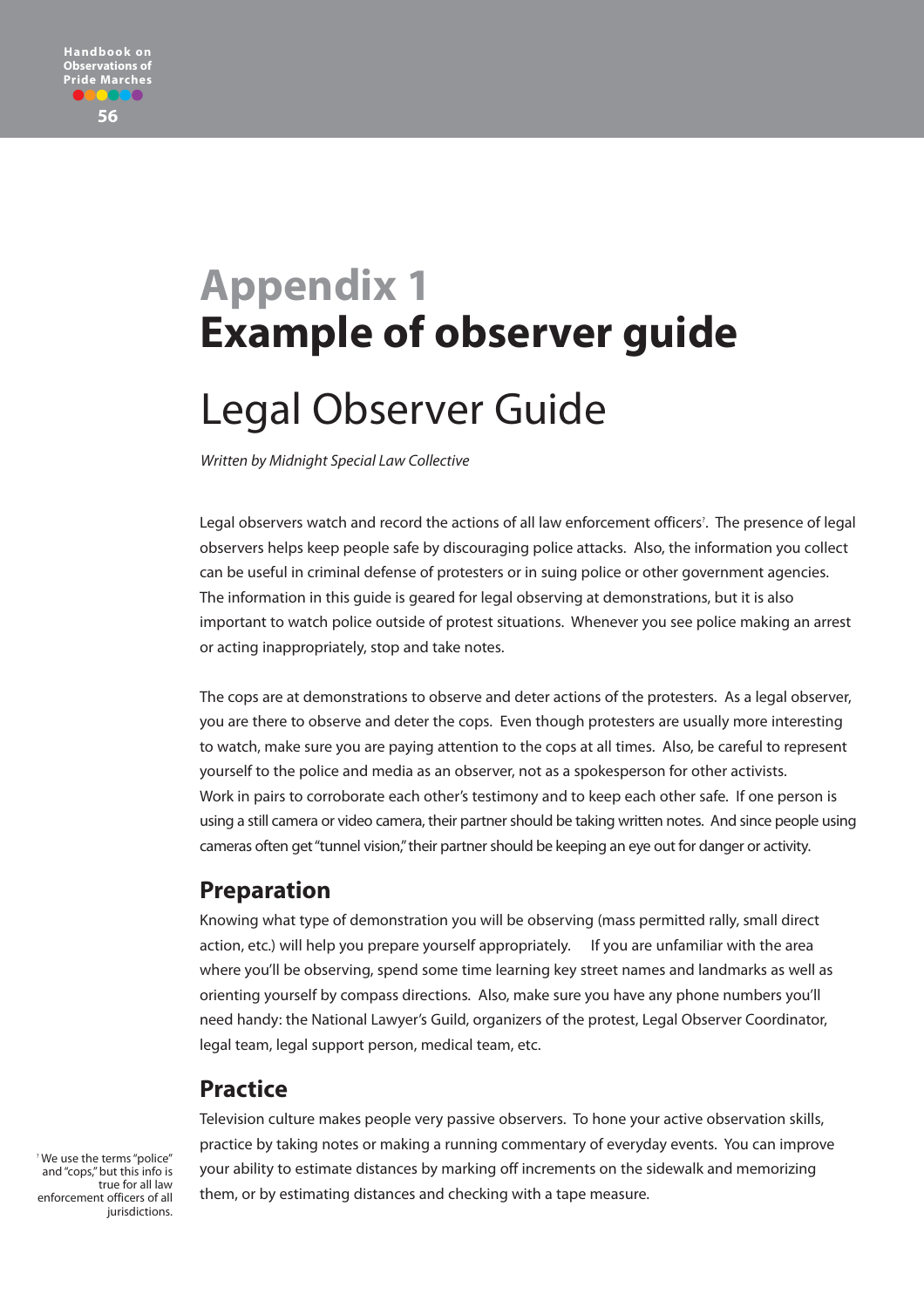## **Equipment:**

- Notebook(s)
- Pens (waterproof ink it could rain water or pepper spray)
- Watch
- Legal Observer Hat/T-shirt/Armband
- **Extra water**
- Optional
- $\ddot{\bullet}$ Tape recorder (& extra tapes)
- $\ddot{\bullet}$ Still camera (& extra film)
- $\ddot{\bullet}$ Video camera (& extra film)
- $\ddot{\bullet}$ Cell phone, radio, or pager
- $\ddot{\bullet}$ Extra batteries for all!

At large demonstrations, it is good to have a cell phone, radio, or pager so you can quickly communicate when someone gets arrested, to verify/debunk rumors, etc. If you don't have one, try to team up with someone who does. If there is a Legal Observer Coordinator, make sure s/he has your number.

If you are using a tape recorder or video camera, by law (in California) you must give people notice that you are recording them. However, you don't have to announce it – having the device in plain view is notice enough. *Having a tape recorder and especially a video camera makes you a cop magnet.*

In order to keep your notes, tapes, and film safe from the elements and from overzealous cops, you can periodically mail them to yourself or to the legal team, or have a runner who can take sensitive footage (or your whole camera) and run away with it.

# **Taking Notes**

It sounds easy, but taking real-time notes when events are unfolding quickly is a skill that takes some practice.

The information you collect could mean the difference between conviction and dropped charges for activists (and cops). The easiest way to make your notes useful for the legal team is to transfer them to a police misconduct report or copy them in an organized, legible format. Do this as soon as possible after the action, before your memory fades.

Number and date each page you take notes on and write "Attorney Work Product – Privileged and Confidential" on top of each sheet. Do this before the demonstration. By each entry, write the exact time. If you are taking pictures, write the roll number and shot number by the entry to give it context.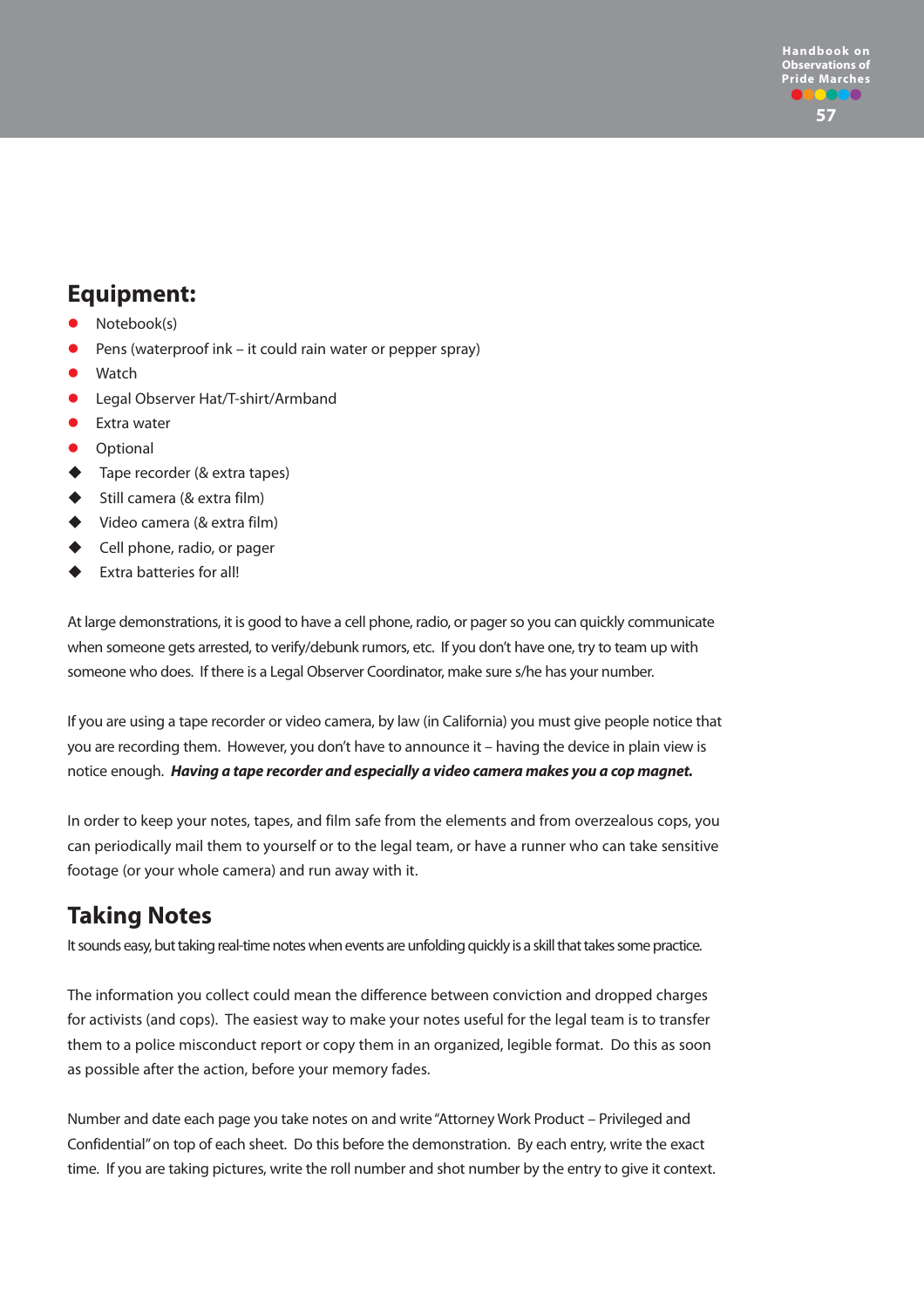#### **Some things to note:**

- Name, rank, badge number, agency, and description of each officer present and the commanding officer (note if officers refuse to give this information)
- Police equipment and weapons (body armor, shields, pepper spray, tasers, etc.)
- Which weapons police used and how (e.g. Protesters drenched with pepper spray, tear gas canisters fired directly at someone, horses used to run into people, etc.)
- License plate and ID # of law enforcement or emergency vehicles or of any private cars moving through the demonstration
- Police actions and demeanor (e.g. marching around rhythmically thumping their leg armor with their batons, putting on or taking off gas masks etc.)
- Detailed description of arrests and anything the cops do that seems messed up
- Anyforce used by cops pushing, shoving, blocking protestors with their bodies, grabbing arms, tripping, striking people, etc.
- Any inappropriate language, including swear words, identity-based insults

(racist/sexist/homophobic, etc.), and rude language ("You idiots,""Moron," etc.)

- Not warning people to disperse before arresting them, refusing to let them disperse, etc.
- Warnings not audible and/or intelligible
- Exact date, time and location

oInclude street names, address #s, landmarks, what side of the street you're on, etc.

- Name or nickname and affinity group of victim(s)
- Names and contact information of any witnesses, including members of the media (corporate or independent)
- Routes taken by demonstrators and police
- If the cops are blocking traffic with their vehicles, hand motions, etc.
- If bystanders are taking leaflets, talking with protestors, and other 1st Amendment activities
- Statements made by police and civil officials.

### **Effective Camera Work**

Much of this information was provided by Whispered Media. Visit them at www.videoactivism.org.

#### **Camera and Battery Care**

Turning your video camera off and removing the battery will keep your batteries going a lot longer than having the camera on standby or turned off with the battery still attached. Carry lens paper and clean your lens frequently.

#### **Date/Time Stamping**

Make sure to keep your video camera's date/time stamping function on at all times. Before you begin recording, check to make sure the date and time are correct. If you are visiting from another time zone, set the camera's clock to local time. If you are using an audio tape or a video camera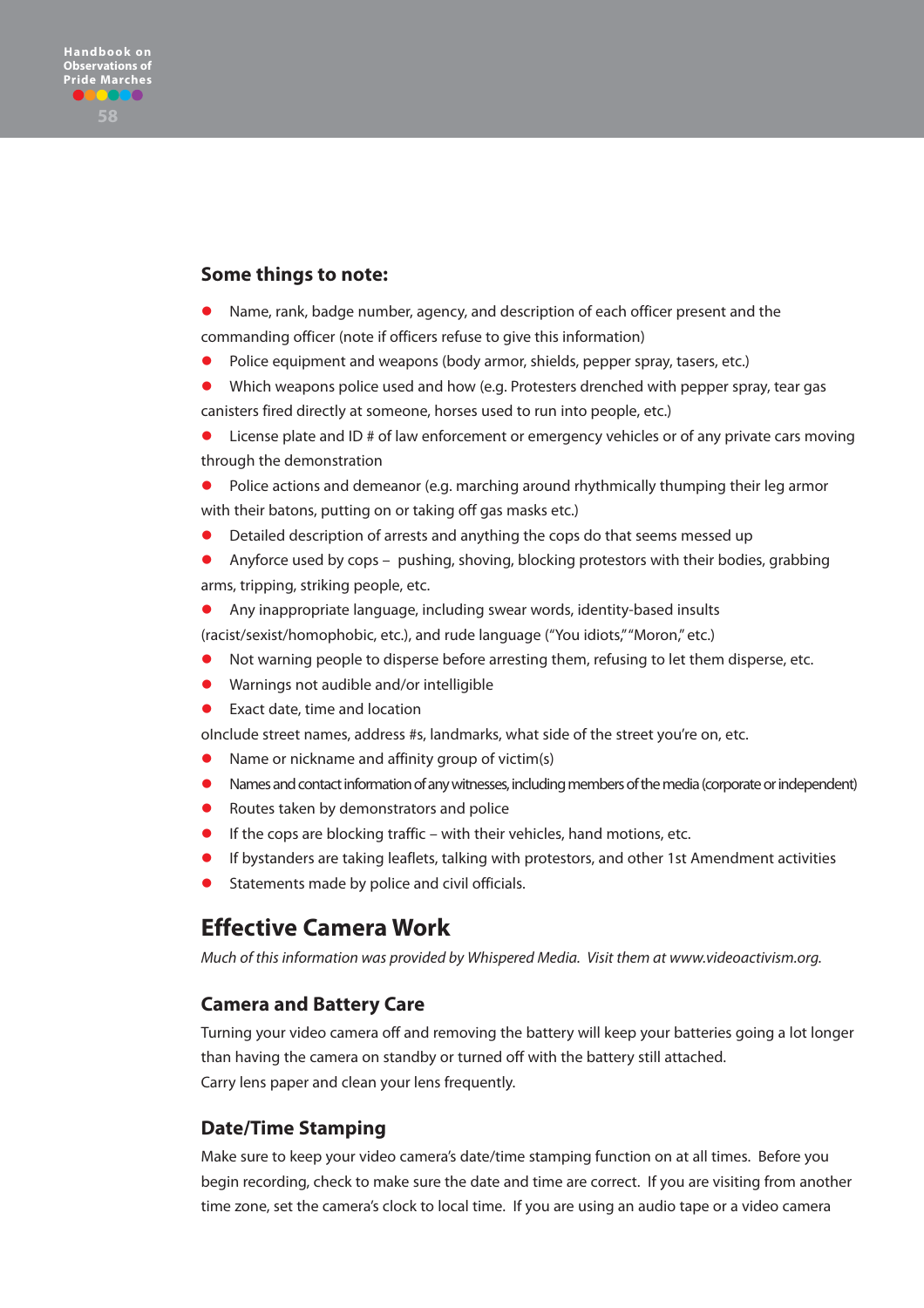without date/time stamping, narrate the information at the beginning and end of each segment: "It's now 9:30am on August 14th, 2000 . . ."

### **Lead Time**

The tape at the very beginning and end of your cassette will have more imperfections and sound/color irregularities. Allow one minute to run at the beginning of a new tape before you start recording. If you are near the end of your tape, and you like what you are recording, insert a new tape.

### **Frame and Establish**

Before (or after) shooting each event, pan in (or out) from street signs, building addresses or other landmarks to prove your location. Shoot long (10 or more seconds) shots for important scenes.

Consider shooting from better vantage points, such as from a second-story window.

### **Audio**

Even in the absence of a decent shot, the audio portion of your video tape may provide evidence needed to win a case. Don't stop your video just because you can't see well enough.

### **Labeling**

Label your tape cassettes or film cartridges while you're in the field. Include your name, date, time and location. Number each tape consecutively.

### **Keeping Footage Safe**

People with video cameras are often targeted by cops for arrest or abuse — often they want to destroy the footage you took. If you are going to be in high-risk situations, you may want to bring self-addressed stamped padded envelopes with you so that you can drop completed tapes in the mail to yourself (or the legal team).

### **Content**

When documenting police brutality, remember that the lawyers representing the State will be able to use all the footage on your video tape in court. So, if you are shooting footage of police misconduct, replace your tape when you are finished filming the scene. Don't film anything on the tape that might take away from the incident your are documenting. For example, if footage of cops beating someone is on the same tape as footage of protesters doing something that could be considered aggressive, the cops can claim they were using a reasonable amount of force considering the dangerous environment. If you can help it, NEVER film protesters doing things that seem illegal or dangerous. Also, announce to activists that you have a camera and would like to start taping and ask if it's okay. Don't take it personally if people are suspicious or hostile.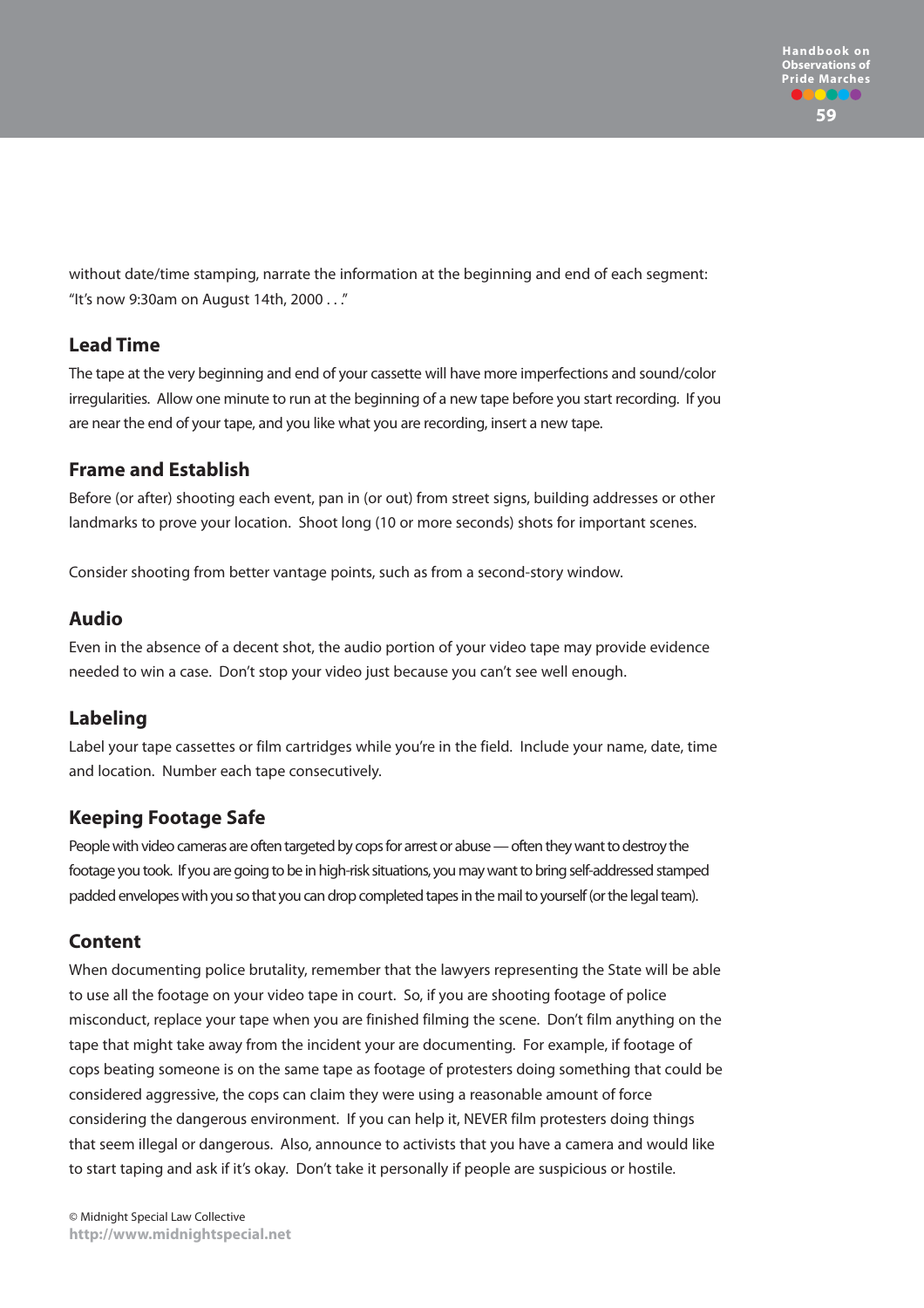# **Appendix 2 Guidelines for submitting allegations of violations against human rights defenders**

| <b>A. Essential information</b>                                                                                                                                           | <b>B. Useful information</b>                                                                                                                                                                                                                                                                                                                                                                                                             | <b>C. Sample letter to the SRSG</b>                                                                                                                                                                                                                                                                                                            |
|---------------------------------------------------------------------------------------------------------------------------------------------------------------------------|------------------------------------------------------------------------------------------------------------------------------------------------------------------------------------------------------------------------------------------------------------------------------------------------------------------------------------------------------------------------------------------------------------------------------------------|------------------------------------------------------------------------------------------------------------------------------------------------------------------------------------------------------------------------------------------------------------------------------------------------------------------------------------------------|
| 1. Name of alleged<br>victim/s<br>Take care to give first and<br>family names and to spell<br>names correctly. Victims<br>can be individuals, groups<br>or organizations. | If the victim is an individual,<br>please provide information on<br>gender, age, nationality and<br>profession. If the victim is an<br>individual or an organization,<br>please provide contact details.<br>Contact details are treated as<br>confidential.                                                                                                                                                                              | Ms. Aabb Ddee, a lawyer, lives in<br>[name of city/town and country].                                                                                                                                                                                                                                                                          |
| 2. Status of the victim as a<br>human rights defender<br>In what human rights<br>activity is the victim<br>(person/s, organization)<br>engaged?                           | Where relevant, please also<br>indicate the city and country<br>in which the victim (person/s,<br>organization) conducts this<br>human rights work.                                                                                                                                                                                                                                                                                      | Aabb Ddee takes up legal cases<br>supporting the right to adequate<br>housing on behalf of ethnic<br>minorities. She is also a member of<br>the National Commission for<br>Human Rights.                                                                                                                                                       |
| 3. Alleged violation/s<br>committed against the<br>victim<br>What happened? Where?<br>When? What is the current<br>situation?                                             | If an initial violation leads to<br>other events, please describe<br>them chronologically. E.g. if the<br>initial concern is that a human<br>rights defender has been<br>arrested, details should be<br>provided. But if he or she is later<br>detained, other useful<br>information would include: the<br>place of detention; the person's<br>access to a lawyer; conditions of two men in a white car.<br>detention; the charges; etc. | Aabb Ddee received an<br>anonymous threat to her safety. On<br>[day/month/year] Ms. Ddee<br>received a letter at her office in<br>[name of town]. The letter was<br>addressed to her and contained<br>only the words "Be careful". In<br>addition, the following day Ms.<br>Ddee was followed closely while<br>driving home from her office by |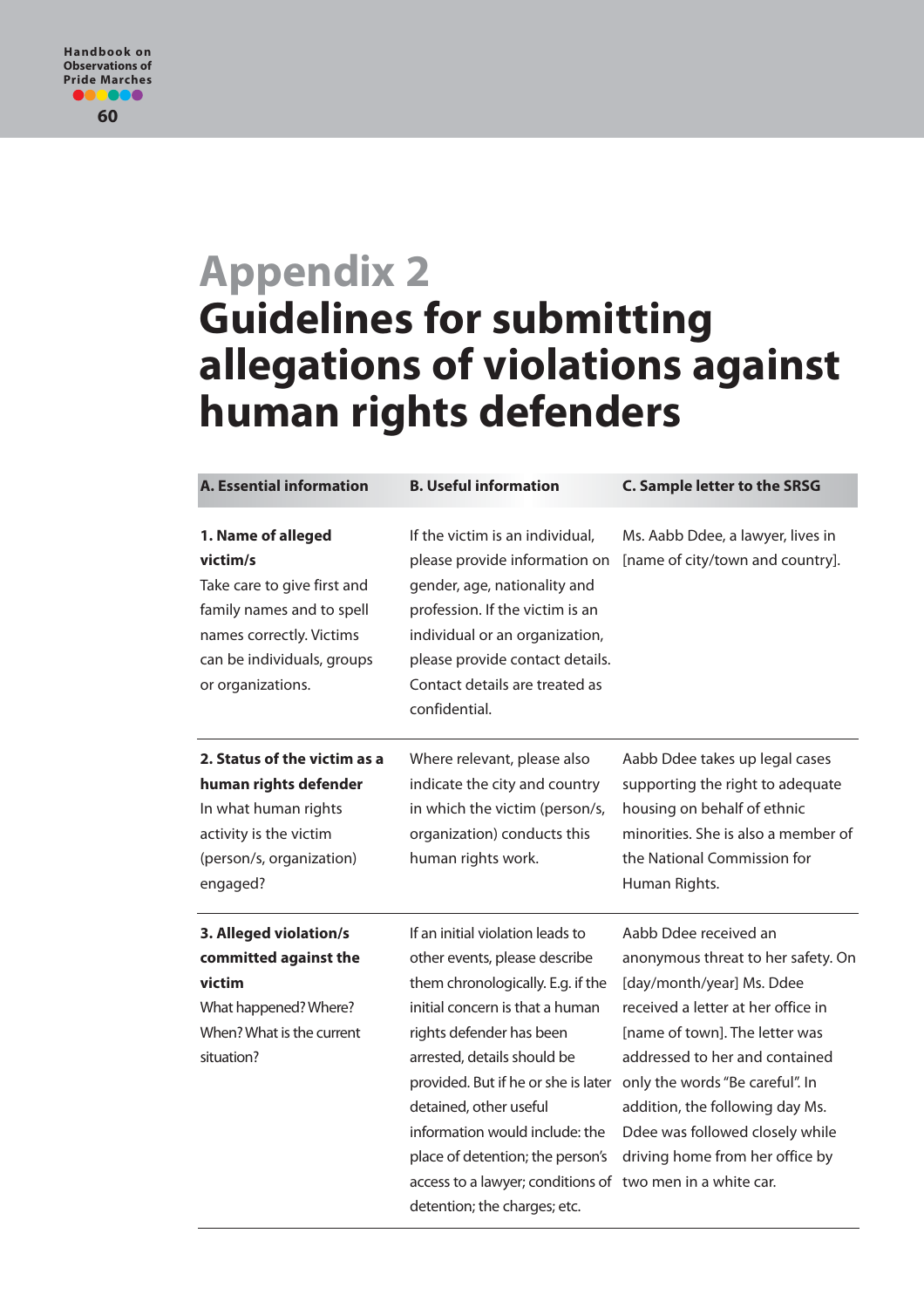| 4. Perpetrators                                            | Witnesses                        | Aabb Ddee was unable to identify       |  |
|------------------------------------------------------------|----------------------------------|----------------------------------------|--|
| Give available information on                              |                                  | the two men following her or their     |  |
| who allegedly committed the                                | Were there any witnesses to the  | vehicle. A friend accompanying         |  |
| violation: e.g. two men (in                                | alleged violation? Were there    | Ms. Ddee in her car also saw the       |  |
| uniform?); rank, unit or other<br>identification or title. | any other victims?               | vehicle following them.                |  |
| 5. Action by authorities                                   | Action taken by the victim or by | Aabb Ddee reported both incidents to   |  |
| Has the matter been                                        | human rights organizations       | the police [name/address of police     |  |
| reported to the relevant                                   | Has the alleged violation been   | office] the same days they occurred.   |  |
| authorities? What action has                               | made public? Has this            | The police have opened an              |  |
| been taken?                                                | information been sent to others? | investigation. She also reported the   |  |
|                                                            |                                  | incidents to a local newspaper [name]. |  |
| 6. Link between the                                        | Previous incidents               | A year ago [date], another lawyer      |  |
| violation and human                                        |                                  | representing the same ethnic           |  |
| rights work                                                | If there have been previous      | group as Aabb Ddee received a          |  |
| Why do you think the                                       | incidents which are relevant,    | threatening letter similar to Ms.      |  |
| alleged violation is a                                     | please give details.             | Ddee's and was later [date] killed     |  |
| response to the human                                      |                                  | by unknown persons.                    |  |
| rights work of the victim?                                 |                                  |                                        |  |
| 7. Who is submitting this                                  | Submissions may be made by       | This letter is submitted by the        |  |
| information? (Confidential)                                | organizations or individuals.    | <b>National Commission for Human</b>   |  |
| Give name, contact details and                             |                                  | Rights, with which Aabb Ddee           |  |
| professional role (if relevant).                           |                                  | works.                                 |  |
|                                                            |                                  |                                        |  |

#### **Updates**

Please send any updated information you have as soon as possible. It is especially important to know if there has been any change in the situation of the victim. Updates might be given where: 1) additional information becomes known (e.g. the identity of the perpetrator of the violation); or 2) new events occur (e.g. the victim's release from detention).

two months later] We learned today [date] that the police investigation was closed yesterday. Two men have been arrested and detained on charges of sending a threatening letter to Aabb Ddee on [date] and of following her in their car when she left work the next day. The men are due to appear in court in two weeks. While pleased with the arrests, Ms. Ddee believes that the person who ordered these acts to be committed remains at liberty. She has asked that the police investigation be continued.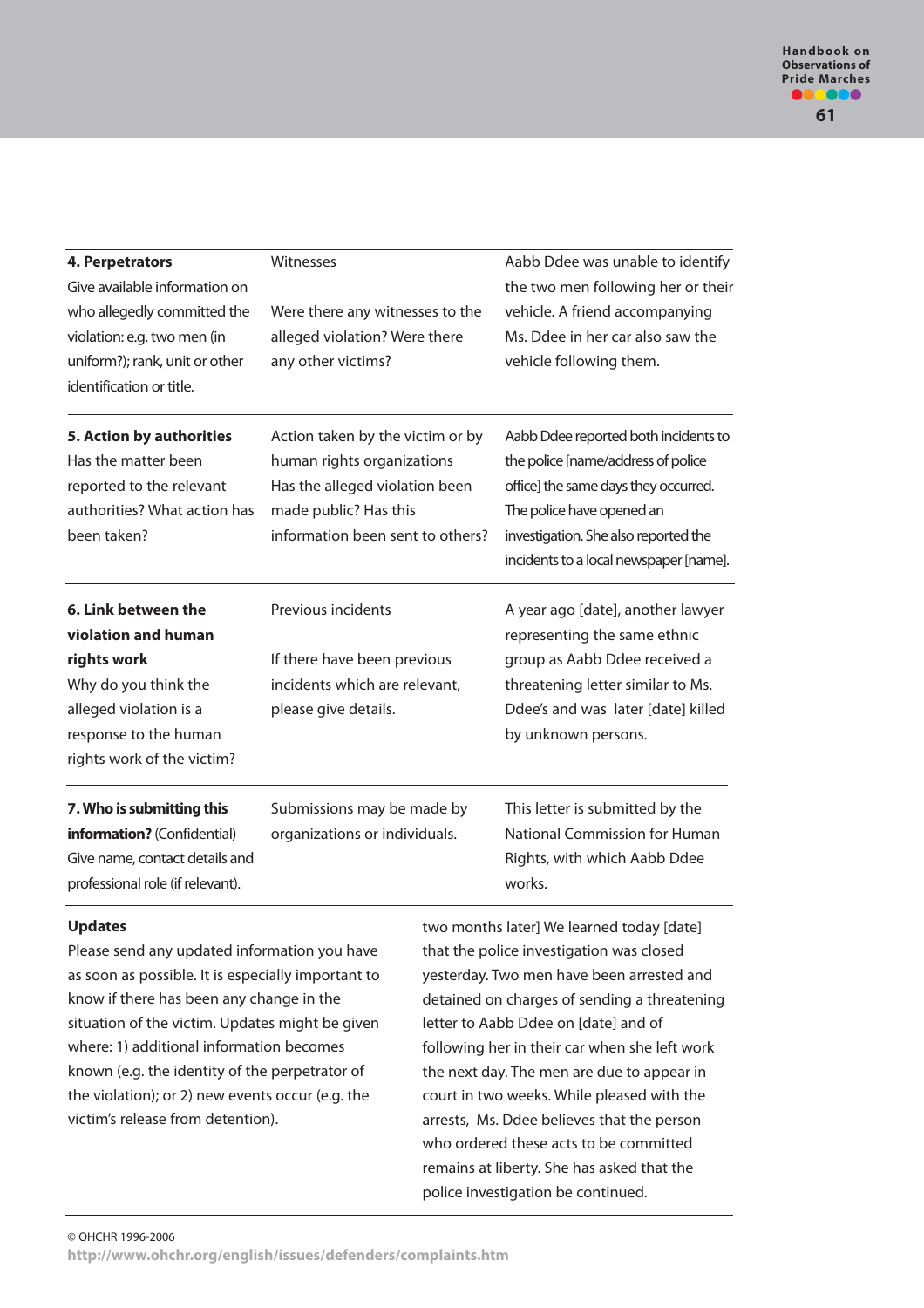# **Appendix 3 Preparing for human rights monitoring**

## **Resources on human rights monitoring**

#### Equitas, Monitoring and Advocacy

**http://www.equitas.org/english/ed-manuals/downloads/CHRF-Manual-Fac-IHRTP-English2004-S7-MKT.pdf**

University of Minnesota Human Rights Library Training Manual on Human Rights monitoring **http://www1.umn.edu/humanrts/monitoring/index.html** 

Huridocs, What is monitoring, by Manuel Guzman and Bert Verstappen, 2003 **http://www.huridocs.org/popbmon.htm**

Huridocs, What is documentation, by Manuel Guzman and Bert Verstappen, 2001. **http://www.huridocs.org/popbdoc.htm**

New Tactics, Uncovering the Evidence by Luis Fondebrider **http://database.newtactics.org/NewTactics/notebooks.aspx?Name=Fondebrinder\_Uncoverin g&ID=997** 

Office of the High Commissioner for Human Rights: the United Nations Human Rights Treaty System: An Introduction to the core human rights treaties and the treaty bodies, Fact Sheet No. 30. **http://www.ohchr.org/english/about/publications/docs/fs30.pdf**

Office of the High Commissioner for Human Rights: Seventeen Frequently Asked Questions about United Nations Special Rapporteurs, Fact Sheet No.27 **http://www.ohchr.org/english/about/publications/docs/factsheet27.pdf**

Office of the High Commissioner for Human Rights: Training manual on Human Rights Monitoring, professional training series no. 7.

**http://www.ohchr.org/english/about/publications/docs/train7\_a.pdf**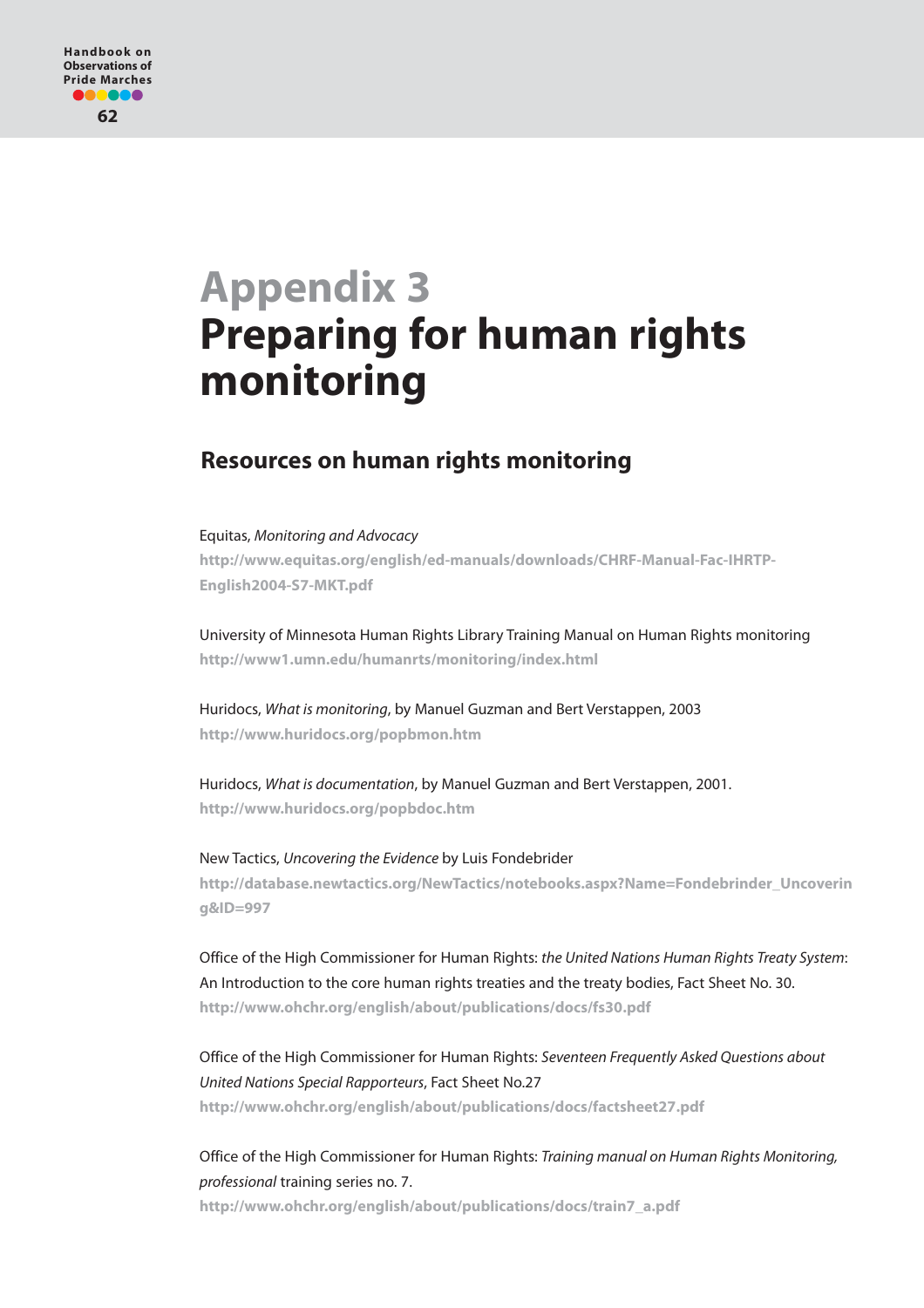Frontline, Human Rights Human Wrongs: A guide to the human rights machinery of the United Nations, 2001. **http://www.frontlinedefenders.org/manuals/901**

## **Documents on monitoring parades and demonstrations**

University of Minnesota Human Rights Library Training Manual on Human Rights Monitoring - Chapter XV: Monitoring Demonstrations and Public Meetings **http://www1.umn.edu/humanrts/monitoring/chapter15.html** 

Dominic Bryan & Neil Jarman, Independent intervention: Monitoring the police, parades and public order, Democratic Dialogue, 1999. **http://www.democraticdialogue.org/report12/report12.htm**

National Lawyers Guild, Legal Observer Training Manual, 2003 available at **http://www.nlg.org/resources/LO\_Manual.pdf**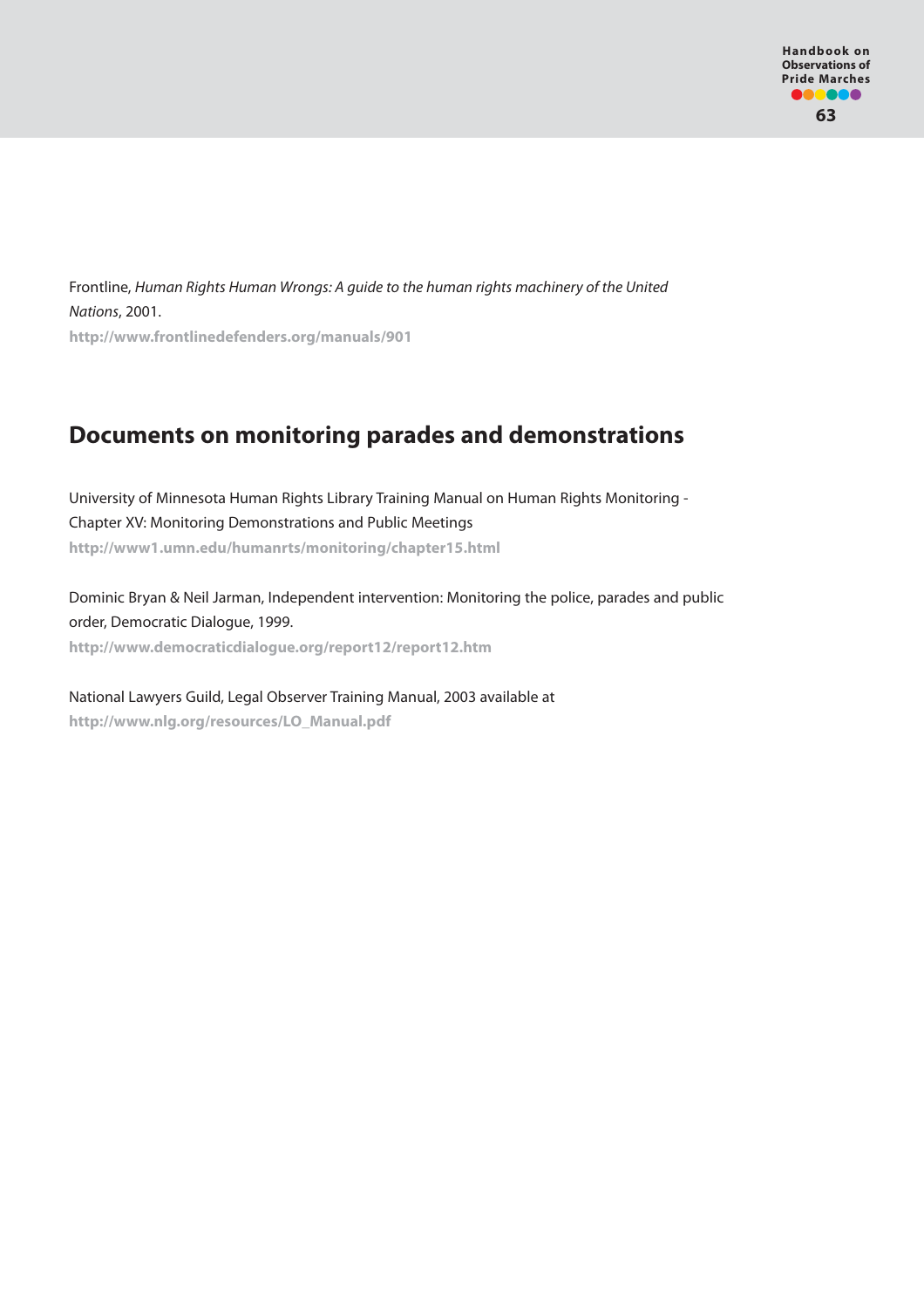### **NGOs Contacts**

If you are thinking of organising a monitoring of Pride you can contact the following organisation for advice and send them your report:

#### **ILGA-Europe**

Christine Loudes, Policy and Research Officer **christine@ilga-europe.org** Maxim Anmeghichean, Programmes Director **maxim@ilga-europe.org www.ilga-europe.org** 

#### **Arc International**

John Fisher, Co-Director **john@arc-international.net www.arc-international.net**

**Amnesty International http://www.amnesty.org/**

**Human Rights Watch** Scott Long, Director, Lesbian, Gay, Bisexual, and Transgender Rights Program **longs@hrw.org http://www.hrw.org/doc/?t=lgbt**

**International Lesbian and Gay Human Rights Commission** Paula Ettelbrick, Executive Director **pettelbrick@iglhrc.org http://www.iglhrc.org**

**Midnight Special Law Collective info@midnightspecial.net http://www.midnightspecial.net/index.html** 

**Front Line Defenders of Human Rights Defenders info@frontlinedefenders.org http://www.frontlinedefenders.org/** 

**International Service on Human Rights (ISHR)** Chris Sidoti, Director **c.sidoti@ishr-sidh.ch http://www.ishr.ch**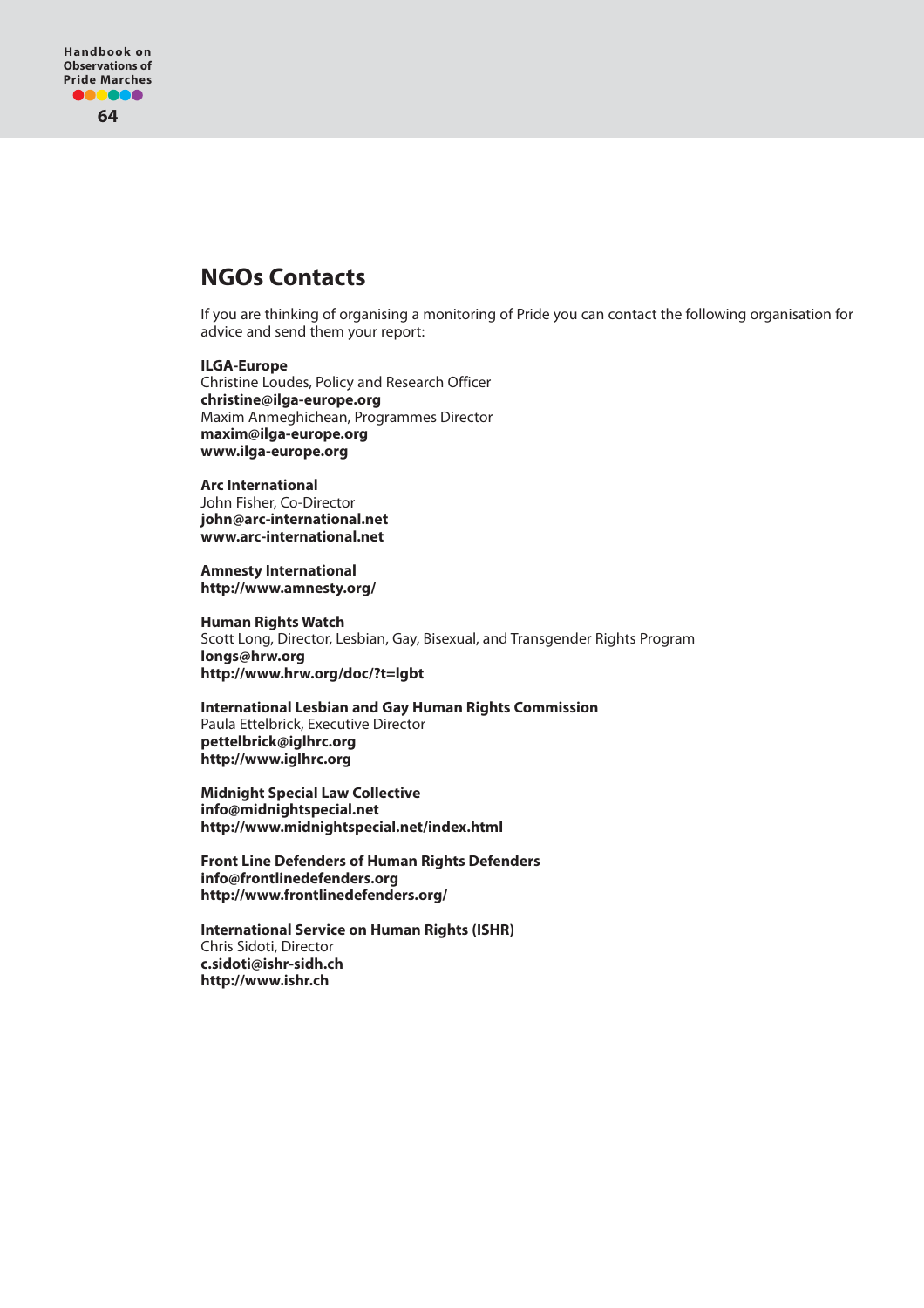Images used throughout this handbook were taken at Pride events and anti-Pride activities in Estonia, France, Germany, Italy, Latvia, Malta, Poland, Russia, Slovenia and the United Kingdom.